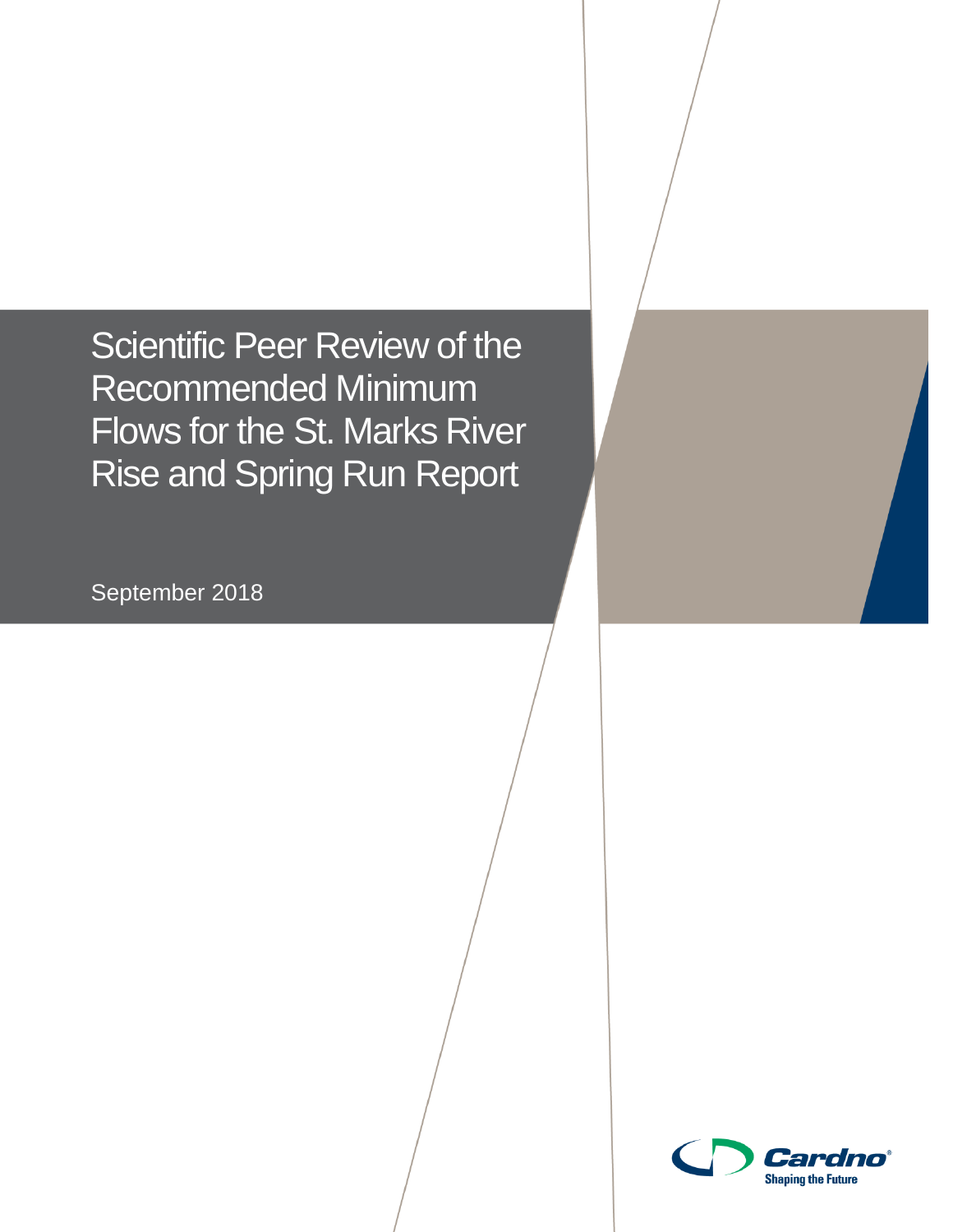# Document Information

| Prepared for    | Northwest Florida Water Management District |  |  |
|-----------------|---------------------------------------------|--|--|
| Project name    | <b>St. Marks River Rise MFL Peer Review</b> |  |  |
| Project number  | E217002106                                  |  |  |
| Project manager | Gregg Jones                                 |  |  |
| Date            | September 2018                              |  |  |

*Prepared for:*

**Northwest Florida Water Management District**

*Prepared by:*

**Scientific Peer Review Panel**

Panel Chair:

Gregg W. Jones, Ph.D., P.G.



**Cardno, Inc. 3905 Crescent Park Drive, Riverview, FL 33596**

Panel Members:

Adam Munson, Ph.D. University of Florida

Paul M. Leonard Brown and Caldwell

Shirley Denton, Ph.D. Cardno, Inc.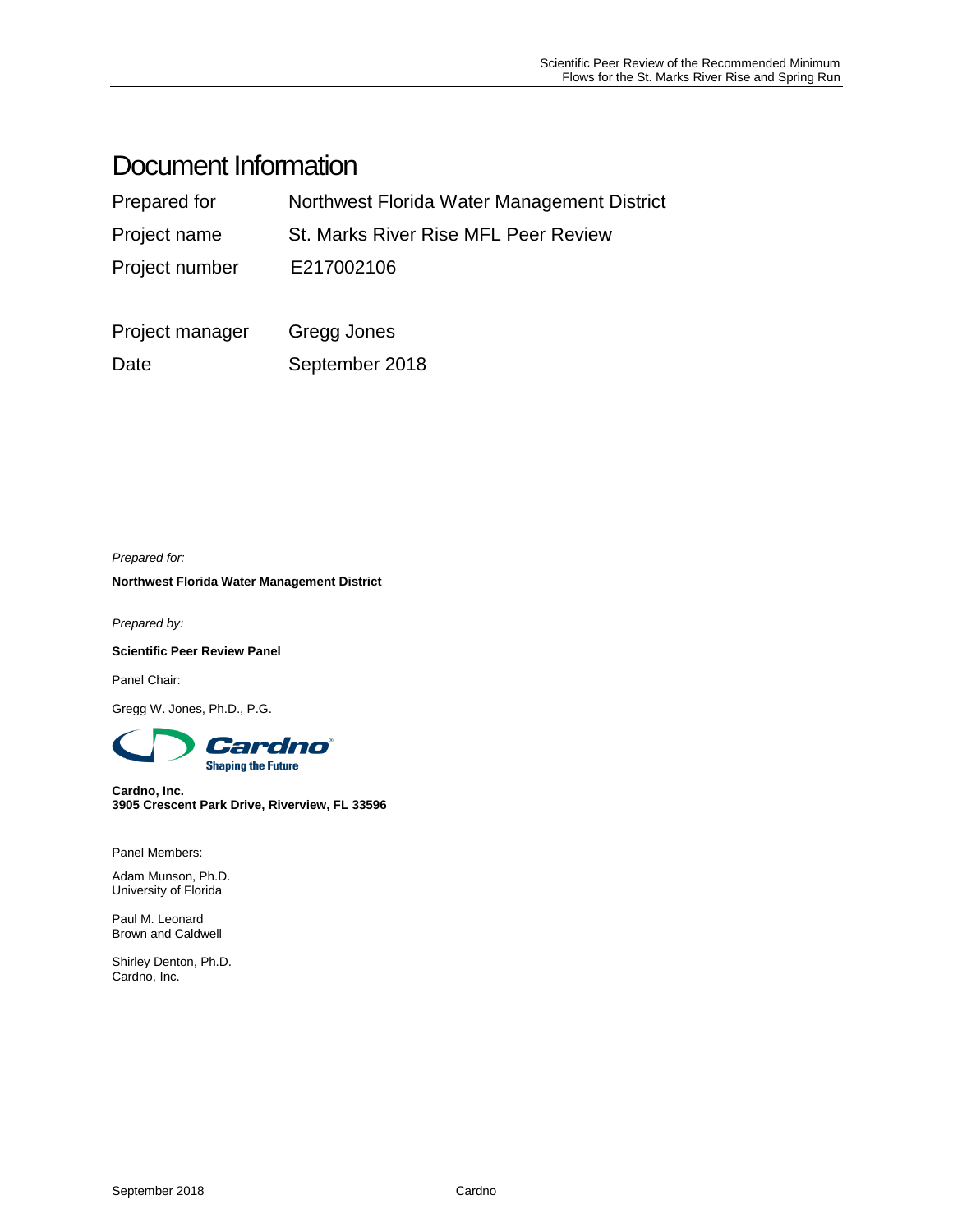# **Table of Contents**

| $\mathbf 1$  |     |                                                                             |                                                                |  |
|--------------|-----|-----------------------------------------------------------------------------|----------------------------------------------------------------|--|
|              | 1.1 |                                                                             |                                                                |  |
|              | 1.2 |                                                                             |                                                                |  |
|              | 1.3 |                                                                             |                                                                |  |
|              | 1.4 |                                                                             |                                                                |  |
| $\mathbf{2}$ |     |                                                                             |                                                                |  |
|              | 2.1 |                                                                             |                                                                |  |
|              | 2.2 |                                                                             |                                                                |  |
|              |     | 2.2.1                                                                       |                                                                |  |
|              |     | 2.2.2                                                                       |                                                                |  |
|              |     | 2.2.3                                                                       |                                                                |  |
| 3            |     |                                                                             |                                                                |  |
|              | 3.1 |                                                                             |                                                                |  |
|              | 3.2 |                                                                             |                                                                |  |
|              | 3.3 |                                                                             |                                                                |  |
|              | 3.4 |                                                                             |                                                                |  |
|              | 3.5 |                                                                             |                                                                |  |
|              |     | 3.5.1                                                                       |                                                                |  |
|              |     | 3.5.2                                                                       |                                                                |  |
|              | 3.6 |                                                                             |                                                                |  |
|              | 3.7 | Appendix C. Floodplain Forest and Instream Woody Habitat Data Analysis  3-2 |                                                                |  |
|              | 3.8 |                                                                             |                                                                |  |
| 4            |     |                                                                             |                                                                |  |
|              | 4.1 |                                                                             |                                                                |  |
|              | 4.2 |                                                                             |                                                                |  |
|              | 4.3 |                                                                             |                                                                |  |
|              |     | 4.3.1                                                                       |                                                                |  |
|              |     | 4.3.2                                                                       |                                                                |  |
|              |     | 4.3.3                                                                       |                                                                |  |
|              | 4.4 |                                                                             |                                                                |  |
|              | 4.5 |                                                                             |                                                                |  |
|              |     | 4.5.1                                                                       |                                                                |  |
|              |     | 4.5.2                                                                       |                                                                |  |
|              | 4.6 |                                                                             |                                                                |  |
|              | 4.7 | Trend Tests of Data to Be Used for Spring Flow Time Series Development 4-12 |                                                                |  |
|              |     | 4.7.1                                                                       |                                                                |  |
|              |     | 4.7.2                                                                       | Long-Term Time Series of Discharge at St. Marks River Rise4-13 |  |
|              | 4.8 |                                                                             |                                                                |  |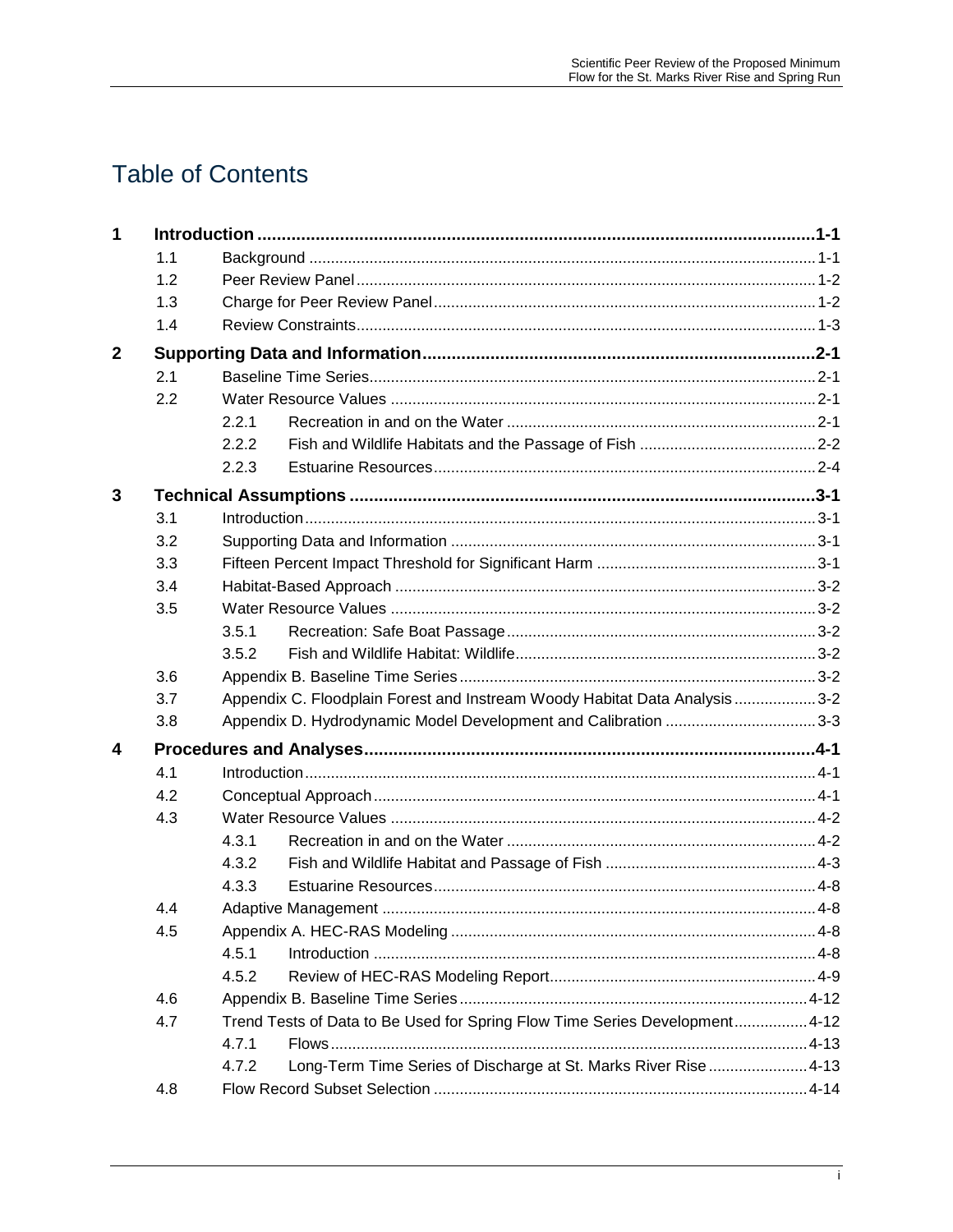|   | 4.9  |                                                                                                                                                                                                                                                                                                                                                                                                                                                                                                                                                                                                                                                                                                                                                                           |          |
|---|------|---------------------------------------------------------------------------------------------------------------------------------------------------------------------------------------------------------------------------------------------------------------------------------------------------------------------------------------------------------------------------------------------------------------------------------------------------------------------------------------------------------------------------------------------------------------------------------------------------------------------------------------------------------------------------------------------------------------------------------------------------------------------------|----------|
|   | 4.10 | Appendix D: Part A: Hydrodynamic Model Development and Calibration in Support of<br>St. Marks River Rise MFL Evaluation and Part B: Hydrodynamic Model Evaluation of<br>Minimum Flow Scenarios for the St. Marks River Rise The following is a review of (1)<br>the development and application of the hydrodynamic model based on the EFDC<br>model for the downstream tidally influenced freshwater and estuarine reaches of the<br>SMR and Wakulla River (Janicki 2018a) and (2) the use of the SMR and Wakulla<br>River hydrodynamic model to examine the potential effects of reduced spring flow<br>scenarios on metrics assumed to affect estuarine communities (Janicki 2018b). The<br>results were analyzed to determine the allowable withdrawals that would be |          |
| 5 |      | Proposed Methods Used in the Minimum Flow Report That Are Not                                                                                                                                                                                                                                                                                                                                                                                                                                                                                                                                                                                                                                                                                                             | .5-1     |
|   |      | Deficiencies: List and Describe Scientific Deficiencies and Proposed Remedies5-1                                                                                                                                                                                                                                                                                                                                                                                                                                                                                                                                                                                                                                                                                          |          |
|   |      | Remedies: Determine if the Identified Deficiencies Can Be Remedied and Provide Suggested                                                                                                                                                                                                                                                                                                                                                                                                                                                                                                                                                                                                                                                                                  |          |
|   |      |                                                                                                                                                                                                                                                                                                                                                                                                                                                                                                                                                                                                                                                                                                                                                                           |          |
|   | 5.1  |                                                                                                                                                                                                                                                                                                                                                                                                                                                                                                                                                                                                                                                                                                                                                                           |          |
|   | 5.2  |                                                                                                                                                                                                                                                                                                                                                                                                                                                                                                                                                                                                                                                                                                                                                                           |          |
|   | 5.3  |                                                                                                                                                                                                                                                                                                                                                                                                                                                                                                                                                                                                                                                                                                                                                                           |          |
|   | 5.4  |                                                                                                                                                                                                                                                                                                                                                                                                                                                                                                                                                                                                                                                                                                                                                                           |          |
| 6 |      |                                                                                                                                                                                                                                                                                                                                                                                                                                                                                                                                                                                                                                                                                                                                                                           |          |
| 7 |      |                                                                                                                                                                                                                                                                                                                                                                                                                                                                                                                                                                                                                                                                                                                                                                           | $.7 - 1$ |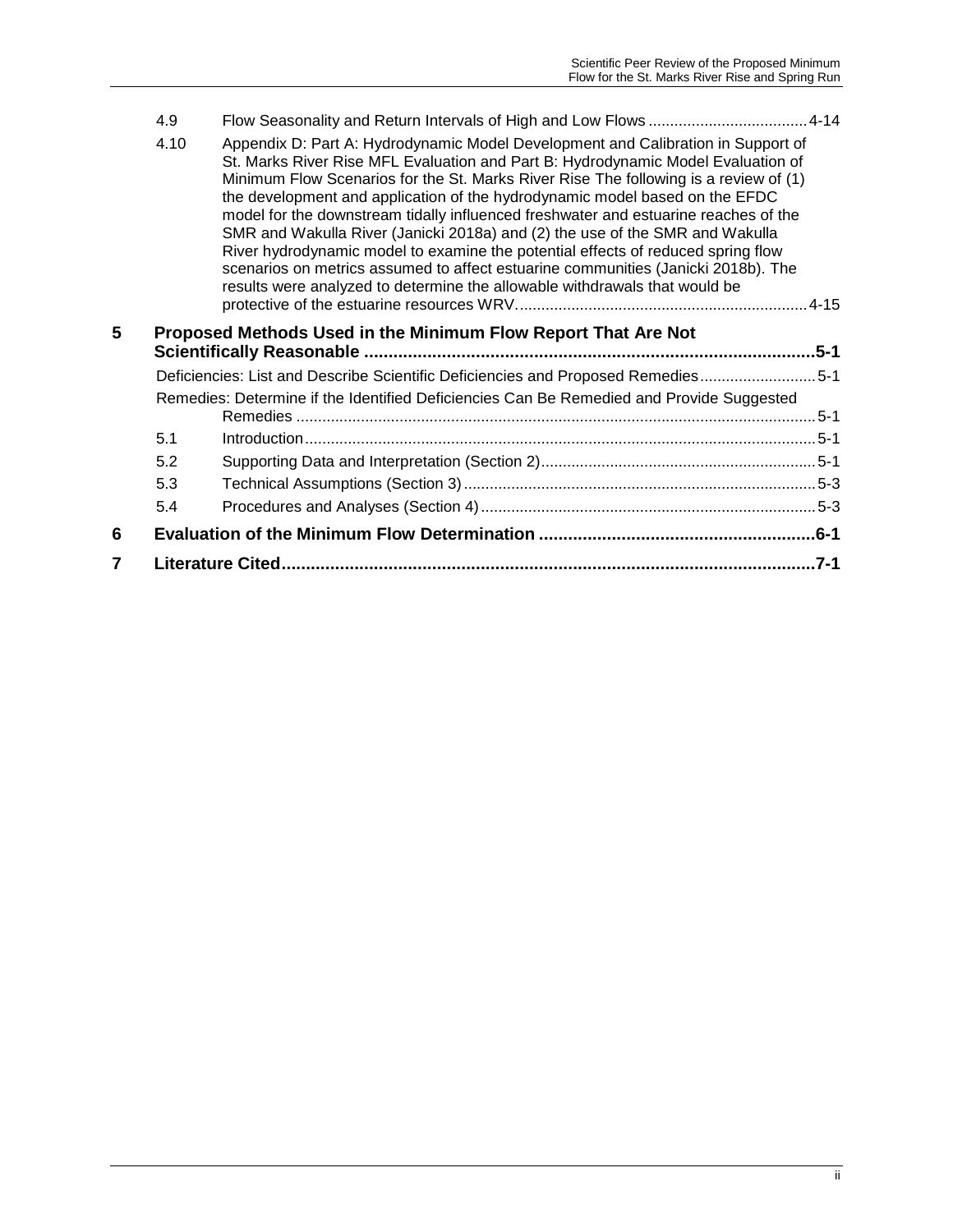#### **List of Abbreviations**

| ADCP                           | acoustic Doppler current profiler                                        |
|--------------------------------|--------------------------------------------------------------------------|
| ARIMA                          | auto-regressive integrated moving average                                |
| ATM                            | Applied Technology and Management                                        |
| cfs                            | cubic foot/feet per second                                               |
| <b>District</b>                | Northwest Florida Water Management District                              |
| <b>EFDC</b>                    | <b>Environmental Fluid Dynamics Code</b>                                 |
| F.A.C.                         | Florida Administrative Code                                              |
| <b>FDEP</b>                    | Florida Department of Environmental Protection                           |
| <b>FEMA</b>                    | Federal Emergency Management Agency                                      |
| F.S.                           | <b>Florida Statutes</b>                                                  |
| <b>IUCN</b>                    | International Union for Conservation of Nature                           |
| IV                             | importance value                                                         |
| LiDAR                          | light detecting and ranging                                              |
| MFL                            | minimum flow and level                                                   |
| NAVD88                         | North American Vertical Datum of 1988                                    |
| <b>NWI</b>                     | National Wetlands Inventory                                              |
| Panel                          | <b>Peer Review Panel</b>                                                 |
| <b>PCQ</b>                     | point-center-quarter                                                     |
| <b>POR</b>                     | period of record                                                         |
| ppt                            | part(s) per thousand                                                     |
| SAV                            | submerged aquatic vegetation                                             |
| <b>SJRWMD</b>                  | St. Johns River Water Management District                                |
| <b>SKT</b>                     | Seasonal Kendall Test                                                    |
| <b>SMR</b>                     | St. Marks River Rise and Spring Run                                      |
| <b>SMR Minimum Flow Report</b> | Recommended Minimum Flows for the St. Marks River Rise and Spring<br>Run |
| <b>SRWMD</b>                   | Suwannee River Water Management District                                 |
| <b>SWFWMD</b>                  | Southwest Florida Water Management District                              |
| <b>USGS</b>                    | U.S. Geological Survey                                                   |
| WRV                            | water resource value                                                     |
|                                |                                                                          |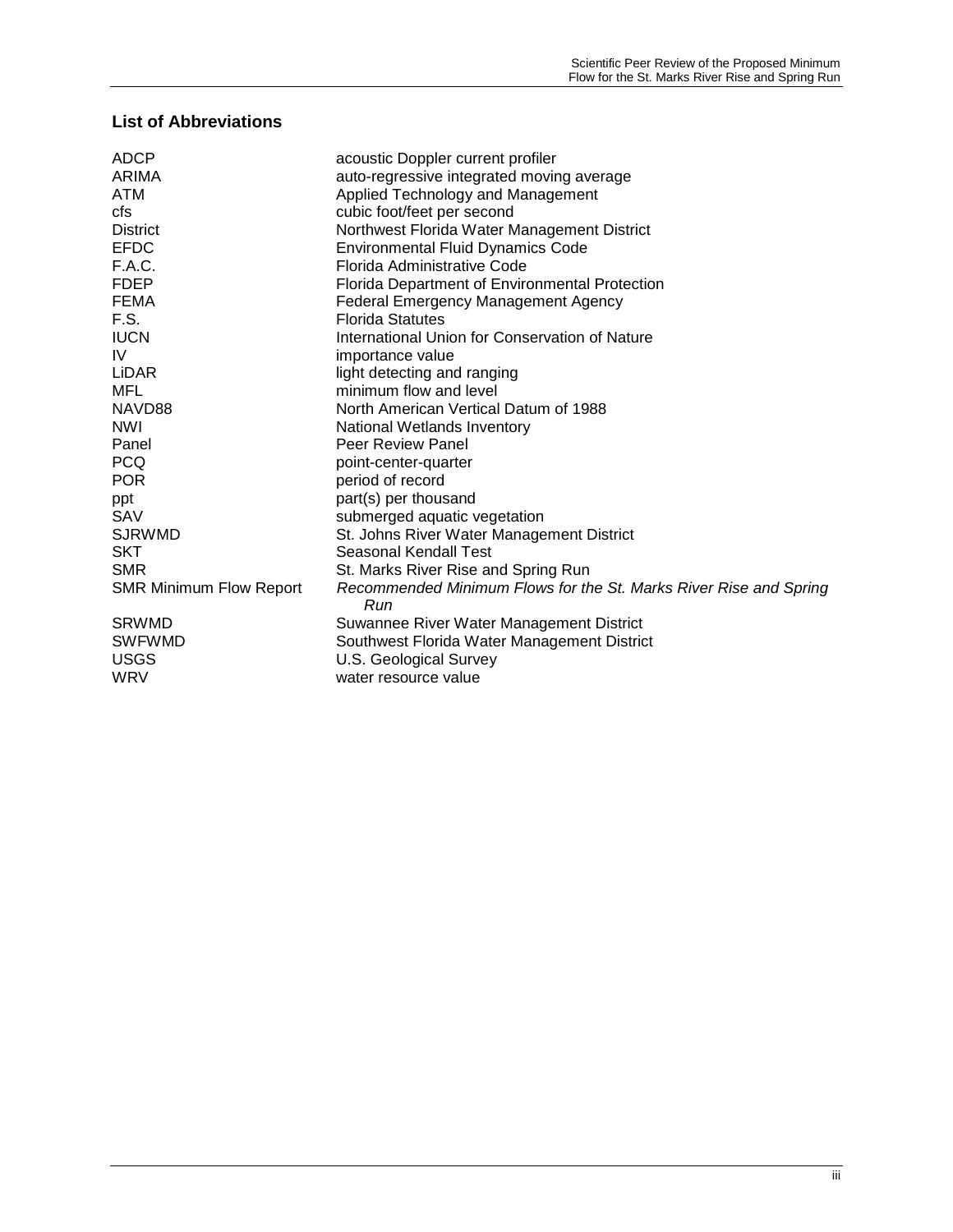# Executive Summary

The Northwest Florida Water Management District (District) contracted Cardno to provide independent scientific peer review of the report titled *Recommended Minimum Flows for the St. Marks River Rise and Spring Run* (SMR Minimum Flow Report) and appendices.

## **ES 1 Charge to the Peer Review Panel**

Cardno was provided with the following charge:

- 1. Determine whether the methods used for establishing the minimum flows are scientifically reasonable.
	- a. Supporting data and information: Review the data and information that support the method and the proposed minimum flows, as appropriate. The reviewer shall assume that the data and information used were properly collected and reasonable quality assurance assessments were performed on the data and information.
	- b. Technical assumptions: Review the technical assumptions inherent in the methodology and determine:
		- 1. If the assumptions are clearly stated, reasonable, and consistent with the best available information
		- 2. If the assumptions were eliminated to the extent possible, based on available information
	- c. Procedures and analyses: Review the procedures and analyses used in developing quantitative measures and determine qualitatively whether:
		- 1. The procedures and analyses were appropriate and reasonable, based on the best available information
		- 2. The procedures and analyses incorporate appropriate factors
		- 3. The procedures and analyses were correctly applied
		- 4. Limitations and imprecision in the information were reasonably handled
		- 5. The procedures and analyses are repeatable
		- 6. Conclusions based on the procedures and analyses are supported by the data
- 2. If a proposed method used in the minimum flow and level (MFL) report is not scientifically reasonable, the CONTRACTOR shall:
	- b. Deficiencies: List and describe scientific deficiencies and associated remedies.
	- b. Remedies: Determine if the identified deficiencies can be remedied and provide suggested remedies.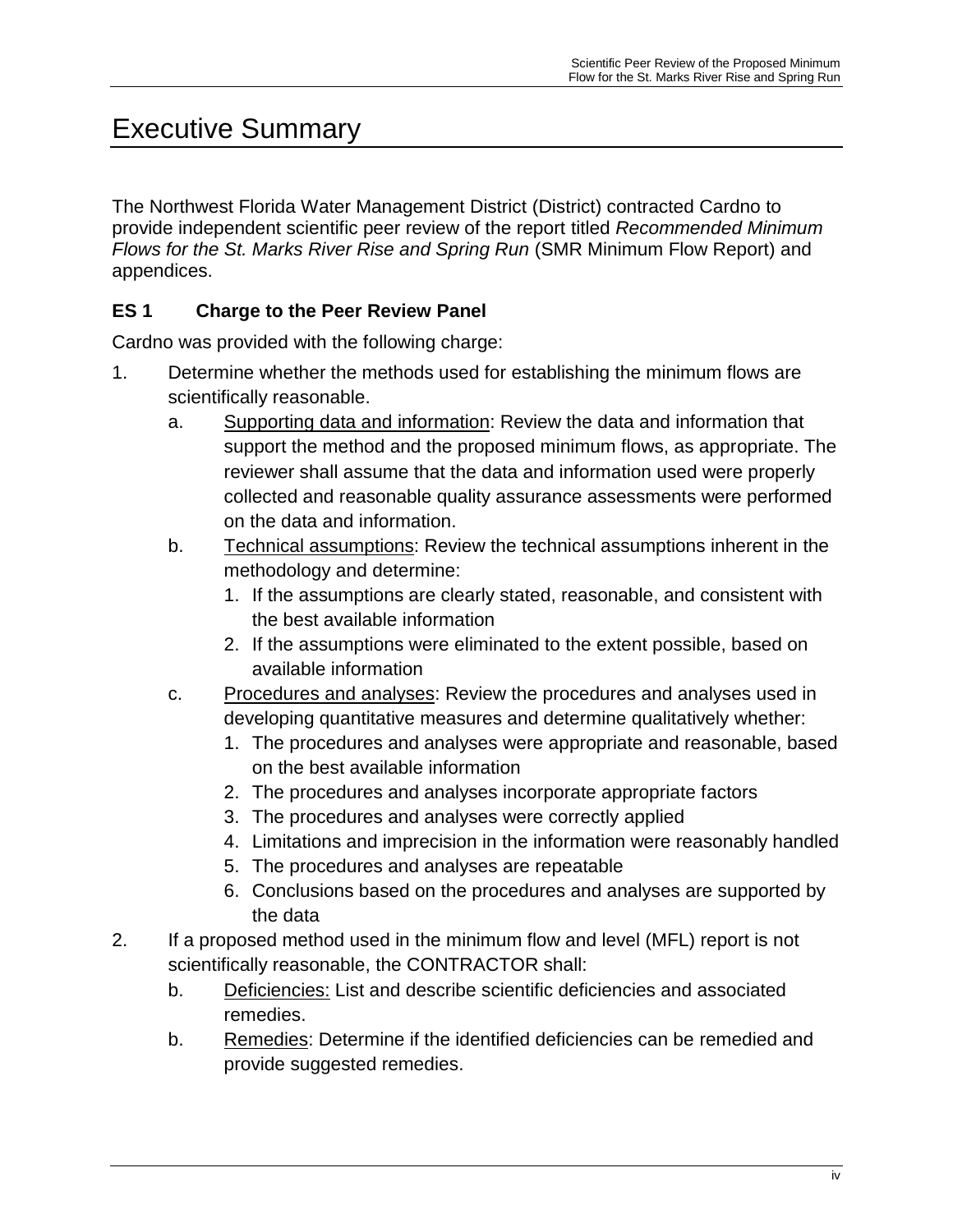- 1. If the identified deficiencies can be remedied, then describe the necessary corrections and, if possible, provide an estimate of the time and effort required to develop and implement.
- 2. Remedies shall be reasonable and practical, cost-effective, and feasible and utilize existing best available data.
- 3. Alternatively, remedies that cannot be feasibly implemented using existing best available data within a reasonable period (e.g., several days up to 3 months) should be specifically identified as recommendations for the District to consider during the next reevaluation of the minimum flow regime.

# **ES-2 Review Constraints**

The Peer Review Panel (Panel) was requested to acknowledge that review of certain assumptions, conditions, and established legal and policy interpretations of the District's Governing Board are not included in the Scope of Work. These included:

- 1) The selection of water bodies or aquifers for which minimum levels are proposed to be set
- 2) The definition of what constitutes "significant harm" to the water resources or ecology of the area
- 3) The evaluation and selection of priority water resource values (WRVs)
- 4) The method(s) used to establish MFLs for water bodies outside of the District
- 5) Standard procedures used as part of institutional programs that have been established for the purpose of collecting data, such as the U.S. Geological Survey (USGS) and District hydrologic monitoring networks

The Panel received the SMR Minimum Flow Report and began its review in late June 2018. The Panel participated in a kickoff conference call with District staff on June 28, 2018. District staff delivered a presentation on all aspects of the process to develop a minimum flow for the SMR. Following the call, the Panel agreed on review assignments, reviewed the SMR Minimum Flow Report and other pertinent documents, and prepared its reviews. The Panel chair compiled the reviews into a single document, which was reviewed and edited by all Panel members and the Panel chair into the final Peer Review Report. Peer Review comment forms, a compilation of the comments each Panel member included in the Peer Review Report, were also submitted to the District.

# **ES-3 Peer Review Panel**

Cardno assembled a Panel consisting of the following staff with expertise in hydrology, hydrogeology, statistics, modeling, and riverine and wetlands ecology:

Gregg Jones, Ph.D., P.G. (Panel chairman): karst hydrogeology Paul Leonard, Ph.D.: aquatic ecology, hydrology, modeling Shirley Denton, Ph.D.: wetland floodplain communities, ecology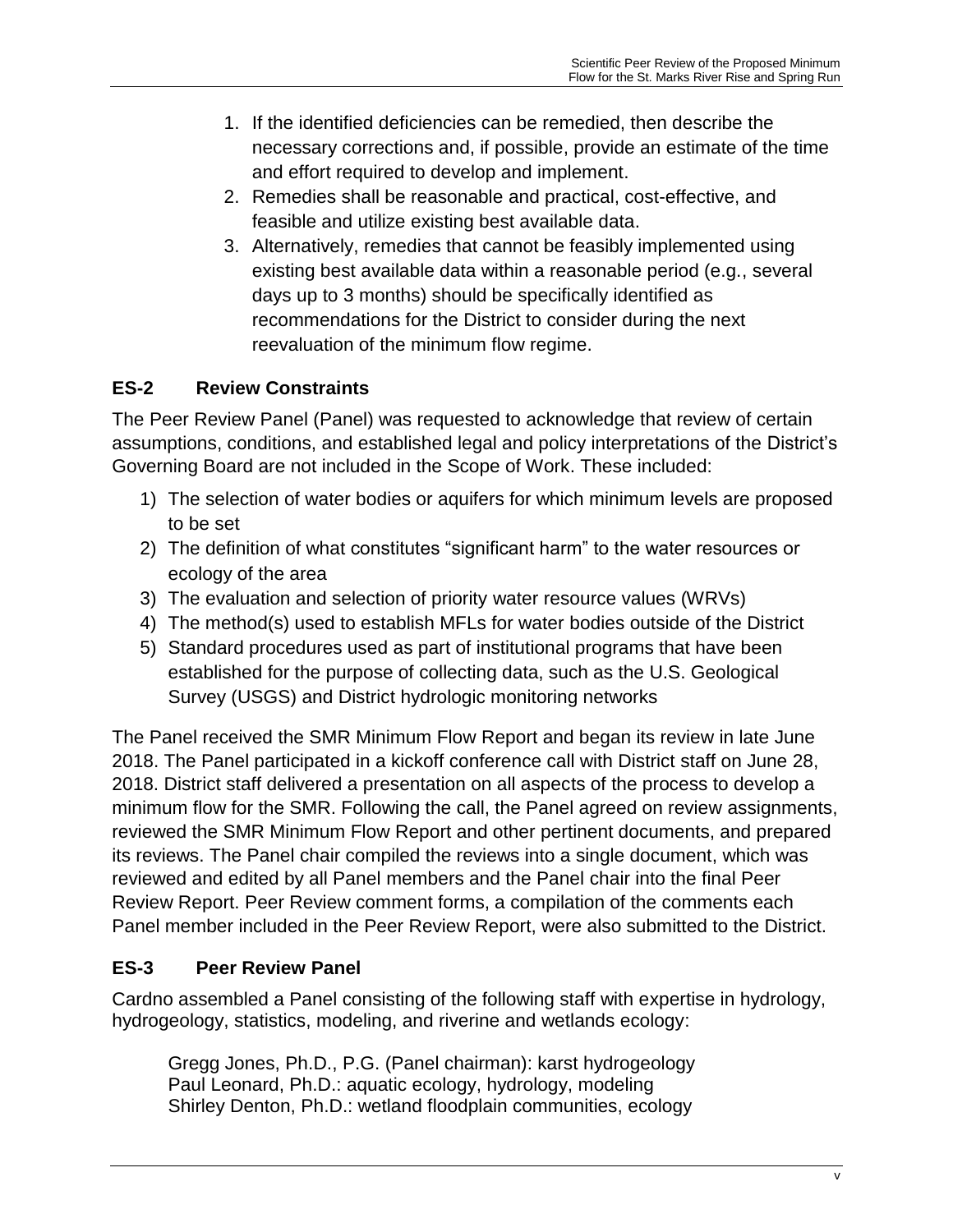## Adam Munson, Ph.D.: hydrology, statistics

As per the task order, the Panel has prepared a report of the findings and recommendations related to the peer review of the SMR Minimum Flow Report. The following is a summary of the Panel's major findings.

# **ES-4 Major Findings**

The Panel concludes that the District had sufficient data to conceptually address the complete range of flows likely to occur on the St. Marks River through its consideration of various WRVs and use of several metrics to evaluate "significant harm" against a baseline period. The District focused on minimum flow requirements, but did not limit its assessment to just low flows. The District has explicitly addressed low flows, instream flows, and out-of-bank flows where the latter are intended to protect floodplain wildlife habitats (plant communities) from significant harm.

The District used the smallest allowable reduction in spring flow corresponding to a 15 percent reduction in inundation frequency to determine the proposed minimum flow for the River Rise. The most limiting WRV metric was the frequency of inundation of the cypress hardwood mix community located at river station 53367.25. The allowable flow reduction is 34 cubic feet per second (cfs) for a spring flow of 452 cfs.

After a thorough review of the SMR Minimum Flow Report, appendices, and supporting documents, the Panel supports the District's approach to developing the minimum flow and its selection of the inundation frequency of the cypress hardwood mix community, a wetland community where many of the component species have a close relationship with river hydrology for many of their life-cycle needs.

The Panel has identified several technical concerns that are elaborated on in the following sections and made recommendations as to how these concerns might be addressed.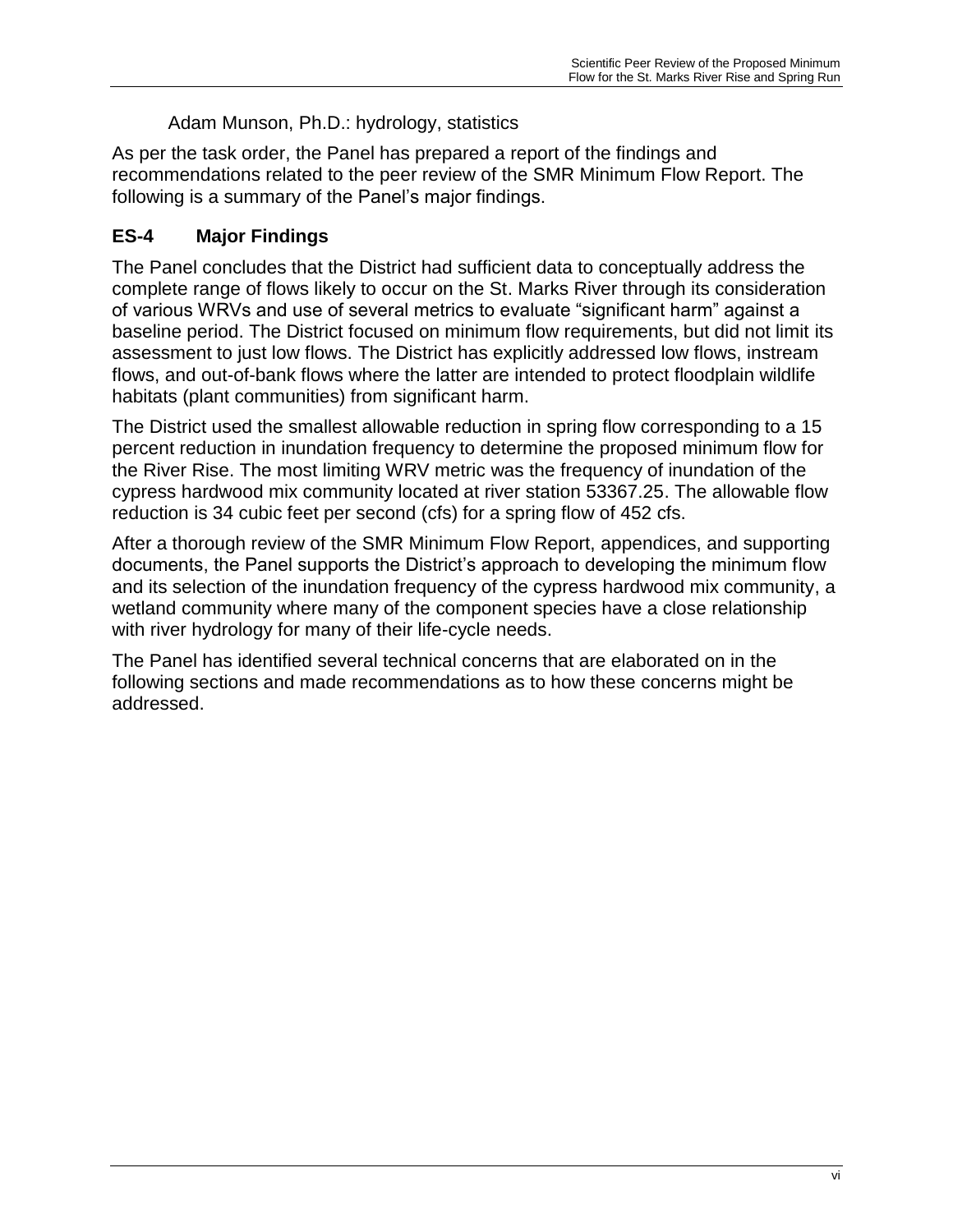# <span id="page-8-0"></span>1 Introduction

## <span id="page-8-1"></span>1.1 **Background**

The Northwest Florida Water Management District (District) is mandated by the Florida Statutes (F.S.) to establish minimum flows and levels (MFLs) for priority surface waters and aquifers within its boundaries for the purpose of protecting the water resources and ecology of the aquatic ecosystems from "significant harm" (F.S. §373.042, 1972 as amended). In this report, minimum flows are proposed for the St. Marks River Rise and Spring Run (SMR), which extends approximately 11.4 miles from the River Rise to the confluence of the Wakulla and St. Marks rivers.

Under the statutes, MFLs are defined as follows:

- A minimum flow is the flow of a watercourse below which further water withdrawals will cause significant harm to the water resources or ecology of the area
- A minimum level is the level of water in an aquifer or surface water body at which further water withdrawals will cause significant harm to the water resources of the area

The statutes require the District to annually develop and update a list of priority water bodies for which MFLs are to be established and identify those that will be subjected to a voluntarily independent scientific review. The District's Governing Board is committed to voluntarily submit MFLs determinations for independent scientific peer review.

The Florida Statutes also provide for the MFLs to be established using the "best available information," for the MFLs "to reflect seasonal variations," and for the District's Governing Board, at its discretion, to provide for "the protection of non-consumptive uses." In addition, F.S. §373.0421 states that the District's Governing Board "shall consider changes and structural alterations to watersheds, surface waters and aquifers, and the effects such changes or alterations have had, and the constraints such changes or alterations have placed on the hydrology of the affected watershed, surface water, or aquifer…."

The State Water Resources Implementation Rule (Florida Administrative Code [F.A.C.] Chapter 62-40.473) contains additional guidance for the establishment of MFLs, providing that "…consideration shall be given to the protection of water resources, natural seasonal fluctuations, in water flows or levels, and WRVs associated with coastal, estuarine, aquatic and wetlands ecology, including:

- 1. Recreation in and on the water;
- 2. Fish and wildlife habitats and the passage of fish;
- 3. Estuarine resources;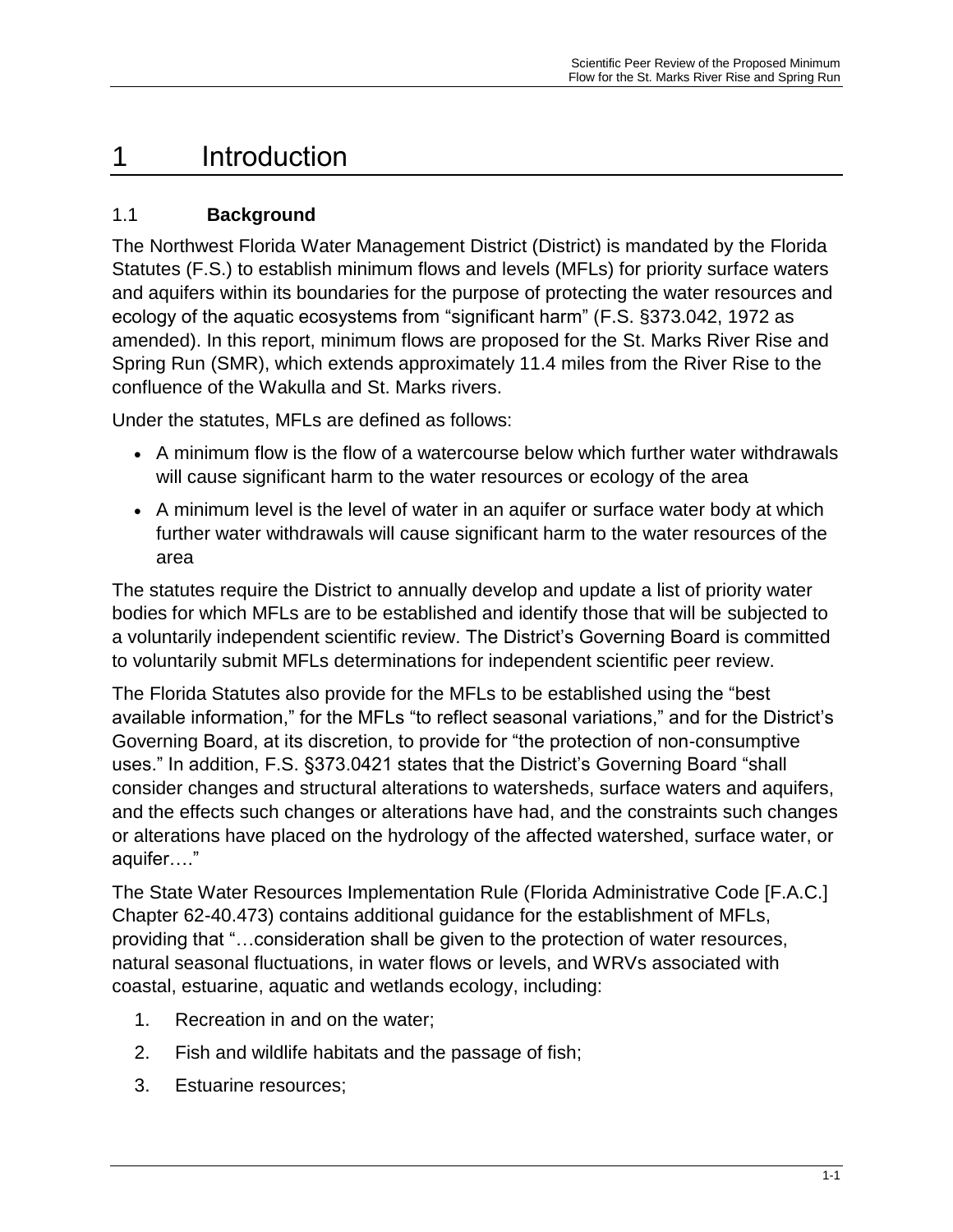- 4. Transfer of detrital material;
- 5. Maintenance of freshwater storage and supply;
- 6. Aesthetic and scenic attributes;
- 7. Filtration and absorption of nutrients and other pollutants;
- 8. Sediment loads;
- 9. Water quality; and
- 10. Navigation."

#### <span id="page-9-0"></span>1.2 **Peer Review Panel**

Cardno assembled a Peer Review Panel (Panel) consisting of the following staff with expertise in hydrology, hydrogeology, statistics, modeling, and riverine and wetlands ecology:

Gregg Jones, Ph.D.: P.G. (panel chairman): karst hydrogeology Paul Leonard, Ph.D.: aquatic ecology, hydrology, modeling Shirley Denton, Ph.D.: wetland floodplain communities, ecology Adam Munson, Ph.D.: hydrology, statistics

As per the task order, the Panel has prepared a report of the findings and recommendations related to the peer review of the *Recommended Minimum Flows for the St. Marks River Rise and Spring Run* (SMR Minimum Flow Report). The following is a summary of the Panel's major findings.

## <span id="page-9-1"></span>1.3 **Charge for Peer Review Panel**

The District provided the Panel with the following charge:

- 1. Determine whether the methods used for establishing the minimum flows are scientifically reasonable.
	- a. Supporting data and information: Review the data and information that support the method and the proposed minimum flows, as appropriate. The reviewer shall assume that the data and information used were properly collected and reasonable quality assurance assessments were performed on the data and information.
	- b. Technical assumptions: Review the technical assumptions inherent in the methodology and determine:
		- 1. If the assumptions are clearly stated, reasonable, and consistent with the best available information
		- 2. If the assumptions were eliminated to the extent possible, based on available information
	- c. Procedures and analyses: Review the procedures and analyses used in developing quantitative measures and determine qualitatively whether: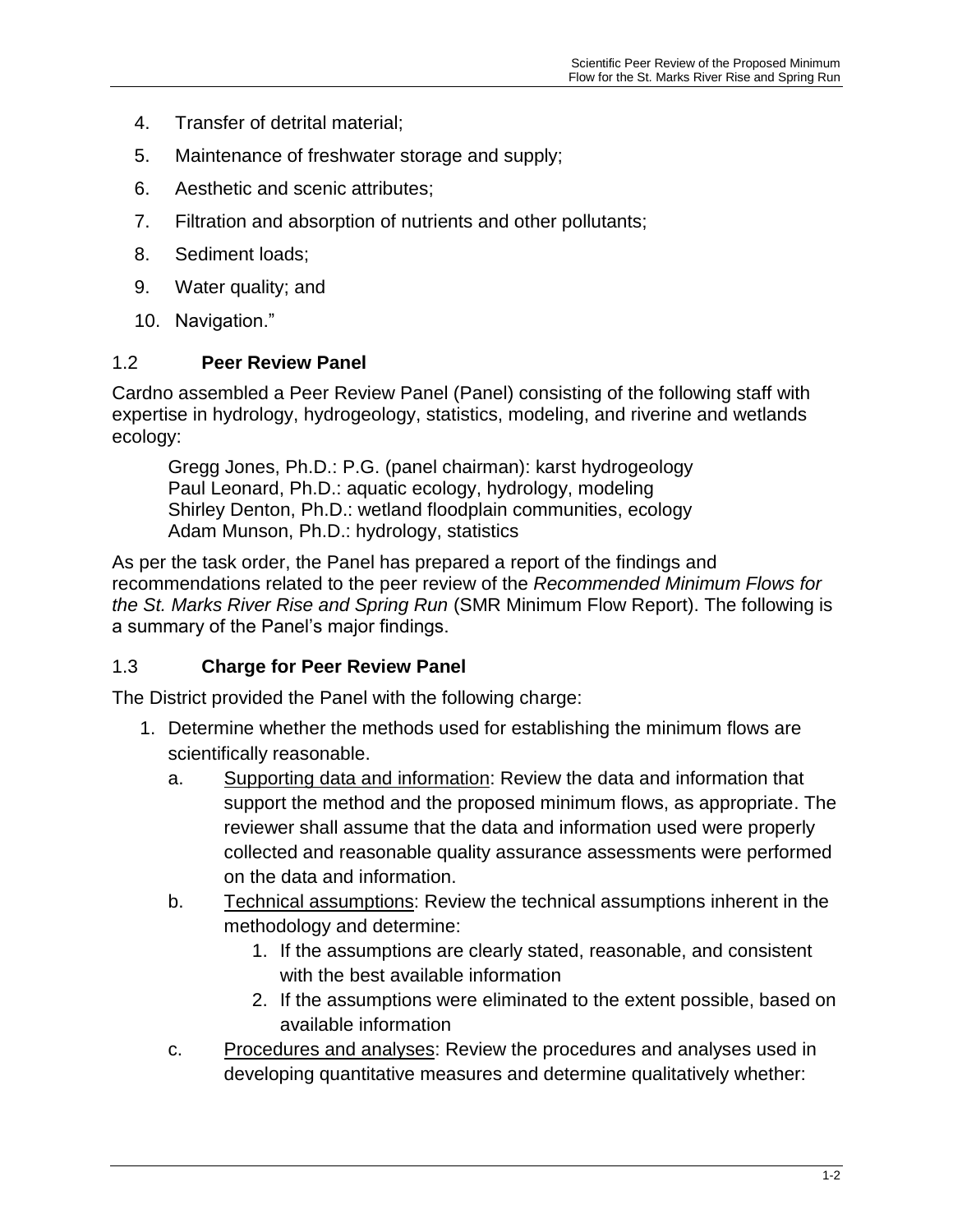- 1. The procedures and analyses were appropriate and reasonable, based on the best available information
- 2. The procedures and analyses incorporate appropriate factors
- 3. The procedures and analyses were correctly applied
- 4. Limitations and imprecision in the information were reasonably handled
- 5. The procedures and analyses are repeatable
- 6. Conclusions based on the procedures and analyses are supported by the data
- 2. If a proposed method used in the MFL report is not scientifically reasonable, the CONTRACTOR shall:
	- b. Deficiencies: List and describe scientific deficiencies and associated remedies.
	- b. Remedies: Determine if the identified deficiencies can be remedied and provide suggested remedies.
		- 1. If the identified deficiencies can be remedied, then describe the necessary corrections and, if possible provide an estimate of the time and effort required to develop and implement.
		- 2. Remedies shall be reasonable and practical, cost-effective, and feasible and utilize existing best available data.
		- 3. Alternatively, remedies that cannot be feasibly implemented using existing best available data within a reasonable period (e.g., several days up to 3 months) should be specifically identified as recommendations for the District to consider during the next reevaluation of the minimum flow regime.

## <span id="page-10-0"></span>1.4 **Review Constraints**

The Panel was requested to acknowledge that review of certain assumptions, conditions, and established legal and policy interpretations of the Governing Board are not included in the Scope of Work. These included:

- 1. The selection of water bodies or aquifers for which minimum levels are proposed to be set
- 2. The definition of what constitutes "significant harm" to the water resources or ecology of the area
- 3. The evaluation and selection of priority water resource values (WRVs)
- 4. The method(s) used to establish MFLs for water bodies outside of the District
- 5. Standard procedures used as part of institutional programs that have been established for the purpose of collecting data, such as the U.S. Geological Survey (USGS) and District hydrologic monitoring networks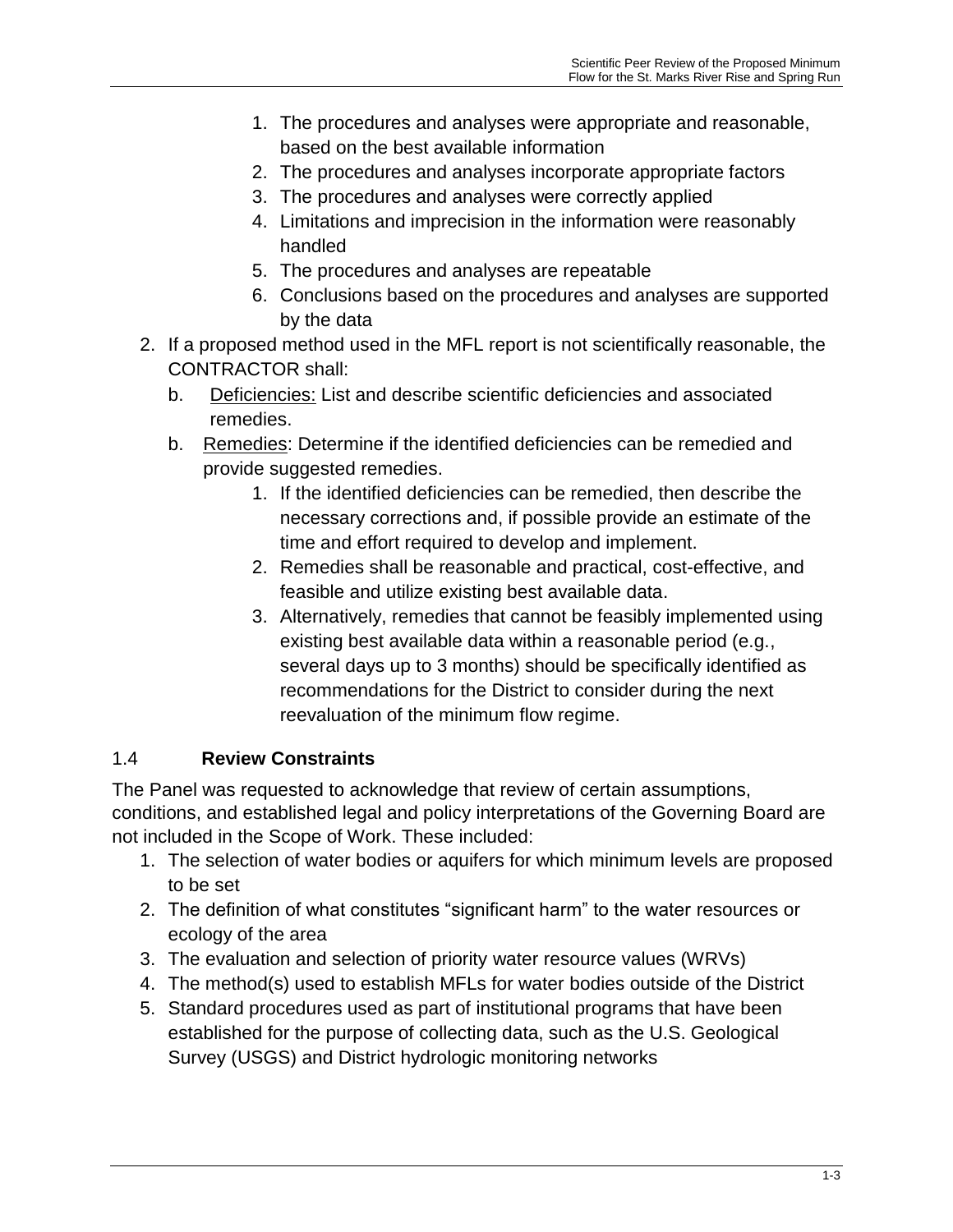The Panel received the SMR Minimum Flow Report and began its review in late June 2018. The Panel participated in a kickoff conference call with District staff on June 28, 2018. District staff delivered a presentation on all aspects of the process to develop a minimum flow for the SMR. Following the call, the Panel agreed on review assignments, reviewed the SMR Minimum Flow Report and other pertinent documents, and prepared its reviews. The Panel chair compiled the reviews into a single document, which was reviewed and edited by all Panel members and the Panel chair into the final Peer Review Report.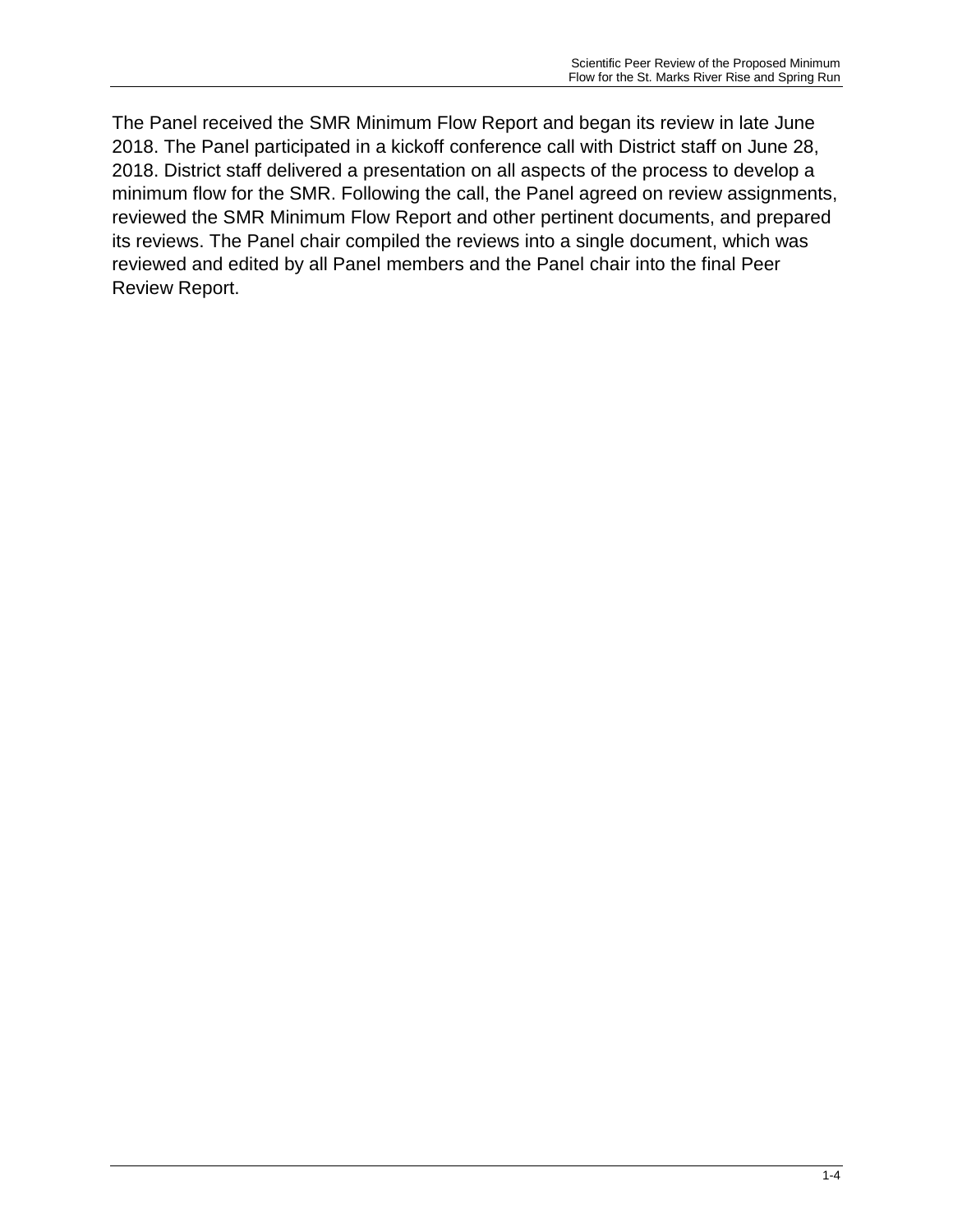# <span id="page-12-0"></span>2 Supporting Data and Information

The Data and Information Used Were Properly Collected Reasonable Quality Assurance Assessments Were Performed Exclusion of Available Data from the Analysis Was Justified The Data Used Was the Best Information Available

In this section the Panel has evaluated all the information that pertained to data collection, use, quality assurance, and data availability that was included in the SMR Minimum Flow Report, its appendices, and selected supporting documentation. The Panel generally supports the collection, use, and quality assurance of the supporting data with the exception of a few issues discussed below.

## <span id="page-12-1"></span>2.1 **Baseline Time Series**

The District rigorously evaluated several of the data sets before using them for various analyses. An example of this includes development of the baseline unimpacted spring flow record in Appendix B where the quality of the rainfall, groundwater levels, evapotranspiration, and river flow data were evaluated by developing time-series plots for each site and data type and then conducting trend analyses.

The Panel concludes that the data used in the analyses to determine the minimum flow were the best available. The flow data were collected by or with USGS and represent the standard for flow data collection. Rainfall data were collected from both National Weather Service and District gauges and follow documented collection protocol. It is safe to assume that the standard operating procedure for USGS, the National Weather Service, and the District is to employ rigorous quality control procedures as part of the data collection process.

## <span id="page-12-2"></span>2.2 **Water Resource Values**

The following is a discussion of the Panel's review of supporting data and information for the District's priority water resource values that were used to develop the minimum flow

## <span id="page-12-3"></span>**2.2.1 Recreation in and on the Water**

The District relied upon general criteria for safe boat use including use of boat ramps and safe boat passage on the river. The criteria used were obtained from the literature. The characteristics of the lower end of the boat ramps were inspected and potentially measured. After observing that the ramp at St. Marks was usable at all flows and that the ramp at Newport was never used at low tide, no further data collection was undertaken.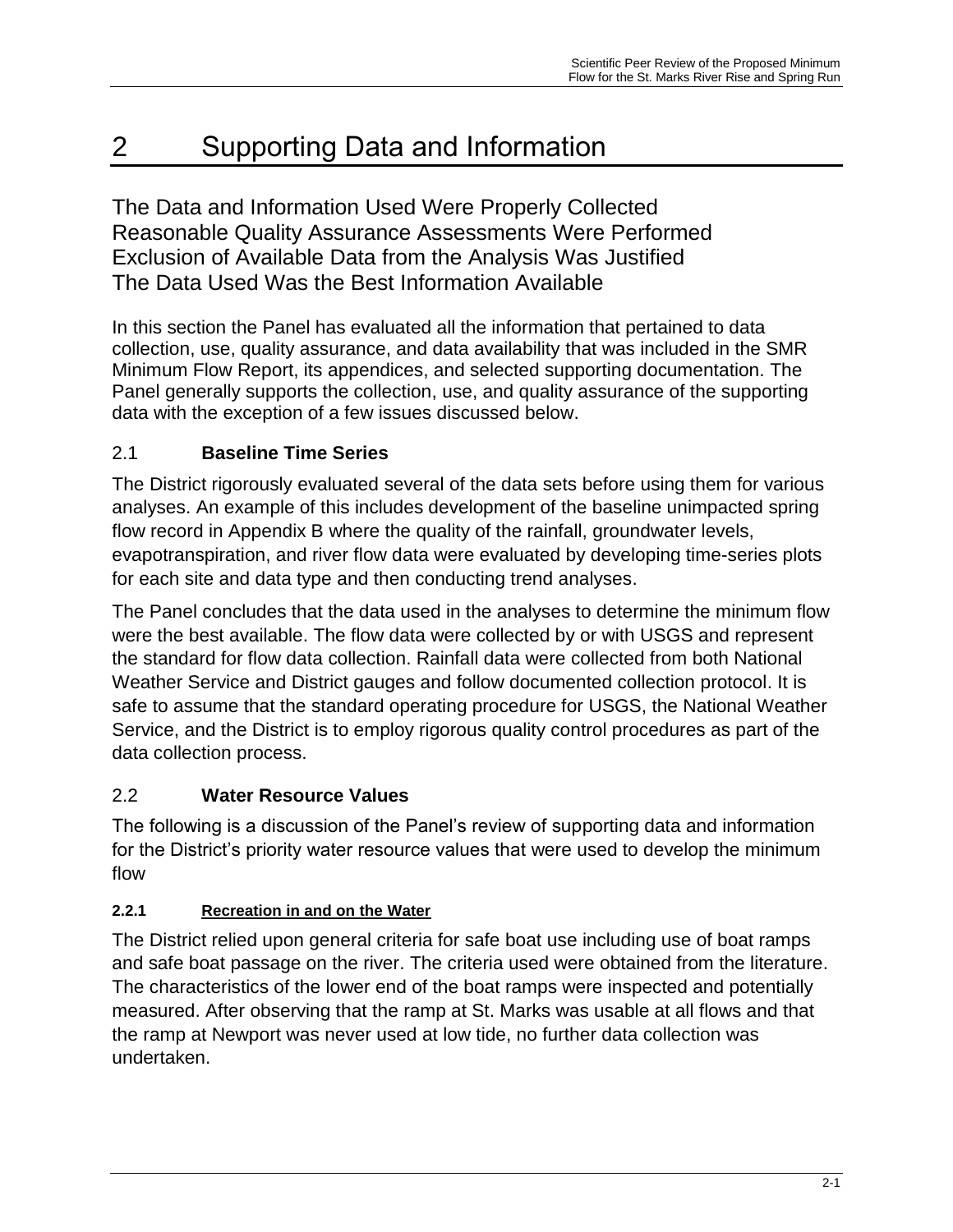Data on river dimensions were obtained from cross sections across the shoals where depth profiles (for motorized boats) were measured and the thalweg for canoes and kayaks determined. The Panel believes this was appropriate.

#### <span id="page-13-0"></span>**2.2.2 Fish and Wildlife Habitats and the Passage of Fish**

#### *Floodplain Plant Communities*

Appendix C of the SMR Minimum Flow Report, "MFLs for Sally Ward, Wakulla, and St. Marks River Rise Springs Systems for the Northwest Florida Water Management District: Floodplain Forest and Instream Woody Habitat Data Analysis," summarizes floodplain forest data collection, which involved identification of ecological community data based on overstory vegetation and soils along 11 river floodplain transects.

The Panel questions the presumption that trees and soils should be the only indicators of floodplain plant communities. It is clear from the results of the tree sampling that there is considerable overlap in tree composition between the various identified wetland forest communities. Herbaceous plants and shrubs could have been, and likely were, informally used in identifying the plant communities.

The Panel believes that recording those plants at a general level might have assisted in the identification of the plant communities. Despite the assumption that the trees integrate the communities better (Appendix C, p. 12), many herbaceous species and shrubs are long-lived and highly diagnostic of environmental conditions. While Appendix C-2 of the SMR Minimum Flow Report) has general photographs at each transect, the Panel suggests that in future MFL studies, a sampling plan that includes rigorous use of photography would provide a rapid and cost-effective way of sampling the entire plant community. For this purpose, we suggest that photographs be taken at surveyed locations, and at enough locations to show consistency within sampled communities and show contrasts between adjacent communities. Photographs could also document microhabitats and channels that are not consistent with the overall plant communities.

#### *Issues with Point Center Quarter Sampling of Riparian Communities*

The Panel agrees that point-center-quarter (PCQ) sampling can be used for this purpose and that it is simple to apply. However, the PCQ needs to meet basic sample size requirements. In this case, the sampling was used to create importance values (IVs) for each species in each identified plant community. The computed IVs were then used as observations in other statistical analyses.

To use it this way, an adequate sample size would be needed for each species in each community, with an adequate number of points available for all or at least most species in all communities. The number of samples needed could have been estimated based on a preliminary survey for each vegetation community. This was not done.

The environmental literature has numerous examples of PCQ sample sizes for different forested community types. Each was a single community, and the goal was to compute a single value (generally total basal area or tree density). The number of points needed varies, but recommendations, based on field conditions and in the absence of using a preliminary sample to calculate the needed sample size, are on the order of 15 to 20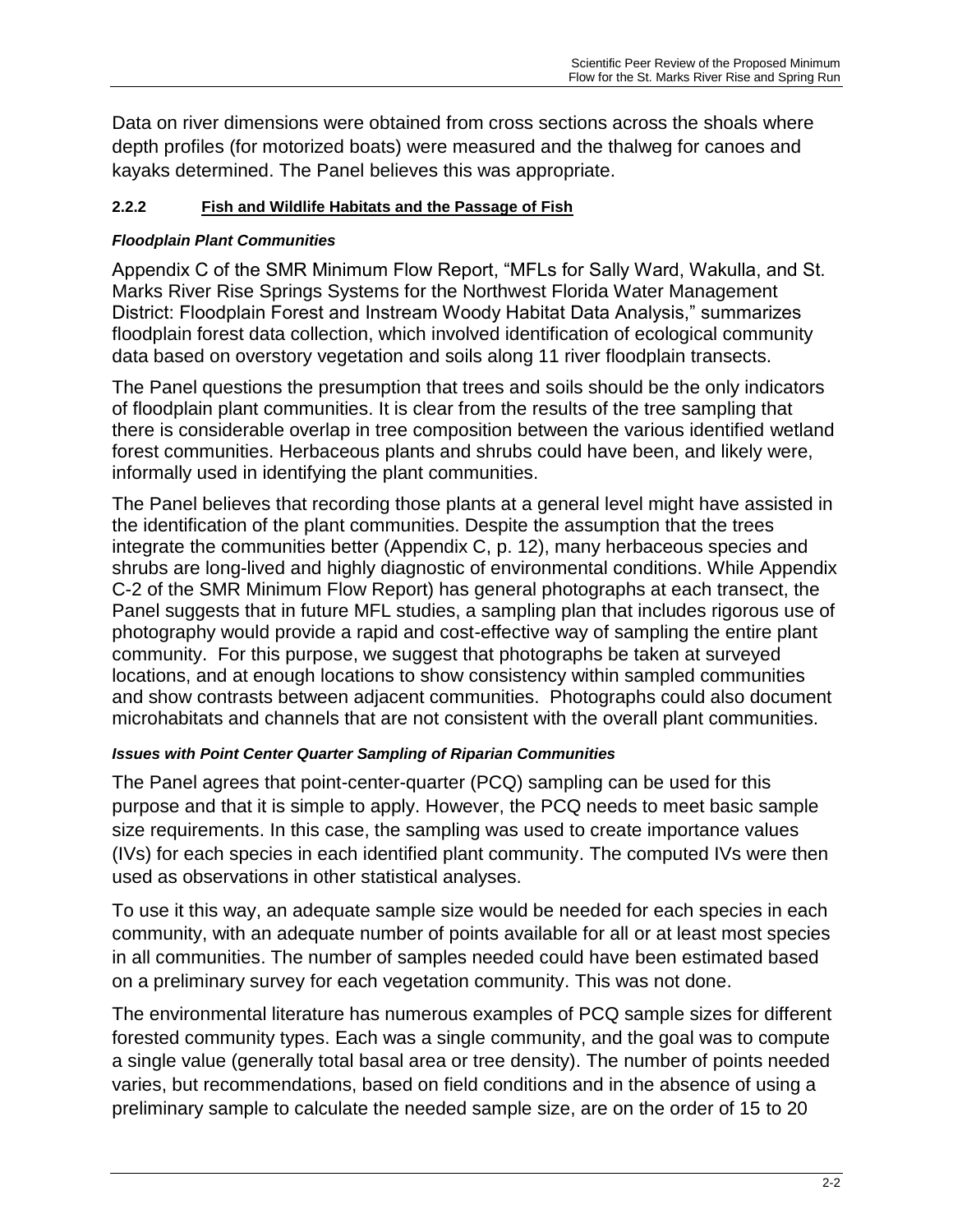points (for 60 to 80 trees). That is for a single statistic in a single plant community. See Bonham (1989). Ellenberg and Dombois (1974) recommended a minimum of 20 points. Not mentioned (Bonham 1989) is that this sample size is for estimating single statistics, without regard to multiple forest community types or estimating the statistic for individual species. A minimum of 3 points per plant community per transect (12 trees) is highly unlikely to ever be adequate for natural, moderate- to high-diversity plant communities.

The actual number of points per plant community (summed over all transects) sampled along the SMR were limited. In at least four of the plant communities, sample sizes were inadequate to estimate the percent occurrence or IVs of individual species, resulting in a lack of robustness that dilutes any statistical analysis that is reliant on the data.

The Panel concedes that if a suitable number of observations to characterize each species in each community were collected, PCQ sampling would be inefficient and expensive. The Panel is aware of other water management districts using PCQ sampling in MFL studies. However, sample size adequacy was evaluated and in at least one case an attempt at getting adequate sample size at a community level (a single statistic for an identified floodplain plant community) was difficult and time-consuming.

The Panel suggests the following minor updates to the SMR Minimum Flow Report:

- Verify that the identification of the species *Acer saccharum* (sugar maple) is correct. We suspect a good identification because sugar maple is highly recognizable. However, it is the first entry in Table 7 Appendix C, where it is called OBL (wetland obligate) and it is discussed as an obligate in the text. In fact, the Florida Department of Environmental Protection (FDEP) does not list *Acer saccharum* as a wetland species (F.A.C. 62-340.450, effective July 1, 1994). The species listed in 62-340.450 F.A.C as an obligate is *Acer saccharinum*, the silver maple. It is possible that *Acer saccharinum* was the species actually present, or that both *A. saccharum* and *A. saccharinum* could be present. If both are present, we suspect they would be in hydrologically different parts of the floodplain.
- Verify the identification of the species *Fraxinus profunda*. It is reported to be very abundant in the sampled communities. According to ash experts, and in recent studies of the distribution of *Fraxinus profunda*, it was considered to be extinct in Florida and rare throughout its range and reported by the International Union for Conservation of Nature (IUCN) as likely to be extinct in Florida (Westwood et al. 2017). It is difficult to distinguish from *Fraxinus pensylvanica* (green ash) (Nesom 2010), which occurs frequently in floodplain plant communities from central Florida to southern Canada. The ecology of these two species is notably different, with *F. profunda* typically being found in wetter sites than *F. pensylvanica*. The sites where *F. profunda* is being reported in this study appear to be predominantly short hydroperiod sites, especially the ash swamp, whose elevation approximates that of the nearest upland. The Panel also has no way to verify if pop ash (*F. caroliniana*) was correctly identified, especially in the ash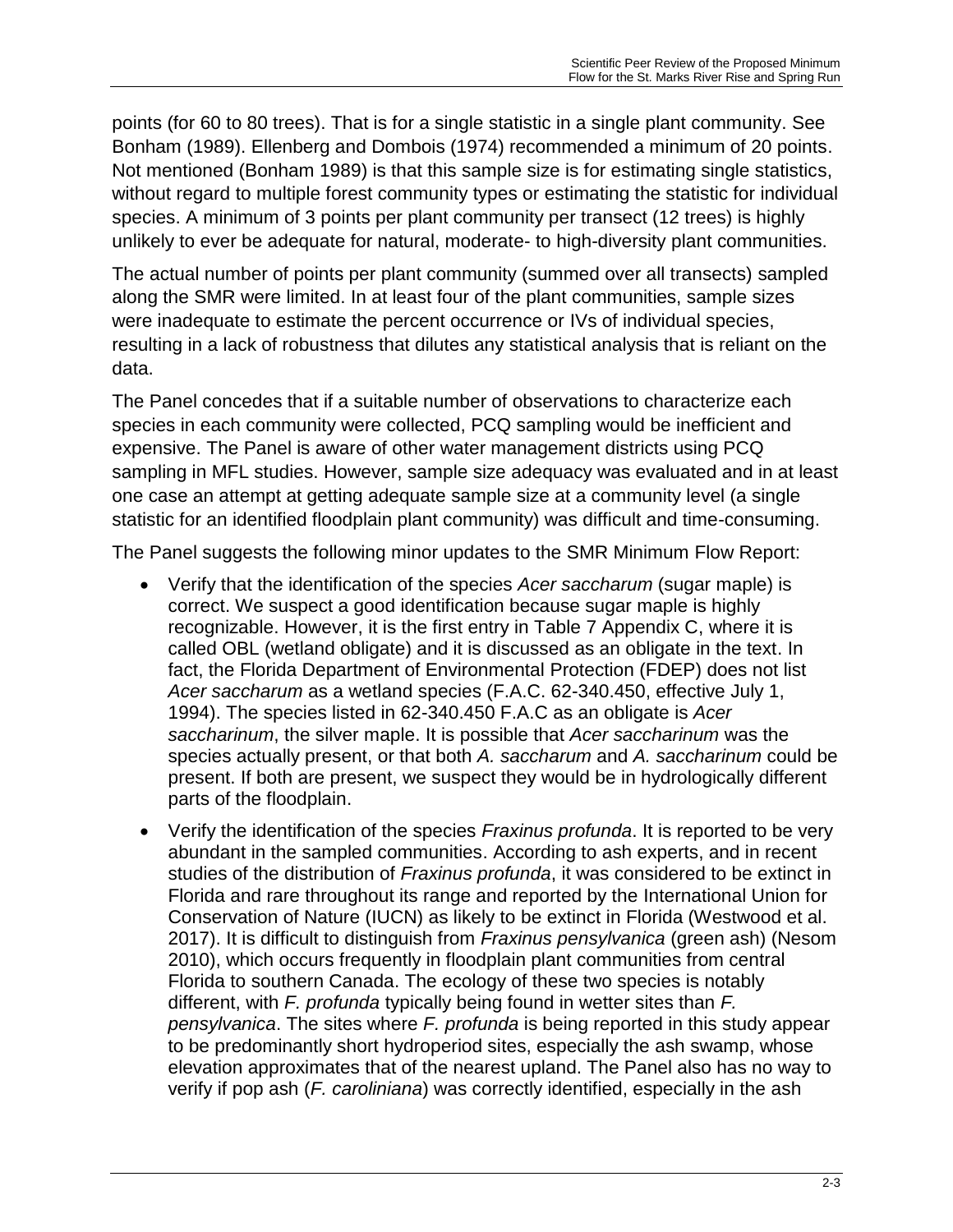swamp, but it is generally associated with long hydroperiods and often deep water.

## <span id="page-15-0"></span>**2.2.3 Estuarine Resources**

## *EFDC Model*

The District contracted to have the bathymetry of the river assessed. An assumption is that the bathymetry was adequate for determination of volume and bottom surface area. Appendix D points out that interpolation between measurement points was needed for establishing the three-dimensional model grid. The grid resolution appears to have been made based on the measurement resolution, a generally reasonable choice.

Data to parameterize the Environmental Fluid Dynamics Code (EFDC) model came from multiple sources (various rain gauges, weather stations, solar radiation stations, etc.) with various degrees of accuracy and distance from the modeled area. However, they are typical of most modeling of this type, and sensitivity to variations in more important variables was investigated by the modeler and deemed to be small. The Panel agrees that the data collection for use in the model was appropriate. Other data were collected but used only for descriptive purposes. The Panel supports having descriptive data, and also supports not using them in analyses where simpler metrics are available.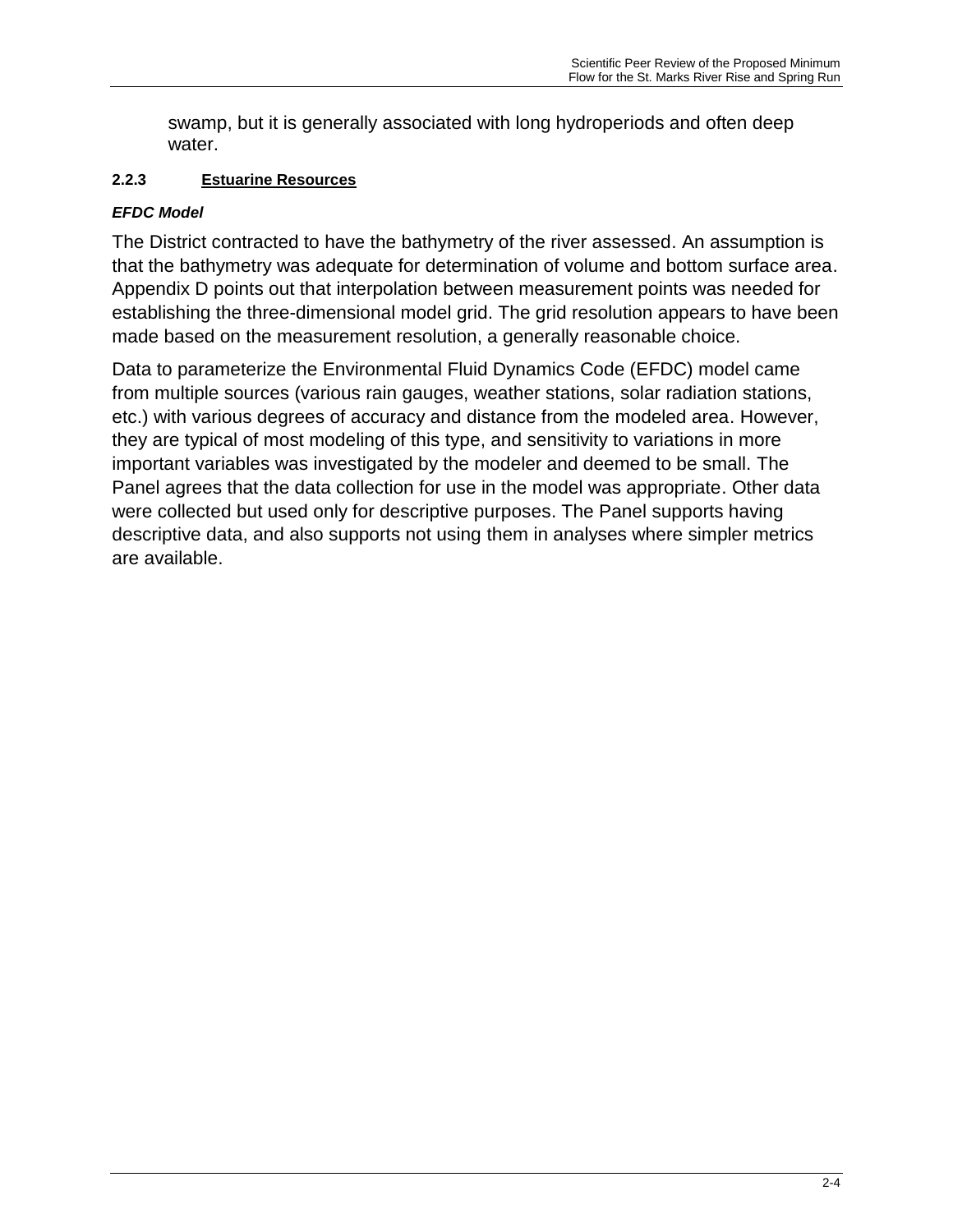# <span id="page-16-0"></span>3 Technical Assumptions

Assumptions Are Clearly Stated, Reasonable, and Consistent With the Best Available Information

Assumptions Were Eliminated to the Extent Possible, Based on Available Information

# <span id="page-16-1"></span>3.1 **Introduction**

The Panel generally supports the technical assumptions used to develop the minimum flow for the SMR River Rise and Spring Run. The following is a summary of the Panel's findings on the technical assumptions including suggestions for the near-term for improving the quality of the current report and appendices and future updates of the minimum flow.

# <span id="page-16-2"></span>3.2 **Supporting Data and Information**

The Panel was instructed to assume that the supporting data and information used were properly collected, and that reasonable quality assurance assessments were performed. The Panel concludes that this assumption is generally valid with some exceptions as detailed in Section 2.

## <span id="page-16-3"></span>3.3 **Fifteen Percent Impact Threshold for Significant Harm**

The goal of an MFL determination is to protect the aquatic resources from significant harm due to water withdrawals, broadly defined as the limit at which further withdrawals would be significantly harmful to the water resource or ecology of the area (F.S. §373.042; Munson et al. 2005). As noted by Beecher (1990), "it is difficult [in most statutes] to either ascertain legislative intent or determine if a proposed instream flow regime would satisfy the legislative purpose." The SMR Minimum Flow Report assumes that a 15 percent change is the threshold for defining significant harm. The Panel believes that the adoption of a 15 percent threshold value, as it relates to allowable habitat loss, and the presumption that this value will prevent significant harm, is not fully supported for all relevant WRVs based on the data presented in the SMR Minimum Flow Report. The Panel also recognizes that much of the biological and ecological data needed to develop quantified relationships between flow reductions and impacts on aquatic resources are generally not available. Many structural and functional components of flowing ecosystems vary continuously with flow and do not exhibit clear thresholds or break points (Holzwart et al. 2016), and the Panel believes this may be true for the SMR. Developing such quantitative relationships and ecological thresholds has been elusive in research on environmental flows generally.

Given the District's charge of establishing MFLs for the protection of priority water bodies and the necessity of using a measurable metric, the Panel agrees that the 15 percent reduction has precedent and has continuously been accepted in MFL reports and peer reviews in multiple water management districts in Florida (and thresholds in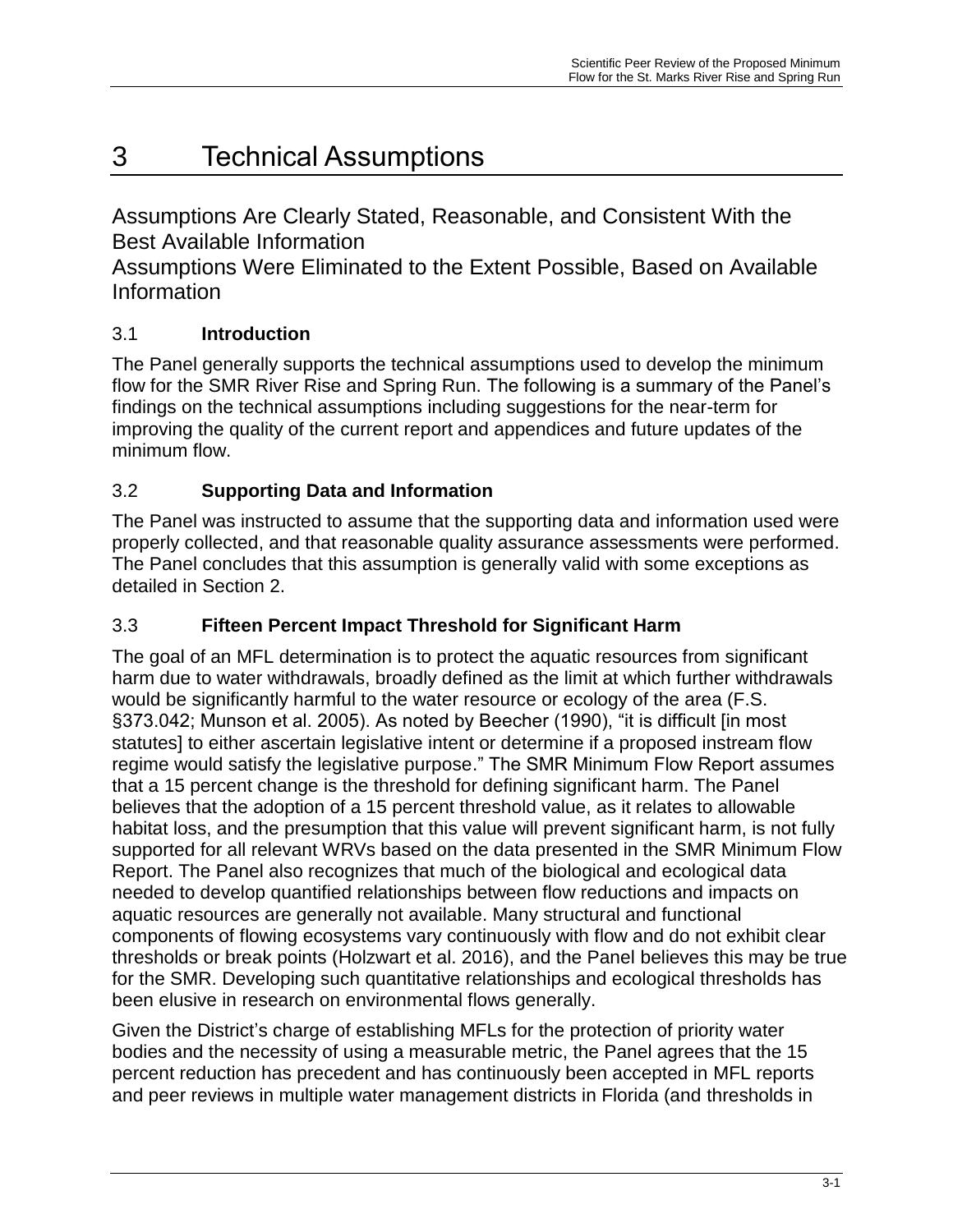this percent of flow range close to 15 percent appear to be widely used nationally (Harwood et al. 2014, Richter et al. 2011). In summary, the Panel concludes that the use of a 15 percent threshold by the District for establishment of a minimum flow on the SMR River Rise and Spring Run is reasonable.

Recognizing the compelling need to arrive at a significant harm threshold, and in the absence of key supporting data, the Panel supports the District's choice to adopt an adaptive management approach allowing decisions based on limited data to be reinforced or modified as new research and monitoring information become available.

# <span id="page-17-0"></span>3.4 **Habitat-Based Approach**

The District applied a habitat-based approach to establishing minimum flows for the SMR under the assumption that protecting a wide range of habitats will protect the species known to inhabit the River Rise, spring run, and floodplain. This assumption is reasonable, consistent with the best available information, and consistent with minimum flows established by other water management districts.

## <span id="page-17-1"></span>3.5 **Water Resource Values**

The following is a discussion of the Panel's review of the District's assumptions relating to the priority water resource values used to develop the minimum flow

## <span id="page-17-2"></span>**3.5.1 Recreation: Safe Boat Passage**

Boat passage was assessed at five shoal transects under low-tide conditions, where shallow water depths were assumed to be most limiting to safe passage of small motorized boats. This assumption is reasonable and consistent with the best available information.

## <span id="page-17-3"></span>**3.5.2 Fish and Wildlife Habitat: Wildlife**

The District evaluated available data on wildlife use of the SMR floodplain concluding that the available data were incomplete. Correctly noting that wildlife is dependent on their habitats, the District decided to focus on those habitats based on the assumption that preventing significant harm to the habitats, namely the floodplain plant communities, would prevent significant harm to wildlife. The Panel agrees that this approach is practical, feasible, and appropriate.

## <span id="page-17-4"></span>3.6 **Appendix B. Baseline Time Series**

The Panel finds that the discussion of assumptions regarding statistical procedures in Appendix B are well documented, reasonable, and consistent with the best available information. Advantages and disadvantages of the model choices are presented well.

### <span id="page-17-5"></span>3.7 **Appendix C. Floodplain Forest and Instream Woody Habitat Data Analysis**

Given the assumption that vegetation is the best and most easily measured "integrator of environmental and landscape conditions" (Light et al. 1993, Bedford 1996), vegetation, soils, and elevations were used to provide information to establish minimum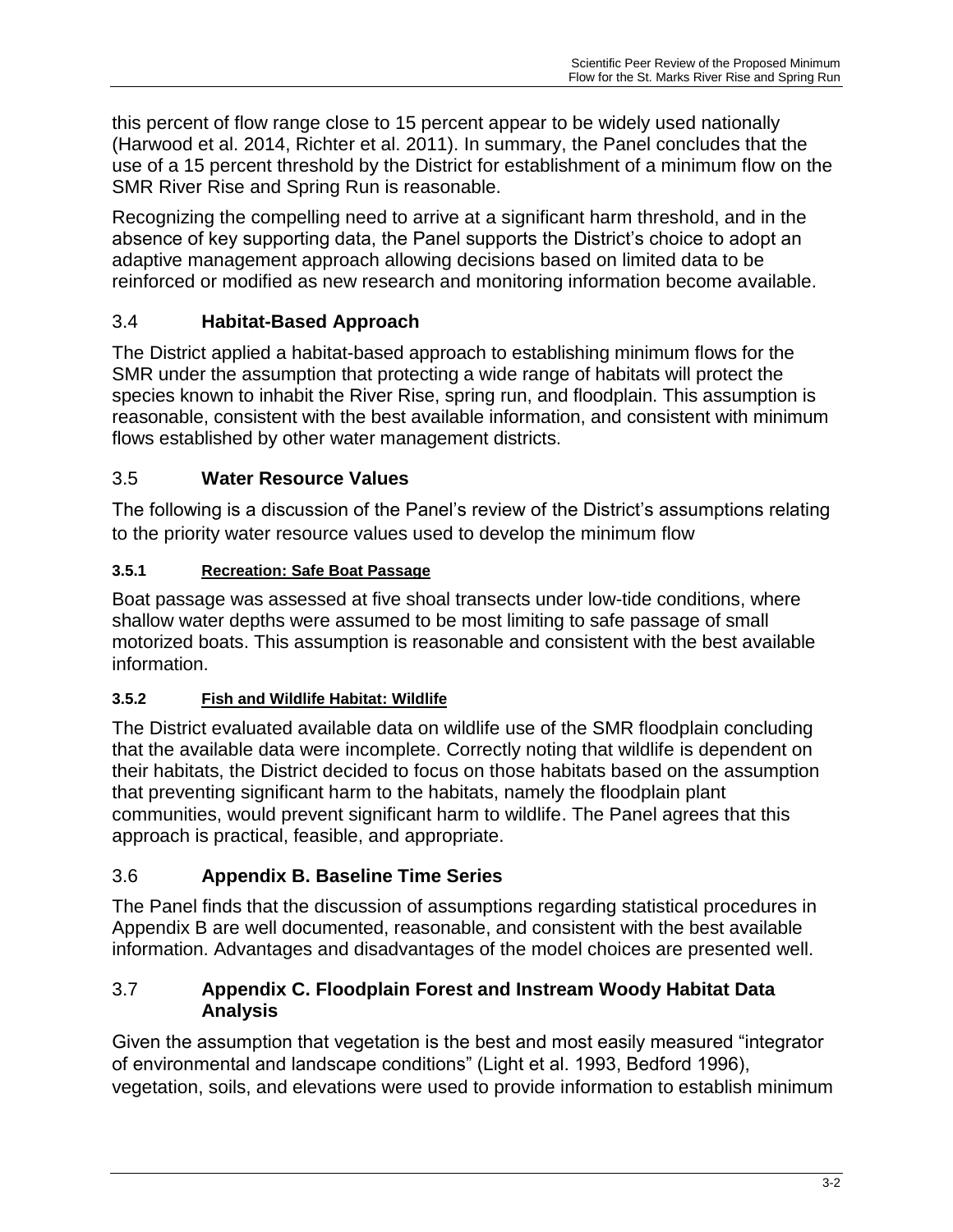flows and protect the ecology and natural systems of these water bodies. This assumption is reasonable and consistent with the best available information.

# <span id="page-18-0"></span>3.8 **Appendix D. Hydrodynamic Model Development and Calibration**

The District contracted to have the bathymetry of the river assessed. An assumption is that the bathymetry was adequate for determination of volume and bottom surface area. It is stated in Appendix D that interpolation between measurement points was needed for establishing the three-dimensional model grid. The grid resolution appears to have been made based on the measurement resolution, a generally reasonable choice.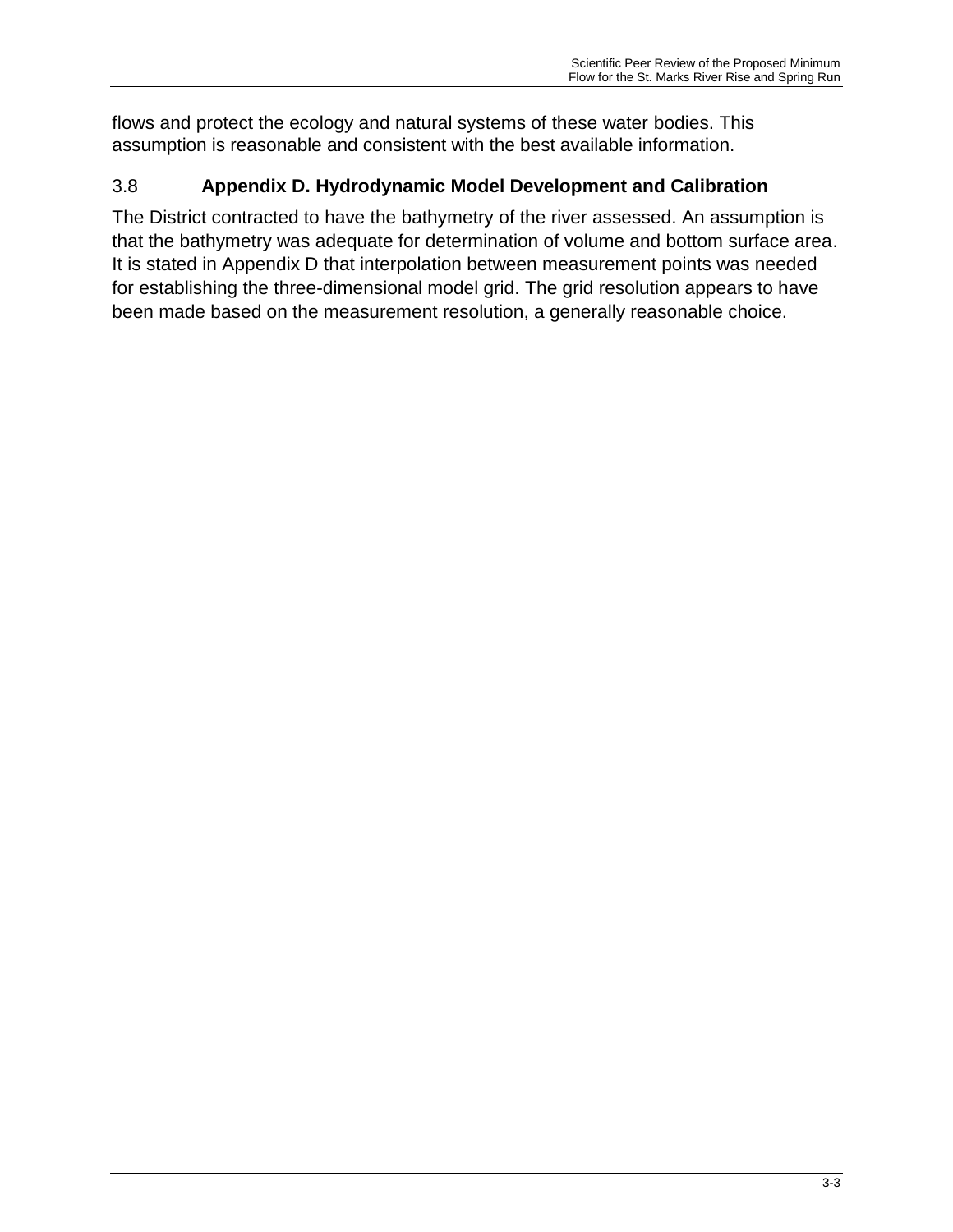# <span id="page-19-0"></span>4 Procedures and Analyses

The Procedures and Analyses Were Appropriate and Reasonable, Based on the Best Available Information

The Procedures and Analyses Incorporate Appropriate Factors The Procedures and Analyses Were Correctly Applied Limitations and Imprecision in the Information Were Reasonably Handled The Procedures and Analyses Were Repeatable

Conclusions Based on Procedures and Analyses Are Supported by the Data

# <span id="page-19-1"></span>4.1 **Introduction**

The Panel generally supports the procedures and analyses used to develop the minimum flow for the SMR River Rise and Spring Run. The Panel supports the elements of the District's approach including the identification of relevant WRVs that could be used in the analysis, determination of metrics to maintain the selected WRVs, choice of a protection standard that represents prevention of significant harm, and synthesis of the critical flow metrics for the WRVs into a minimum flow. For the most part the procedures and analyses incorporated appropriate factors and were correctly applied, and, with some exceptions discussed herein, the documentation of limitations and imprecision in the information were reasonably handled and the procedures and analyses would be repeatable. Conclusions based on the procedures and analyses are generally supported by the data. The following is a summary of the Panel's findings on the procedures and analyses of the SMR Minimum Flow Report including suggestions for the near term for improving the quality of the current report and appendices and future updates of the minimum flow.

# <span id="page-19-2"></span>4.2 **Conceptual Approach**

The District's conceptual approach to the minimum flow uses a reasonable set of WRVs; modeling of river flows, stages, and estuarine salinity levels; and synthesis of those data to evaluate flow metrics for the WRVs into recommended minimum flow based on the concept of allowable flow withdrawals. For the most part, analyses presented in the SMR Minimum Flow Report were thorough, scientifically reasonable, and based on the best available data. Many of the metrics used for the analysis of flows that would support WRVs are a continuation of technical approaches and analyses used successfully for the establishment of other MFLs in Florida.

A central concept in the SMR Minimum Flow Report is that the minimum flow is for the establishment of the "spring flow component" of the water discharged from the River Rise based on allowable reductions in the spring flow component.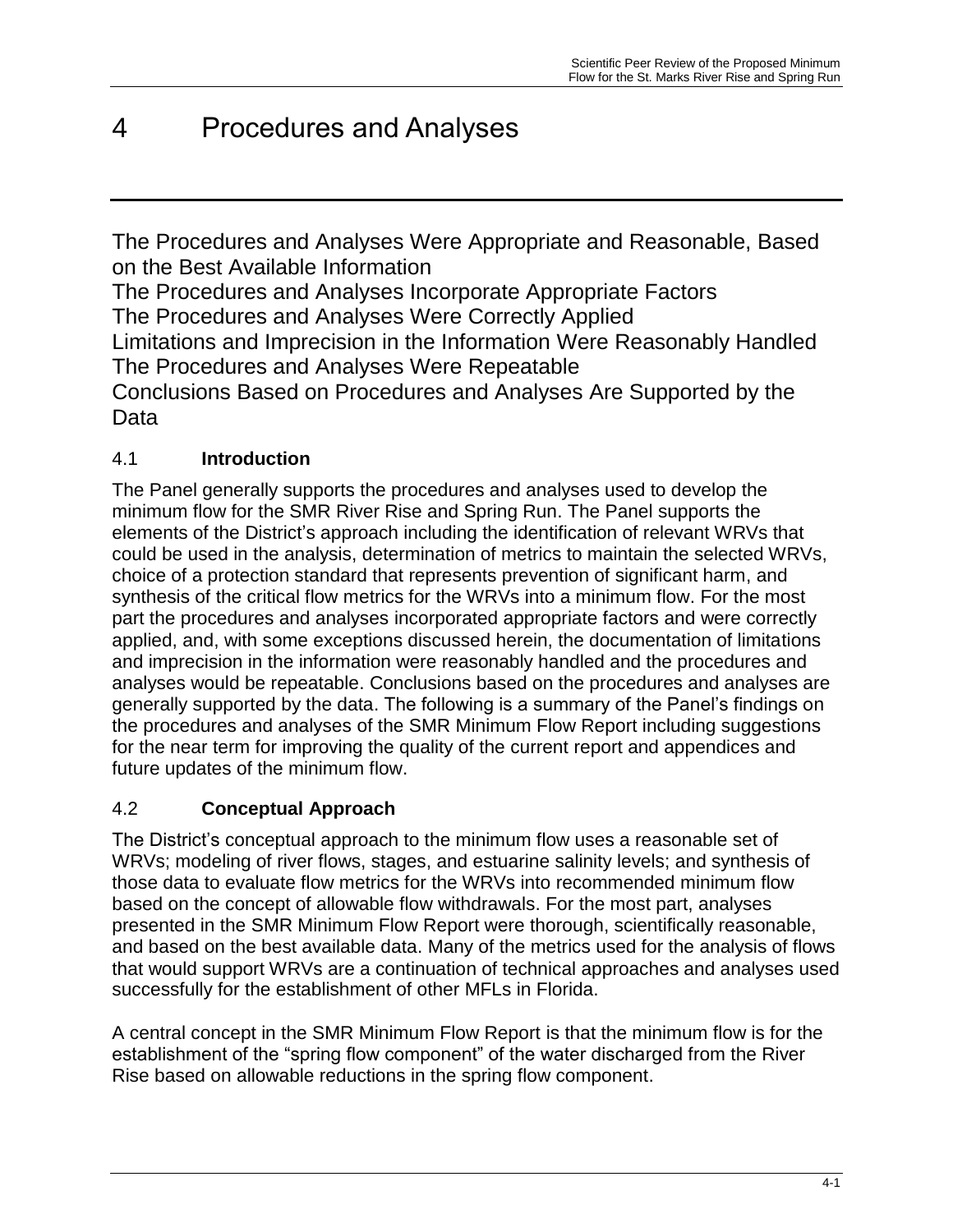| Spring flow | $=$ | Total flow from the River Rise | Swallet inflow (flow from |  |
|-------------|-----|--------------------------------|---------------------------|--|
| component   |     |                                | Upper St. Marks River)    |  |

The minimum flow is therefore intended to be set for allowable reductions to the spring flow only. This concept and how analyses based on the total flow of the river are then related back to the spring flow component, should be more clearly described in this section.

## <span id="page-20-0"></span>4.3 **Water Resource Values**

The District determined that the three WRVs that were most appropriate for the establishment of minimum spring flows of the River Rise were: (1) recreation in and on the water, (2) fish and wildlife habitat and the passage of fish, and (3) estuarine resources. These WRVs were selected because they are most relevant to the River Rise spring run, have the potential to be affected by spring flow reductions, and have sufficient data for assessment.

#### <span id="page-20-1"></span>**4.3.1 Recreation in and on the Water**

The District assessed recreation in and on the water in terms of activities such as boating, canoeing, and fishing, which occur from the River Rise to the confluence with the Wakulla River. The District considered metrics including water depths for safe boat passage (power boats and canoes/kayaks) and the safe use of boat launches. Each metric is described below. The Panel agrees with the use of recreation in and on the water, but has comments for future consideration of the metrics.

Access to the SMR Spring Run is limited to public ramps at Newport Landing (adjacent to U.S. Highway 98) and near the city of St. Marks. Boats going upstream must navigate several shoals and the shoals were considered to be obstacles to small boat passage during periods of low water.

The Panel is familiar with the use of the minimum safe boating passage depth over a certain width of the river, which can be a percentage of the channel width or an absolute width. The SMR Minimum Flow Report uses a minimum depth of 3 feet across a continuous 30-foot channel width. The Panel has not seen this depth and width combination used before in other minimum flows but has seen a minimum 2-foot depth across a continuous 30-foot channel width used (Amec Foster Wheeler 2016). The District may wish to include a rationale for its more stringent minimum boat passage criteria.

The metric used for safe boat launching was the critical water depth of at least 3 feet at the toe of the St. Marks public boat ramp. Tidal fluctuation ranges drove the analysis at the Newport Landing boat launch. The Panel did a cursory check of literature supporting standards for minimum depths for construction and operation of boat ramps and found 3 feet to be typical and the range of 2 to 4 feet common based on ramp uses. The District may wish to provide a defensible rationale for its selection of 3 feet and include it in the SMR Minimum Flow Report. Finally, boat ramps are built structures and can be changed, so the Panel wonders if the depth of a constructed ramp should be used as a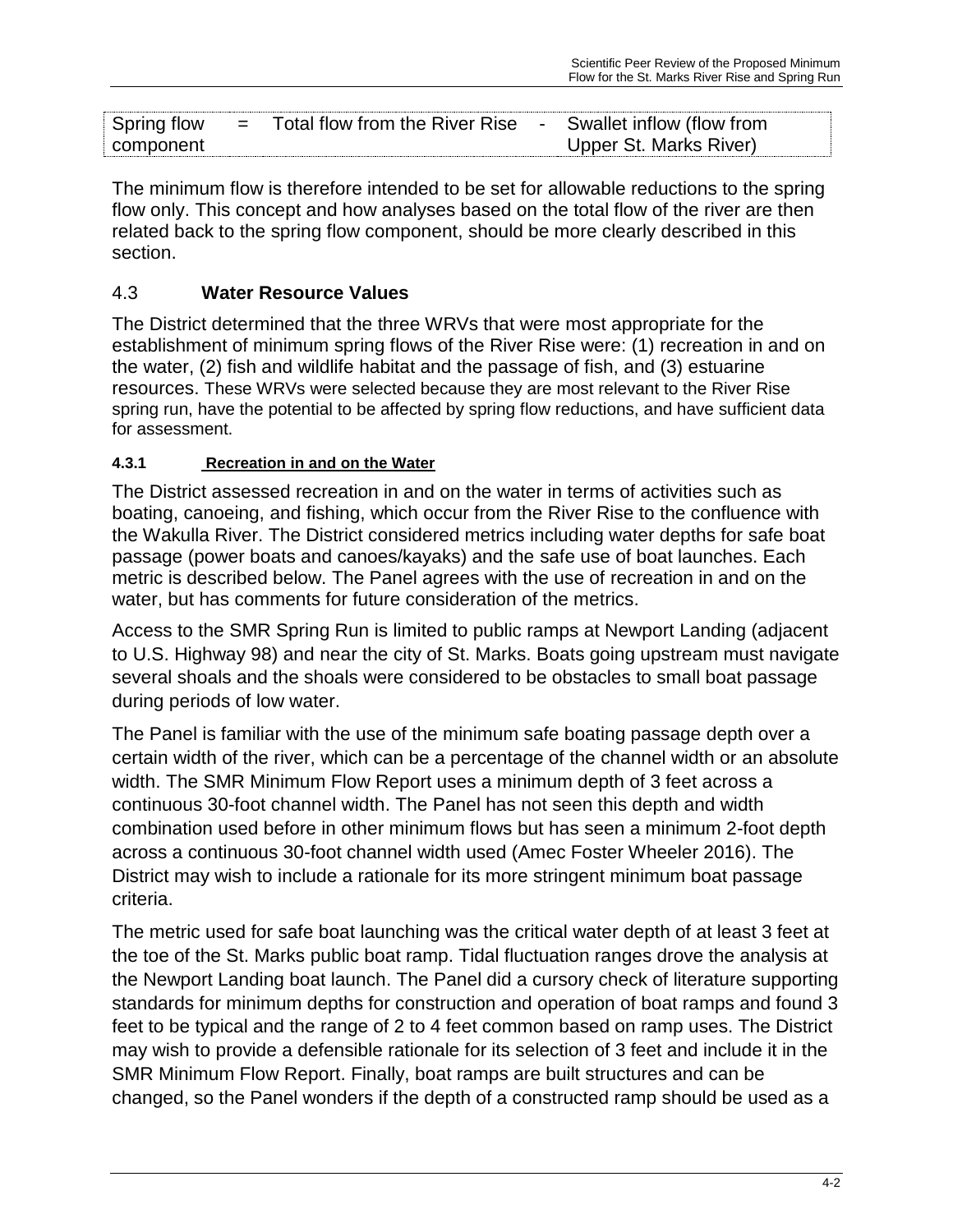flow metric when the toe of the ramp can be changed. This is in contrast to the natural shoals in the river. Because the safe boat launching metric did not become part of the basis of the recommended minimum flows (Table 5-1), this point may be moot.

### <span id="page-21-0"></span>**4.3.2 Fish and Wildlife Habitat and Passage of Fish**

### *Floodplain Plant Community Characterization*

The Panel believes that the study approach, methods, data analyses, and data sources used by the District in the floodplain characterization studies were generally scientifically reasonable and based on the best available data.

Appendix C of the SMR Minimum Flow Report, "MFLs for Sally Ward, Wakulla, and St. Marks River Rise Springs Systems for the Northwest Florida Water Management District: Floodplain Forest and Instream Woody Habitat Data Analysis," summarizes floodplain forest data collection, which involved identification of ecological community data based on overstory vegetation and soils along nine river floodplain transects.

The methods for conducting the Floodplain Plant Community Characterization were described as follows: To establish the basis for protection of floodplain habitats and communities, the District completed a study that included fieldwork to characterize the SMR floodplain communities and analysis to determine an allowable 15 percent change in the duration of inundation. The SMR floodplain was examined using a light detecting and ranging (LiDAR)-derived digital elevation model of the floodplain, field studies contracted by the District to support the minimum flow studies including surveys of ground elevations along transects, a HEC-RAS hydraulic simulation model (Appendix A), and a study of floodplain plant communities (Appendix C).

The Panel believes that the general approach is appropriate and similar in concept to approaches that have been used by other water management districts for minimum flow establishment. The Panel has, however, identified several issues in the specific data collection and analyses that should be addressed to ensure that the data collection, analyses, and report are defensible and consistent with known and well documented aspects of floodplain ecology.

#### *Floodplain Hydrology*

The assessment of hydrological conditions for the SMR (Appendix B, Development of Baseline Time Series for the SMR Rise Minimum Flows) concluded that there has been no recent measurable shift from historical conditions. That is, the baseline hydrological condition for the SMR is consistent with presumed historical conditions and current conditions. Because plant communities are found in settings where the environmental conditions (e.g., hydrology, elevation, soils) are consistent with the requirements of the species that compose them (Kozlowski 2002), it is appropriate to assume that the plant communities along the SMR should consist of species that can survive in the hydrological conditions found along the river.

The HEC-RAS model (Appendix A) development and parameterization identified three major components to wetland hydrology along the SMR: (1) flows from the River Rise for which a minimum flow is to be set, (2) flows from seepage (ungauged inflow) along the river, and (3) tidal effects, which have the effect of adding a daily water level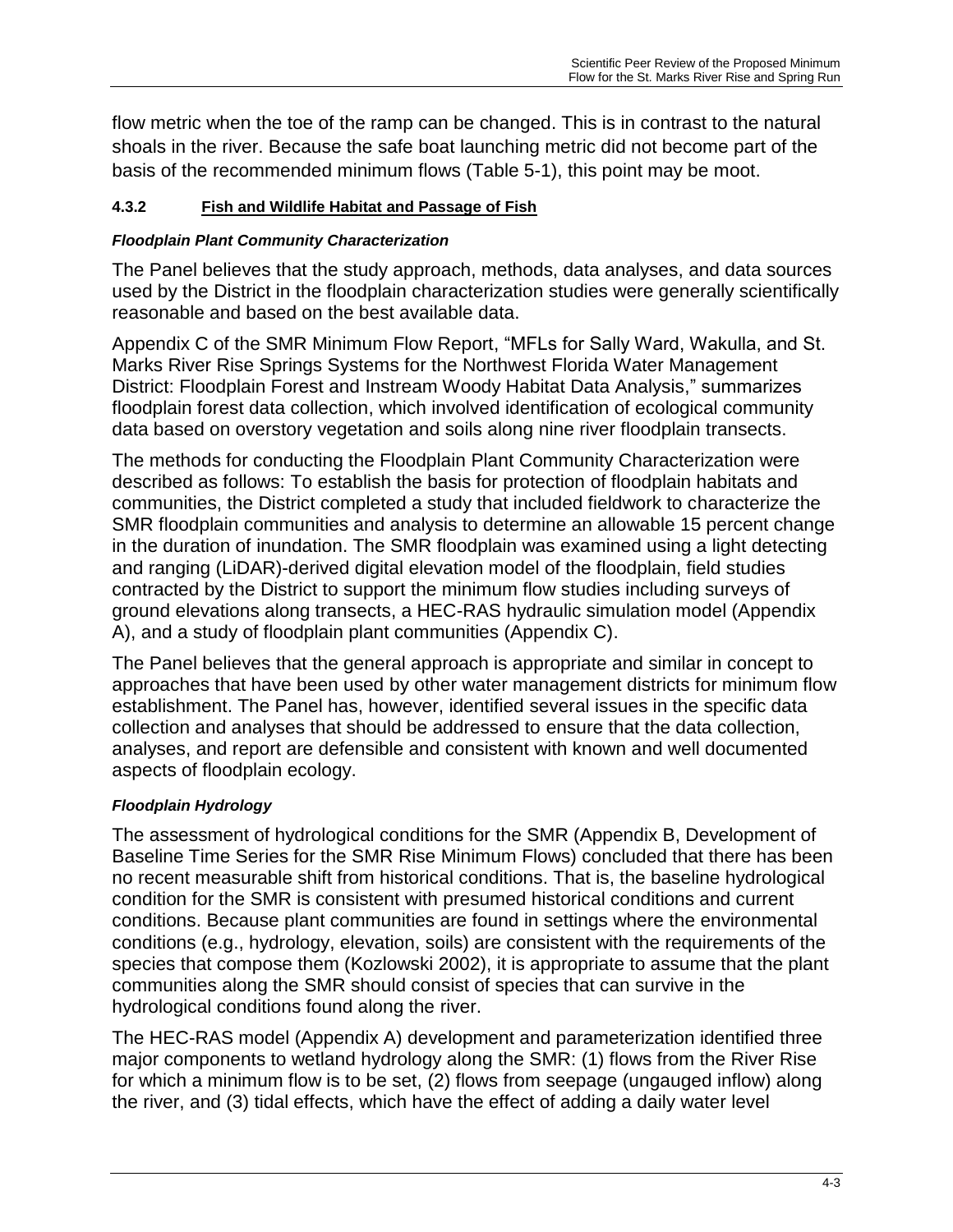fluctuation to the lower SMR. Effects of major coastal storms were not evaluated, but the data presented in the baseline study (Appendix B) suggest that they may exist and may at least briefly affect floodplain inundation in much of the river. The Panel believes that major aspects of floodplain hydrology important to floodplain forest ecology were evaluated and that the results are appropriate for use in setting the SMR minimum flow.

What species occur in floodplain forests are also affected by current and past land uses. In a setting like the floodplains along the SMR, past logging and land uses in adjacent uplands likely have an effect on the species composition and importance of individual species in extant plant communities. The floodplain studies focused on plant communities and attempted to relate those to flows in a series of statistical analyses critiqued below.

The Panel agrees that PCQ sampling can be used for this purpose. However, deficiencies were identified in the sample size, which were explained previously in Section 2.

The Panel suggests that the use of the Wilcoxon Signed Rank test be dropped. Based on the statistics that were provided from R, it appears to have been from a form of the Wilcoxon Signed Rank test. Appropriate repeated measures on the same "two data samples are matched if they come from repeated observations of the same subject." The observations appear to come from independent samples, which would imply a Mann-Whitney test as appropriate (sometimes called a Wilcoxon Signed Rank test for independent samples, which has a different R printout than the one used in the report). The test would be likely to report significant differences due to historical timbering and current land management and not necessarily differences in the importance of species in the plant communities. Appropriate analyses to address differences in plant community structure would be multivariate. Other studies of this type use various forms of "ordination" or "clustering."

The Panel also has concerns about the discriminant analysis resulting from the inadequacy of the IVs data and suggested omission or reclassification of some of the data points based on the Wilcoxon Signed Rank test. Discriminant analysis with more justifiable IVs data would be appropriate but is not necessary for characterizing the floodplain communities.

The Panel does not believe that an extensive sampling of the floodplain communities is needed. Nor are Wilcoxon Signed Rank and Discriminant Analysis necessary. The Panel suggests removing any statistics that rely upon other statistics, and simply retaining the descriptive tables. The floodplain elevations associated with these communities are also not dependent on the statistical analyses.

The Panel recommends conducting additional floodplain forest composition assessments as part of future MFL studies, but we recommend simplification and using methods where larger samples can be gathered more quickly. We also recommend focusing on species rooted at ground level. Plants rooted on hummocks and stumps experience a different hydrological regime that has less flooding than the regime experienced by plants rooted at ground level, and can confuse interpretation of the species composition relative to hydrology.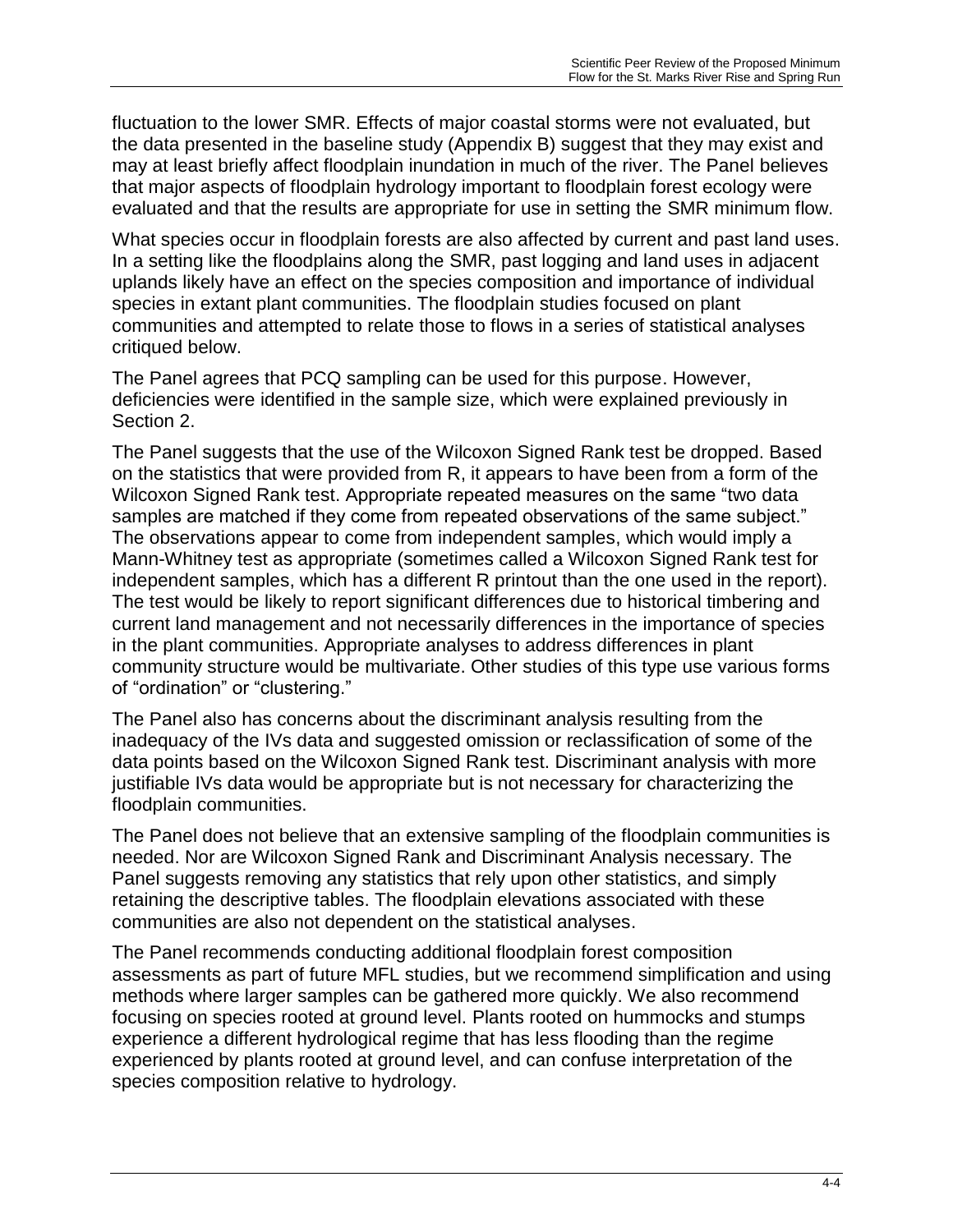The District might consider prism sampling, which is a forestry sampling technique used for rapidly tallying trees and estimating basal area. This is a plotless sampling technique where an observer stands at a selected location holding a prism at arms length looking to see if the prism "splits" the tree versus shifting the tree to be completely disjunct. Measuring distances to trees is not needed and measuring diameter of trees that are "in" the plot is recommended (Avery, et. al., 2002).

#### *Hydrological Assessment of the Floodplain*

The floodplain inundation evaluation was based on a primary assumption: 15 percent reduction in the time that the SMR meets or exceeds the mean elevations of the floodplain plant communities will result in a no-greater-than 15 percent impact on the associated functions that are supported by the river achieving those elevations. The specific approach used was based on the evaluation of each plant community at the most restrictive location.

This approach is based on some critical conditions, which may or may not have been met. The primary conditions are as follows:

- 1. The floodplain plant communities have been adequately mapped
- 2. River water reliably reaches the plant communities
- 3. Average elevations have been adequately determined
- 4. Lateral inflows are adequately addressed
- 5. The determination of inundation frequency was done correctly

Each of these conditions is explained in detail below.

#### *Condition 1: The Floodplain Plant Communities Have Been Adequately Mapped*

With the caveats discussed above, we believe this to be mostly true. The Panel has concerns about the "ash swamp" given that its elevation approximates that of the lowest uplands and there is a distinct possibility of misidentification of some of the ash trees. The site description suggests that this plant community may be on an alluvial or geological feature. If it is indeed characterized by *Fraxinus pensylvanica*, a species strongly associated with disturbance and not inundation (the regional National Wetlands Inventory [NWI] classification is FAC, meaning it is anticipated to occur in both uplands and wetlands), what may be critical to this plant community is not reduction in the number of days of inundation, but rather that flood flows continue to occur at frequencies and durations adequate to maintain adequate particle deposition to the substrate. Major floods on many rivers have been shown not to be significantly affected by water withdrawals from nearby wells, but rather on major rainfall events that tend to cause downstream flooding irrespective of water withdrawals. If this is the case, then it would be appropriate not to include the ash swamp (Transect 43000.4) as a limiting WRV.

#### *Condition 2: Water Reliably Reaches the Plant Community*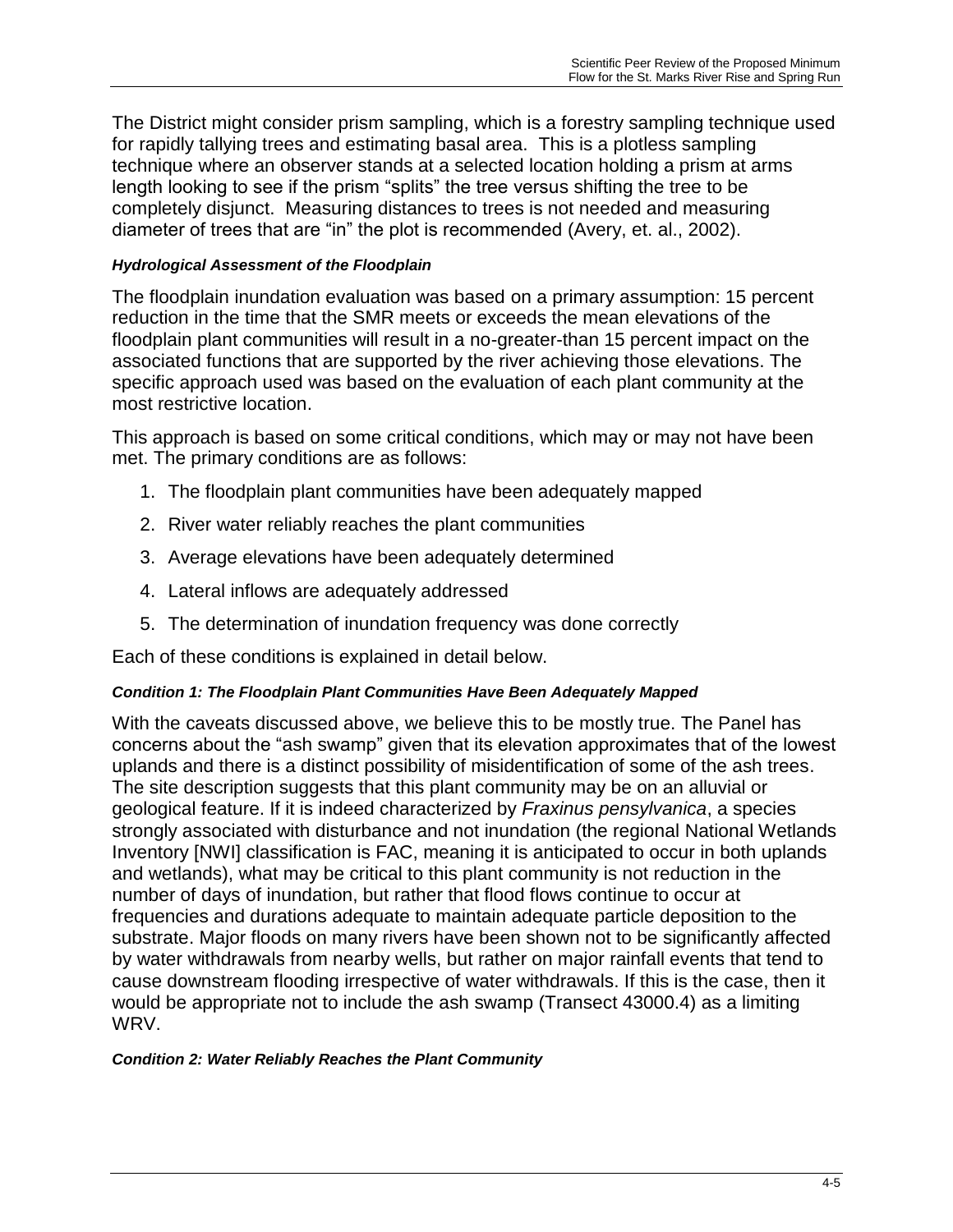Based on the floodplain profiles, this appears to be generally true, and currently data are not available to evaluate this condition. Several transects show what may be natural levees near the channel, which could act as dams at some water levels, preventing river water from reaching the swamps farther from the river until the river tops the levee. The effects can be substantial and complex (Adams et al. 2004). What appears to be a major levee with upland vegetation was mapped on SM3 (east bank), and minor raised features appear along SM1 (west bank), SM4, SM8, and SM11. Many such levees have natural breaks that allow water to readily reach the swamps, but these were not assessed. When river water levels drop, the levees can increase the period of inundation. If the levees do not extend from one HEC-RAS transect to another, this would be evidence that the levees are discontinuous and alleviate any concerns. From a wildlife perspective, the extent of the time the floodplain wetlands are connected by water to the river can be very important because it affects movement of some species (fish, insect larvae, etc.) between the river and the floodplain swamps (Munson 2008).

Given the profiles available to the Panel, we suspect that water reliably reaches all parts of the floodplain, but when the minimum flow is updated in the future, the Panel recommends there be an assessment of levee features to evaluate the condition.

#### *Condition 3: Average Elevations Have Been Adequately Determined*

The Panel notes that depressions are shown on some of the profiles. Because there were no sample points within these, there is no way to know if they are depressions within a consistent plant community, depressions not occupied by the same plant community, or side channels. For example, in SM4 a depression with multiple survey points appears to be about 5 feet deep. If not already done, it would be appropriate to eliminate the elevations associated with the depression because it does not appear to represent characteristic elevation variation for the hardwood hammock plant community. When the minimum flow is updated in the future, we suggest that there be some evaluation of each point to determine if it should be included in the elevation computation.

#### *Condition 4: Lateral Inflows Are Adequately Addressed by the HEC-RAS Model*

Lateral ungauged flows along the River Rise spring run between the River Rise and the city of St. Marks were estimated by subtracting St. Marks River flux measurements (acoustic Doppler current profiler [ADCP]) taken near the city of St. Marks (Transect 3011.35) on August 25, 2017, from flow at the St. Marks River near Newport station, resulting in an estimated total lateral inflow of 127 cubic feet per second (cfs).

To the extent that the floodplain communities are dependent on actual flooding from the river, these are addressed by the HEC-RAS modeling. However, the importance of lateral inflow in the form of seepage to the floodplain communities, especially the floodplain forest communities, was not addressed. This seepage could easily result in the hardwood hammock and tupelo-hardwood mix communities having a greater upward extent than would be likely based on river inundation alone and/or having longer periods of saturation than assumed by the modeling. It would also suggest that the communities could be impacted by water withdrawals near the river, independent of flows at the River Rise.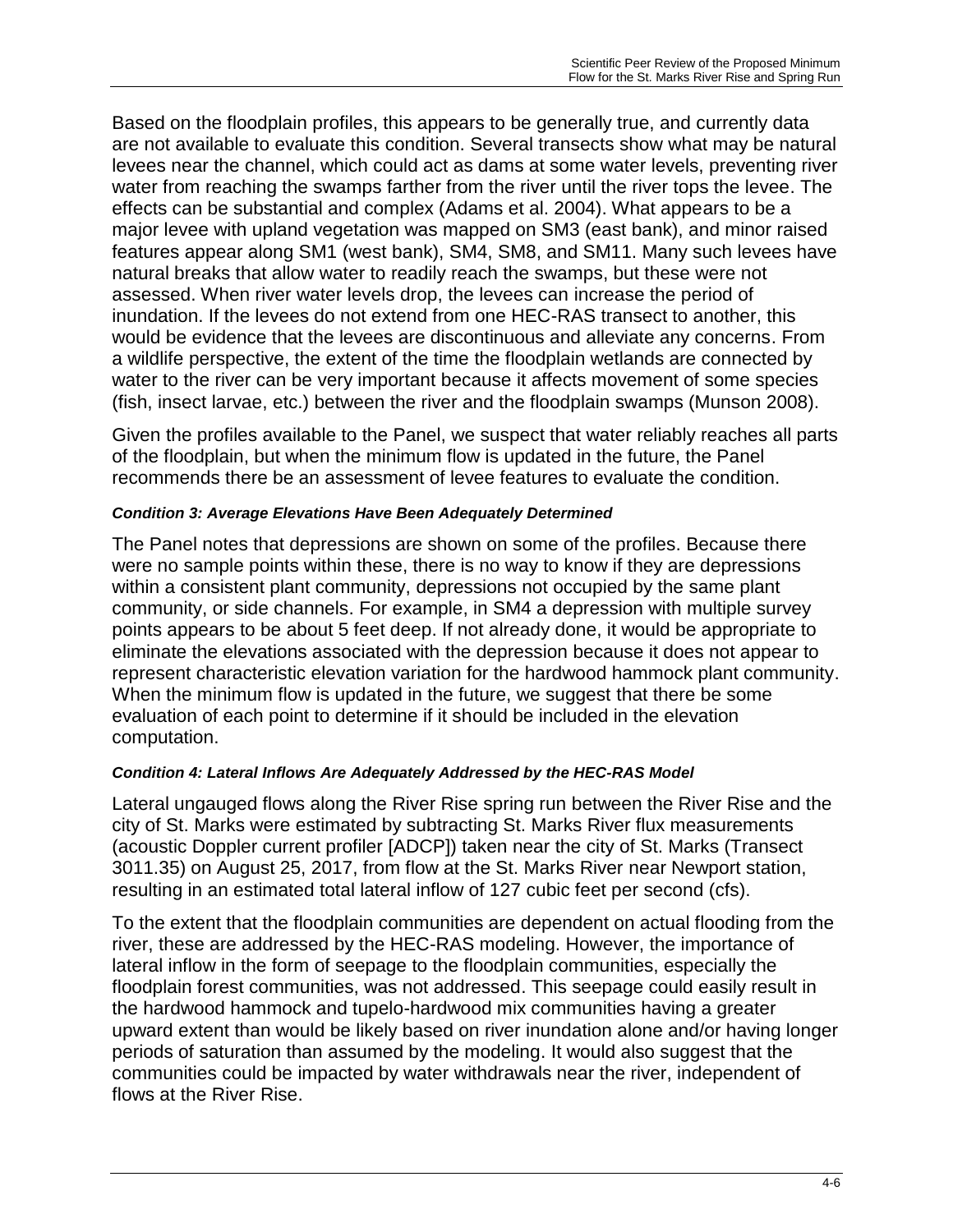Given that the current hydrology and baseline condition appear to be the same, and an absence of data from which to assess the lateral flows, especially seepage, the existing analysis appears to be based on best available data.

To improve future minimum flow updates, the Panel suggests that the District install at least one series of relatively shallow monitoring wells along a transect from the uplands to the river edge and monitor it over drought and high rainfall periods to better determine the importance of inflows to the plant communities.

#### *Condition 5: The Determination of Inundation Duration Was Done Correctly*

The Panel believes that the computations of characteristic inundation duration were done correctly, and that the methodology is generally appropriate to the purpose. It is also in an area where there is little to no tidal influence. The ironwood hammock and hardwood hammock and tupelo bay plant communities are generally in areas where they would likely receive more water from lateral seepage. The hardwood tupelo and tupelo bay communities are in more downstream areas where they would have less reliance on stream flows and more reliance on tidal influences. The ash swamp community appears to occupy an alluvial feature at one of the shoals and it probably relies primarily on rare floods to replenish the substrate rather than on reliable hydration from the stream.

### *Frequency That Water Levels Met or Exceeded the Mean Elevation*

The Panel notes that the frequency of time water levels met or exceeded the mean elevation (North American Vertical Datum of 1988 [NAVD88]) of dead woody debris, live roots along the channel edge, and each floodplain community type (ash swamp, cypress hardwood mix, hardwood hammock, ironwood hammock, tupelo bay swamp, and tupelo hardwood swamp) were used as metrics for the fish and wildlife habitat and passage of fish WRVs. The rationale for using mean elevation (versus minimum, maximum, or other statistic) is not provided. If this is a practice from other MFL studies, it would be helpful for this to be mentioned and the rationale to be provided.

## *Implications of Submerged Aquatic Vegetation*

An important characteristic of the SMR is its dense and pervasive coverage by submerged aquatic vegetation (SAV). In areas of the SMR, SAV and some nuisance exotic species are so extensive that typical instream flow habitat methods (i.e., fish and invertebrate habitat modeling using PHASBIM or SEFA) could not be used. The SMR Minimum Flow Report states that "Less information is available concerning the submerged and emergent aquatic vegetation communities of the St. Marks River" and "In recent years, the amount of submerged aquatic vegetation has been reported to be increasing in and downstream of the River Rise spring pool (USGS personal communication)*.* Currently, vegetation covers much of the spring pool (Figure 1-20)." The Panel is curious if the District believes the potential exists for SAV to interact with flows and water quality to reach nuisance levels and impair other WRVs such as water quality, recreation, aesthetics, or aquatic habitat. The Panel recommends that this situation be explicitly discussed and monitored and addressed in future refinements of the SMR minimum flow.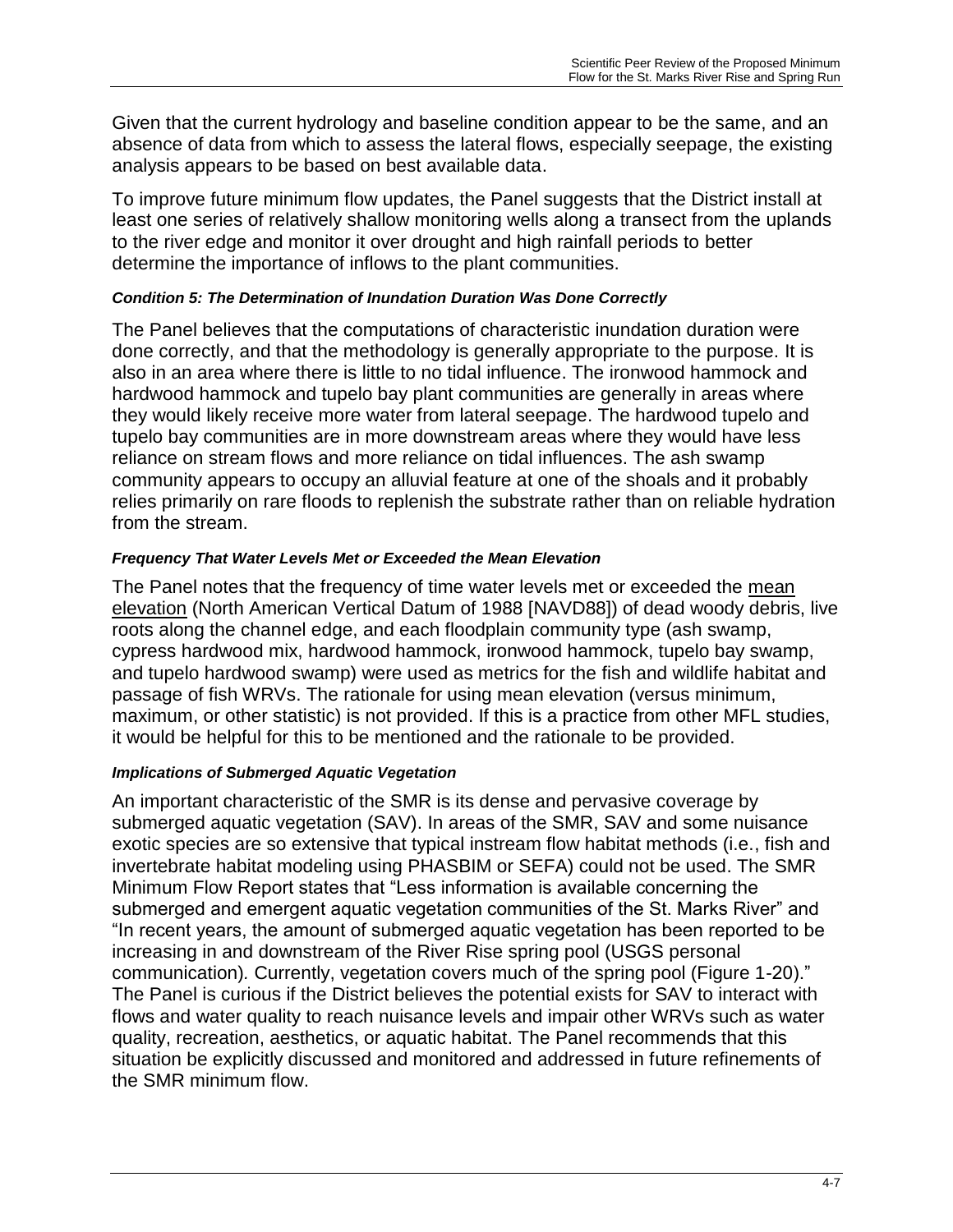## <span id="page-26-0"></span>**4.3.3 Estuarine Resources**

Appendix D of the SMR Minimum Flow Report explains the development and application of the EFDC model of the SMR, particularly the downstream tidally influenced freshwater and estuarine reaches of the SMR and Wakulla River. The EFDC model is a widely used hydrodynamic model well-suited for this application. The Panel finds that the model development, calibration, and validation were well organized and documented and the model performance was well within the range needed for confidence in supporting minimum flow establishment based on the estuarine resources WRV using the volume and areal extent of low-salinity (oligohaline) as the WRV metrics. A more thorough review of Appendix D is provided later in this report.

# <span id="page-26-1"></span>4.4 **Adaptive Management**

In two places in the SMR Minimum Flow Report the District invokes adaptive management, stating that implementation of the minimum flow will follow an adaptive management approach, with MFLs periodically reviewed and revised by the District as needed, to incorporate new data and information. The Panel agrees with and supports an adaptive management approach. The Panel suggests that more information be provided in the SMR Minimum Flow Report as to what this means in terms of areas of uncertainty in the SMR minimum flow analysis, thresholds that may drive the reconsideration of the minimum flow, and any data needs or gaps identified in this review or the District's own review.

# <span id="page-26-2"></span>4.5 **Appendix A. HEC-RAS Modeling**

The following is the Panel's evaluation of the application of the HEC-RAS model for the development of a minimum flow for the SMR.

## <span id="page-26-3"></span>**4.5.1 Introduction**

The HEC-RAS model development portions of the report, titled "Construction, Refinement and Calibration of the Hydrologic Engineering Centers River Analysis System (HEC-RAS) Model and MFL Analysis" (Applied Technology and Management [ATM] 2018) (Chapters 1–10) use a HEC-RAS model, a well-accepted and broadly used tool for modeling water flowing through systems of open channels and computing water surface profiles. Generally, the model seems to have been appropriately applied in the context of simulating flows and river stage for the SMR. The significant shortcomings of the report are its lack of documentation for model calibration and predictive accuracy, performance of model validation, and lack of support for many assumptions and changes made to the model. The lack of these critical elements of documentation makes it difficult for the Panel to confirm the quality and likely range of predictive accuracy of the model's estimates of water surface elevations over the range of flows simulated.

It may be that the shortcomings of the report are easily rectified by addressing the above points and adding the necessary descriptions and basis for assumptions and modifications of the model and providing the necessary calibration and verification data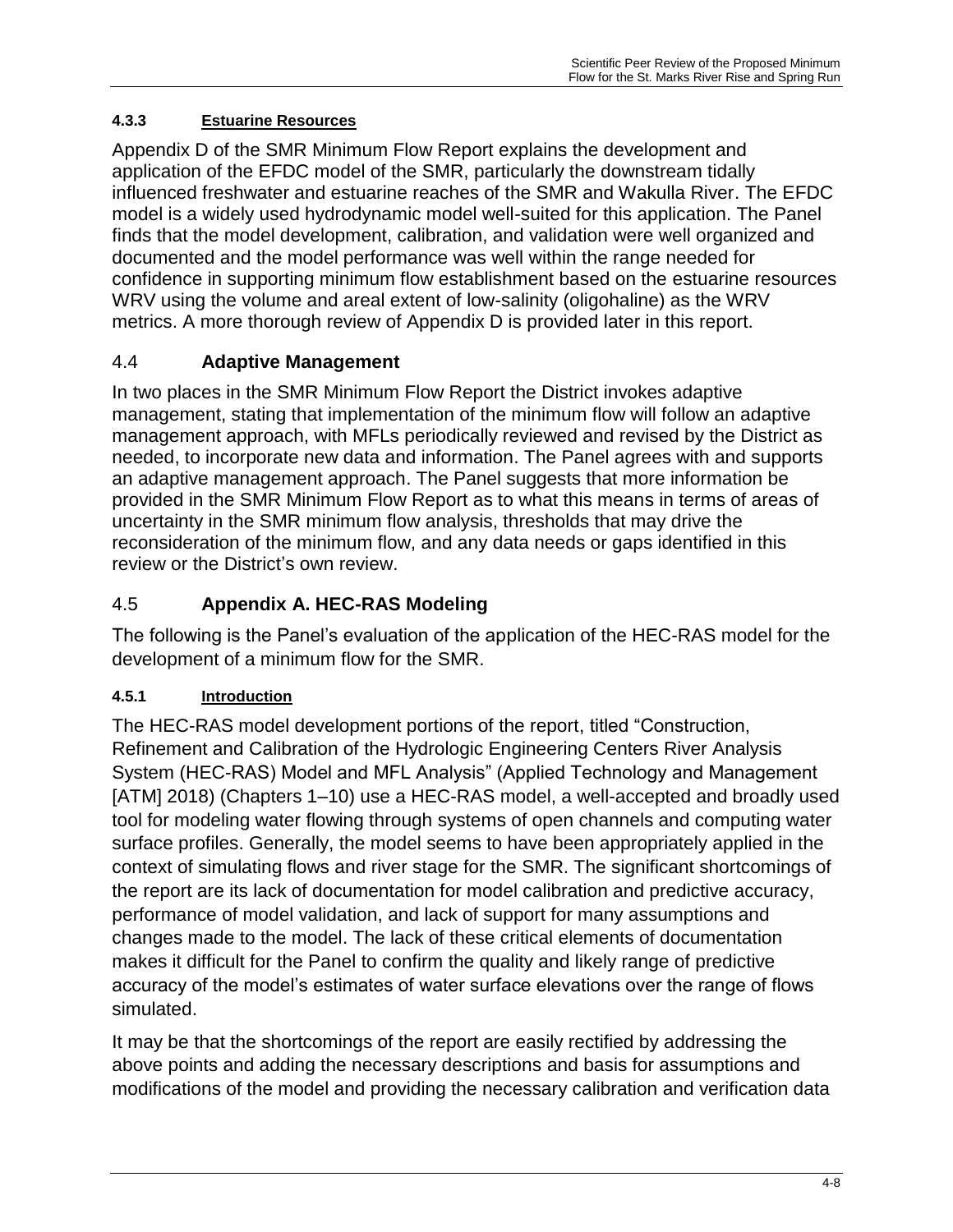in appendices. What is unclear is whether the data are available for model validation; this would require a data set that was not used in the calibration to provide an independent test of the model predictive ability. This may be particularly important for the upper river, where unvalidated adjustments were made to the model.

Like any model, a HEC-RAS model is subject to uncertainties associated with model inputs, assumptions, parametrizations, and extrapolations. The Panel believes that the ATM (2018) report should be revised to explicitly address the issues above and the relevance of model performance to the MFLs established using it, as well as any uncertainty that may be inherent in their use, and any improvements that could be made.

## <span id="page-27-0"></span>**4.5.2 Review of HEC-RAS Modeling Report**

The ATM (2018) Report documents the construction, refinement, and calibration of a HEC-RAS model of the St. Marks and Wakulla rivers, and the model's use to support minimum flows development for the SMR. The report indicates that two separate, existing HEC-RAS models developed for the Federal Emergency Management Agency (FEMA) for floodplain assessments for the Wakulla and St. Marks rivers were combined and lists additional geometry modifications that were made to the combined model. The ATM report also describes the input flow files, model calibration, and conversion of the unsteady-flow (transient) HEC-RAS model to a steady-state HEC-RAS model, and provides scenario runs of the steady-state HEC-RAS model to support the development of minimum flows for the SMR.

Chapter 11 of the report includes the supporting analysis for minimum flow development. This chapter provides the evaluation of two WRVs and their associated metrics:

- WRV1 Recreation in and on the Water
- WRV2 Fish and Wildlife Habitat Fish Passage
- WRV2 Fish and Wildlife Habitat Manatee Passage
- WRV2 Fish and Wildlife Habitat Floodplain Habitat Inundation
- WRV2 Fish and Wildlife Habitat Instream Woody Habitat

The chapter does not provide a rationale for the WRV metrics used but does state that the WRV metrics detailed in this chapter were evaluated following numerous discussions between ATM and District staff.

Regarding the HEC-RAS modeling portion of the report, the model appears to have been appropriately applied in this case and used in the context of simulating flows and river stage for the SMR. The procedures used to apply the HEC-RAS model were generally appropriate.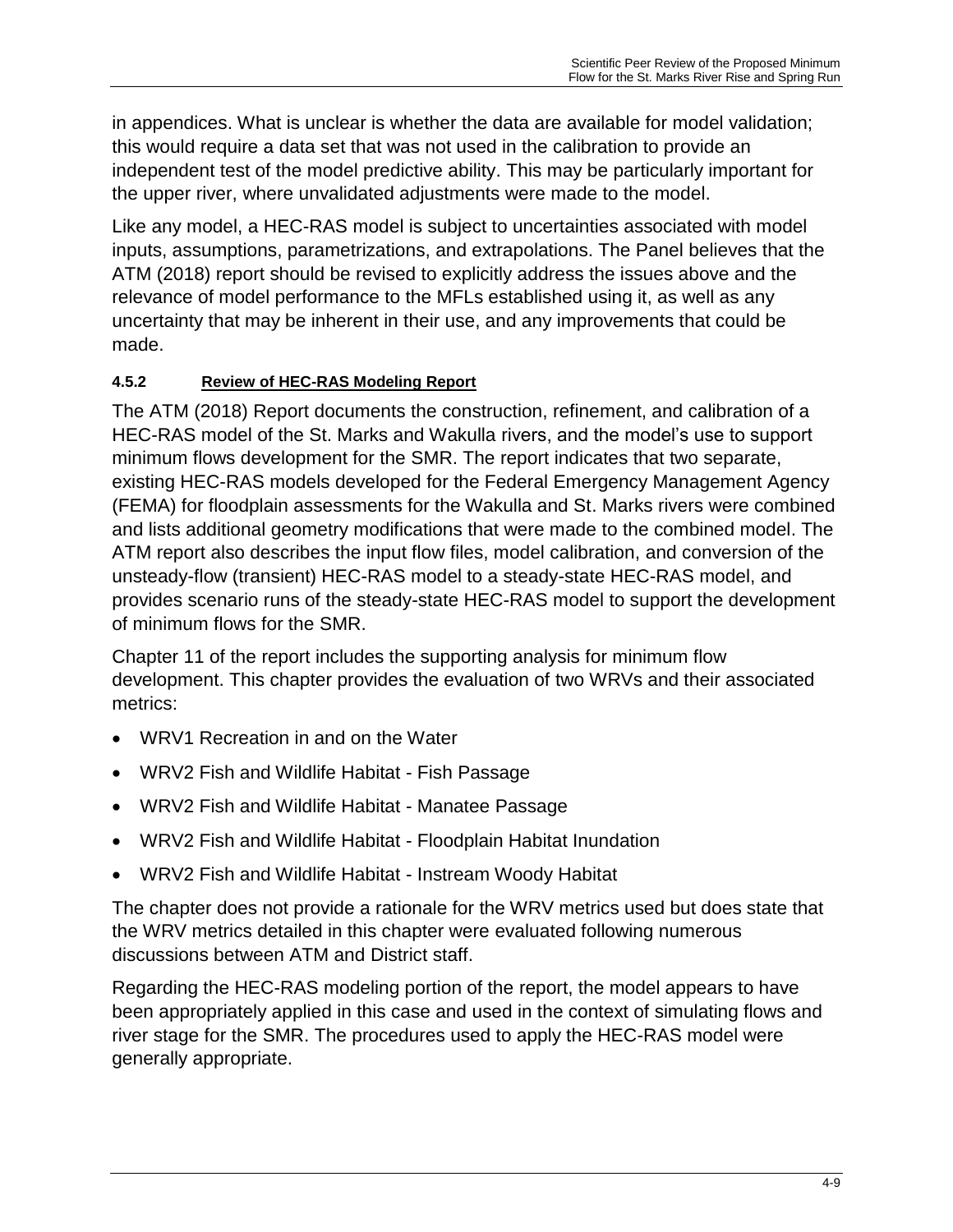A significant weakness of the ATM report is its lack of appropriate documentation for model calibration and predictive accuracy, performance of model validation, and lack of support for many assumptions and changes made to the model. The lack of these critical elements of documentation makes it difficult for a reviewer to confirm the quality and likely range of predictive accuracy of the model's estimates of water surface elevations over the range of flows simulated. This would also make it difficult for the procedures and analyses to be independently repeatable without further documentation because many modifications of the model were described generally but not documented. Based on a qualitative evaluation of the ATM model simulations and accuracy using the limited documentation provided, it does *appear* that the model *may* be performing well for certain flow ranges, but without the necessary documentation, a firm judgment simply cannot be made. It may be that the necessary modeling documentation is available, and this significant report weakness could be relatively easily rectified. The following points address the more significant issues:

- The ATM report generally does not provide quantitative evidence of data checking/validation and model predictive capability. Statements made in the report such as "…sufficient job of describing river geometry…", "…were improved...", "…had been verified as most reliable…", "…model performed quite well…", and "…does a very good job of predicting…" are essentially unsupported assertions that a reviewer cannot check without the supporting data or evidence. Therefore, the quality of the predictive simulations remains unclear.
- The HEC-RAS model appears to have been parameterized and calibrated, but no quantitative data on calibration and model predictive performance results were provided. Very little documentation of model parameterization was provided. Typically, modeling reports contain considerable appendices dedicated to providing the documentation necessary for reviewers to assess the model calibration, validation, and changes to the model to achieve satisfactory performance. The report cites several electronic file names where certain model boundary conditions, time series, and inputs are stored, but these were not provided.
- The HEC-RAS model performance does not appear to have been validated with an independent data set; model validation is an important and standard practice in modeling. Model validation provides an assessment of the model's ability to accurately reproduce known results, generally by simulating different flow conditions and reaches from those used in model calibration. This may well be possible with the data described in the report as being available but does not appear to have been done.
- No assessment of the model performance and applicability was completed for the two underlying FEMA models, one from the Wakulla River and one from the SMR. These two HEC-RAS models were merged into one model to create the ATM (2018) HEC-RAS model. The extent of documentation of the two underlying HEC-RAS models is limited to the statement that "Both models were found to have been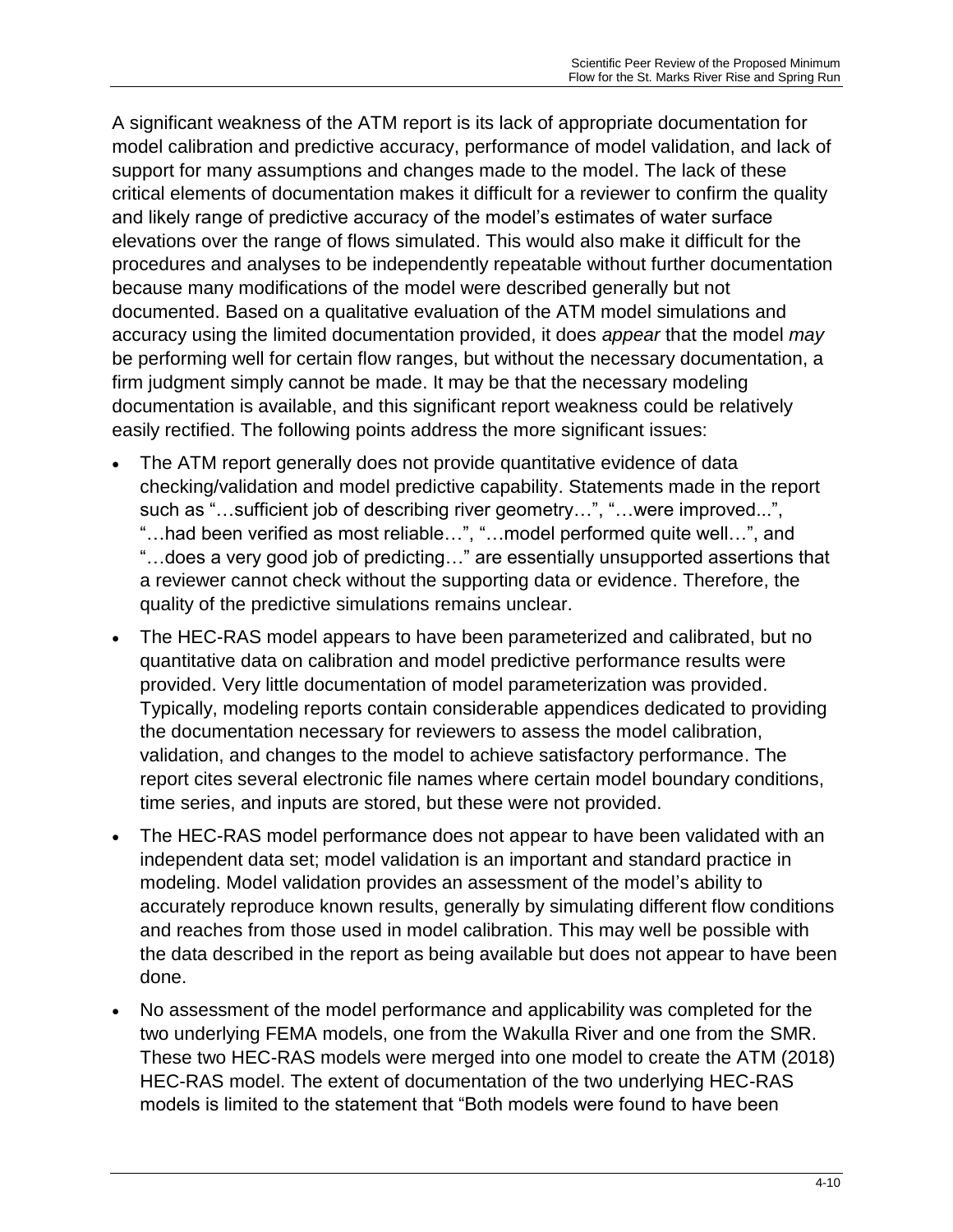appropriately configured." This is inadequate. No reports on the development and testing of the underlying FEMA models were provided, and no citations were included.

- No rationale is provided for why certain model development and calibration choices were made, or for why model calibration for the non-tidal portion of the river was limited to the location near the Newport gage, especially given that much of the SMR is well upstream and outside of the primary areas of tidal influence. Support for the model calibration approach on page 9, "Model calibration by means of unsteadystate forcing," is suitable for both steady- and unsteady-state scenario analysis but is not supported in the description or by literature citation.
- The calibration of the model using the unsteady-flow approach was performed with a very limited period of record: May 13 through July 20, 2017 (page 9). This flow range corresponds to river stages at USGS gauge 02326900 (very near the River Rise) from about 9.3 to 10.9 feet NAVD88, or about a 1.6-foot stage range (ATM, Figure 18e), and about 80 percent of the simulated stages in the calibration were within 0.8 foot of stage (NAVD88). The ATM report does not provide the corresponding range of flows that this represents (though it should have), but reference to the USGS data online for 02326900 shows that the flow range was approximately 400 to 800 cfs. Flows at this gauge are frequently higher than this range and sometimes but less frequently lower than this range. Based on this range of calibration flows, the ATM report provides steady-state river stage predictions for a much broader range of flows/stages, ranging from 8.6 to 13.01 feet NAVD88, a range of about 4 feet. The ATM report provides no assessment of the predictive accuracy of the model for this broader range of river flows/stages.
- Section 8.1, Steady-State Model Development, provides a very brief description of how the unsteady-flow HEC-RAS model (calibrated to the May 12 through July 20, 2017, period) was translated into a steady-state model. This section was not entirely clear and left much undescribed and not justified. No source, description, or justification is provided as to how the flows were developed in Table 5 (page 36), which are important upstream boundary conditions for the steady-state model runs.
- Calibration of the model was apparently problematic in particular areas and typical procedures for calibrating a HEC-RAS model by adjusting n-values was not adequate to produce a model that matched the observed river stage values, indicating an issue with the model geometry in the upper reach of the model (page 27). The model was calibrated by considerably increasing Manning's n value (to potentially unreasonable values) and by the addition to the model of a "hypothesized" channel obstruction of 5.35 feet height. While these modifications "…greatly improved the model predictions," they were not validated in the field though a survey. The authors did recommend that an additional survey be performed of this part of the river to better define the river geometry, for incorporation into the HEC-RAS model as a model refinement. However, the authors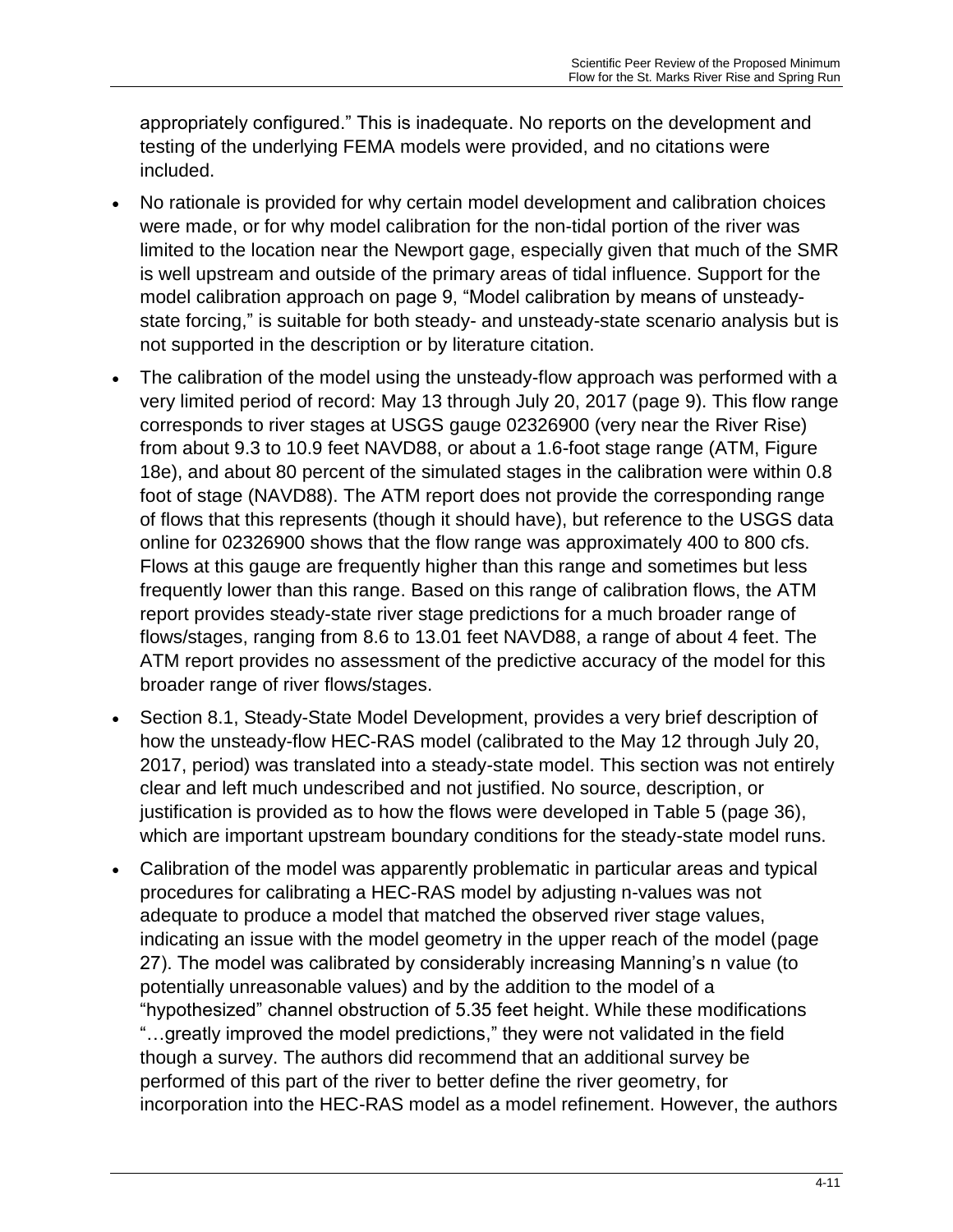were silent on the issue of how these model adjustments potentially affected model stage predictions for flow outside of the range of the calibration flow. Stated another way, while these model adjustments improved model performance in one flow range, it is unclear if they improved or degraded stage predictions outside of that range.

 The graphics in the ATM report are poorly developed and often not legible. The report lacks a clear map showing the rivers, USGS gauges, monitoring sites (HD-1, HD-2), shoal locations, and transect locations. This was compounded by poor labeling of graphics as to whether they are for the Wakulla River or SMR.

# <span id="page-30-0"></span>4.6 **Appendix B. Baseline Time Series**

The SMR Minimum Flow Report states that a baseline period during which evidence of impacts of groundwater levels are absent or not discernible in the spring flow time series is needed for minimum flow determination. The development of an unimpacted baseline flow record for the River Rise is described in Appendix B (Janicki Environmental 2018). Multiple analyses were performed to assess changes in the spring flow time series that could be indicative of groundwater withdrawals or climatic impacts. Analyses included examination and identification of trends in rainfall, evapotranspiration, river flows, baseflow, spring flow, and groundwater levels; comparisons of spring flow and rainfall statistics among multiple time periods; review of water budgets; double mass curve analysis; and analysis of rainfall residuals. A more detailed review of this work by the Panel is provided later in this section.

The Panel reviewed the report titled "Wakulla Spring, Sally Ward Spring, and St. Marks River Rise Minimum Flows and Levels, Preliminary Conceptual Groundwater Model (Interflow Engineering 2015). The report concludes that the primary anthropogenic stressors on the River Rise are pumping and irrigation. These components are a relatively small portion of the water budget for the River Rise groundwater contribution area. Appendix B concludes that there is no evidence of persistent groundwater withdrawal impacts on the flow at the River Rise. In addition, the baseline is not affected by climatic impacts (short- or long-term reductions or increases in rainfall) because analysis of the rainfall data from 1990 to present showed no evidence of trends. The Panel agrees with this analysis and concludes that the baseline time series analysis of flow at the River Rise in Appendix B and the supporting report (Interflow Engineering 2015) were appropriate and reasonable and based on the best information available, all necessary factors were incorporated and correctly applied, and the conclusions were supported by the data.

## <span id="page-30-1"></span>4.7 **Trend Tests of Data to Be Used for Spring Flow Time Series Development**

The Panel finds that the use of the non-parametric Seasonal Kendall test (SKT) for trends is appropriate for flow data, which tend to be non-normal. And the use of the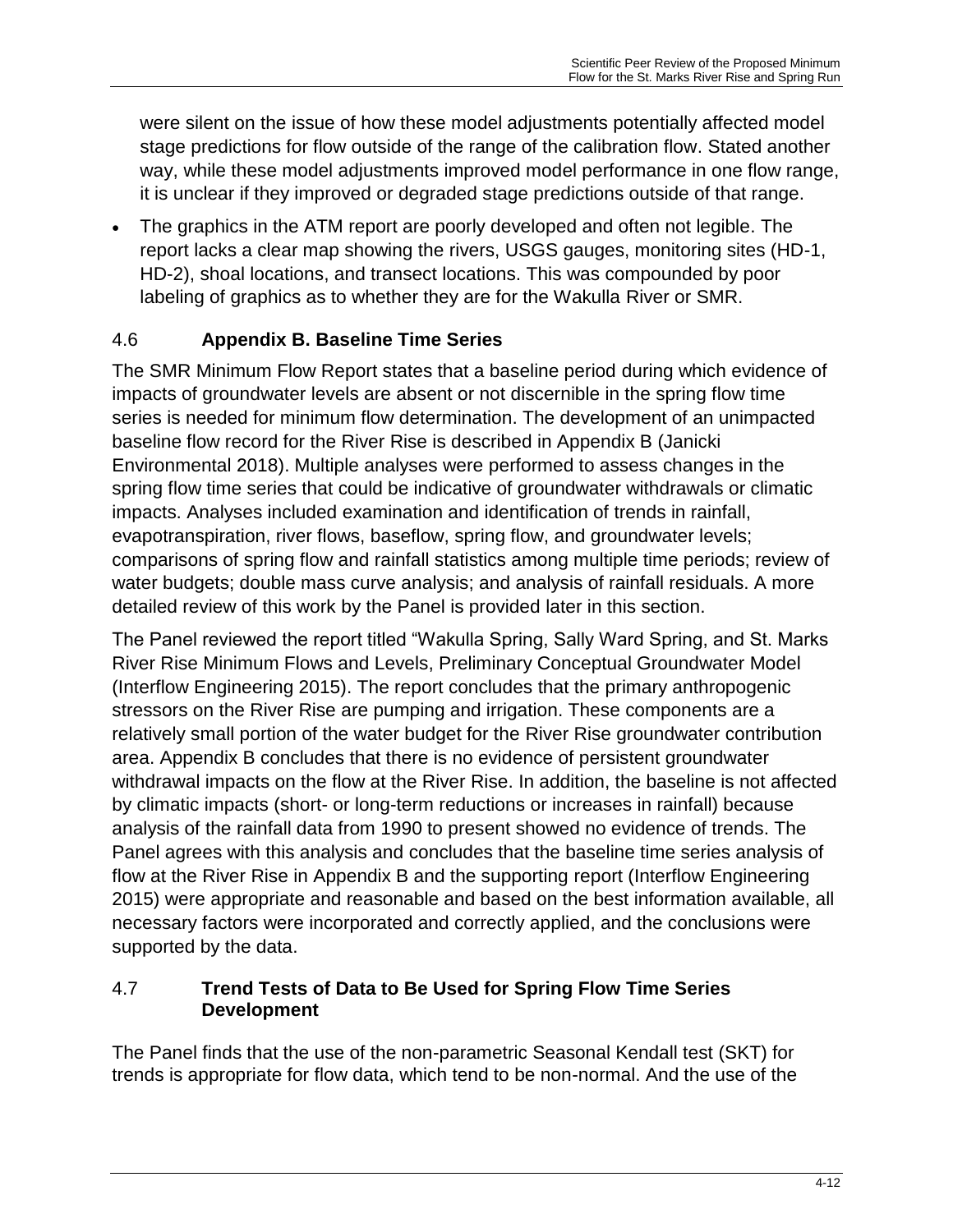correlogram to examine auto-correlation is appropriate. The use of median values rather than means is also reasonable and consistent with other trend analyses in flow data.

# <span id="page-31-0"></span>**4.7.1 Flows**

The SMR Newport gauge was the only station with sufficient record to analyze trends, although no trends were indicated and serial correlation was observable for up to 6 months. The Panel notes that this is encouraging because this gauge necessarily has captured any change in the upstream conditions measured at SMR Swallet near Woodville. The long-term average of the Newport gauge is 690 cfs and, by the District's estimate, the long-term average spring contribution is 452 cfs. The average of the SMR Swallet near Woodville has been observed to be 123 cfs during the short period of record but the long-term average has been calculated to be 238 cfs.

The District notes that the period of record (POR) for the Woodville gauge occurs over a relatively low flow period. During the period of overlap in the flow records of the Newport and Woodville gauges, high flows are not well represented in either record. Furthermore, the high flows at the Woodville gauge have not been accurately captured. The District has acknowledged this and is committed to improving the accuracy of the high flow data at the Woodville gauge. The Panel encourages the District to pursue its active management goal and revisit the relationship between the gauges when the overlapping periods of record better represent a wider range of flow conditions. Currently, these data appear to be the best available for the District to use for the development of the minimum flow.

## <span id="page-31-1"></span>**4.7.2 Long-Term Time Series of Discharge at St. Marks River Rise**

This section details the development of the long-term River Rise flow estimates, which are essentially the difference between the SMR Swallet gauge and Newport gauge. The difficulty is that the SMR Swallet gauge has a short flow record and thus a long-term record needed to be generated from relationships that were developed using a record that began in June 2015. The Panel notes that the District was open to many possible empirical models and provided lake, aquifer, and rainfall records in addition to the flow data. Statistical modeling strategies included:

- OLS regression
- GLS regression
- Nonparametric and nonlinear locally weighted regression (LOESS)
- ARIMA modeling

The data filling technique for the Woodville gauge time series (generation of the days of missing data within the POR for the Woodville gauge) was reasonable. The use of LOESS-predicted values is a valid means of filling the relatively brief periods of missing data (maximum of 8 days).

The relationship between the Woodville and Newport gauges is very strong ( $R^2$  = 0.97 for simple linear regression). Additional covariates mentioned above were examined using ARIMA models (to account for the autocorrelation). In all, 48 additional variables were tested (mostly lags) and only 2 were found to add any explanatory power. This resulted in three final candidates for modeling flow at the Woodville gauge: a LOESS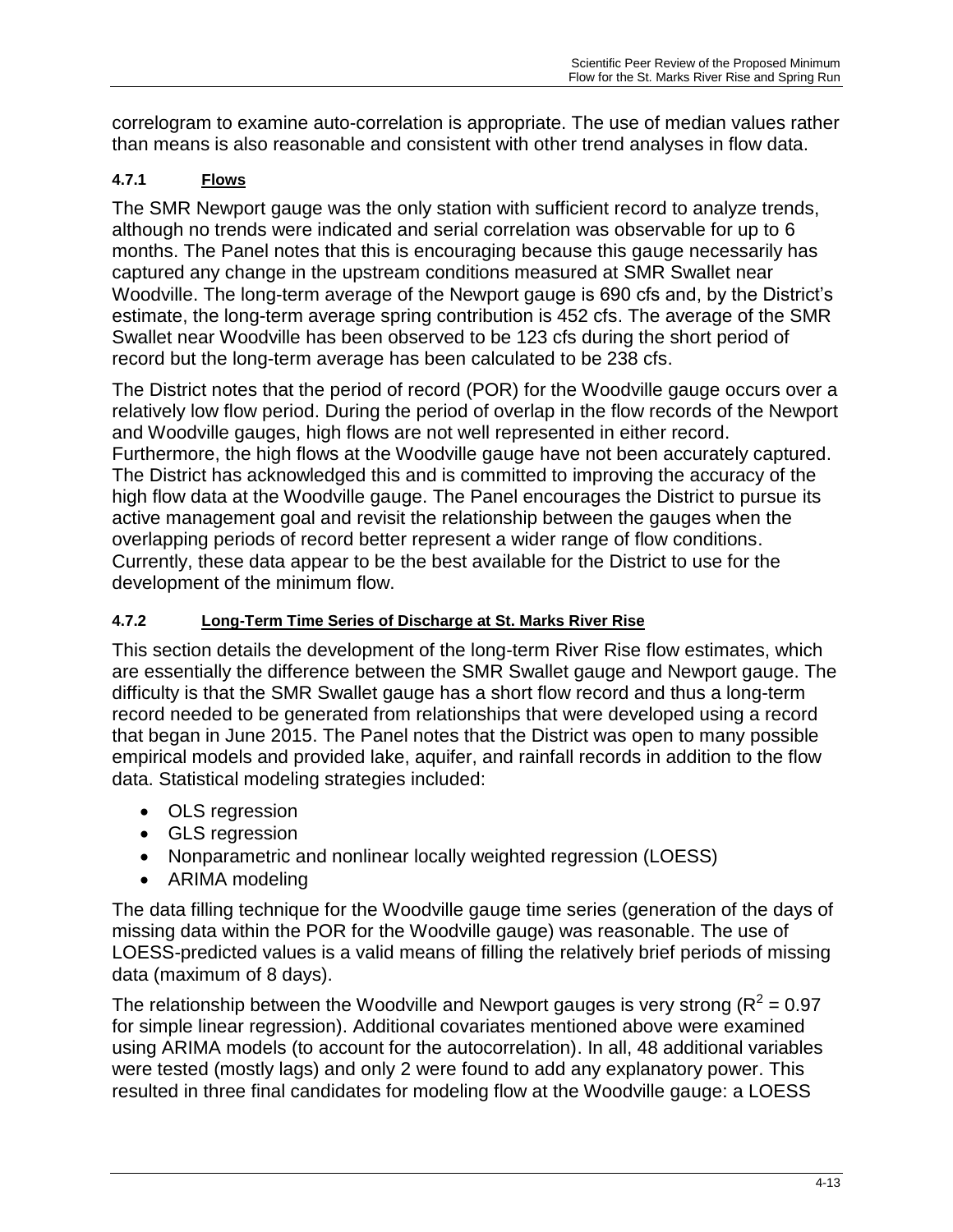model using only Newport flow, a univariate ARIMA using only Woodville flow, and an ARIMA with covariant (first two then one). The discussion presented in Appendix B regarding the advantages and disadvantages of each is well written and accurate.

The Panel concludes that the statistical approach in Appendix B to develop a long-term flow record for the Woodville gauge was technically sound and well documented. Various models were tested and the District in consultation with the consultant was reasonable when selecting the LOESS model. The advantages of data parsimony, the creation of the longer record, and the fact that the LOESS model did not yield negative flows were reasonable considerations. The Panel encourages the District to revisit the creation of the historical Woodville flow record in the future when the actual POR is longer and additional higher-flow observations exist.

## <span id="page-32-0"></span>4.8 **Flow Record Subset Selection**

Appendix B, Section 6 describes the selection of a subset of the unimpacted River Rise flow record to be used in the modeling evaluation. This is reasonable considering the computational complexity that would be necessary to utilize the entire flow period. Further, the boundary conditions were derived from the Gulf Coastal Shelf Model, which covered only the period from 1995 to 2002. The comparison of the distribution of baseline daily flows and various segments of the shorter period for which the Gulf Coast Shelf Model output exists resulted in the selection of May 1, 1997, to May 31, 1999. While not all possible alternatives are provided in the report (this could be voluminous) the hydrographs of the selected period and the POR show strong similarity, especially between the 5 and 95 percent exceedances.

The Panel has noted in Section 4.5.2 that in the HEC-RAS model the limited POR was used for calibration of the model. It was then used for a broader range of flows without validation and subsequently used to create the steady-state HEC-RAS stage-discharge relationships for the full range of flow observed over the entire POR. While all of these differences are discernible to the careful observer, the Panel recommends that the difference in records being used in the models be emphasized for clarity in the SMR Minimum Flow Report. The Panel's recommendation concerning the lack of validation and discussion of the uncertainty associated with its absence is provided in Section 4.4.2 of this report.

## <span id="page-32-1"></span>4.9 **Flow Seasonality and Return Intervals of High and Low Flows**

The District's approach to establishment of a minimum flow for the SMR does not explicitly address seasonality. Nor does it address return intervals or lengths of specific events needed to maintain the river and floodplain structure and the habitat values that those provide. As shown in the flow graphs, major flood and low flow events do not occur on an annual basis. It is well established in the literature that seasonality of flow events and return intervals for floods of specific magnitudes are important to maintenance of the floodplain communities.

For future updates of the minimum flow, the District should consider adding some eventbased analyses. For reference, the St. Johns River Water Management District (SJRWMD) has used an event-based concept that considers the importance of both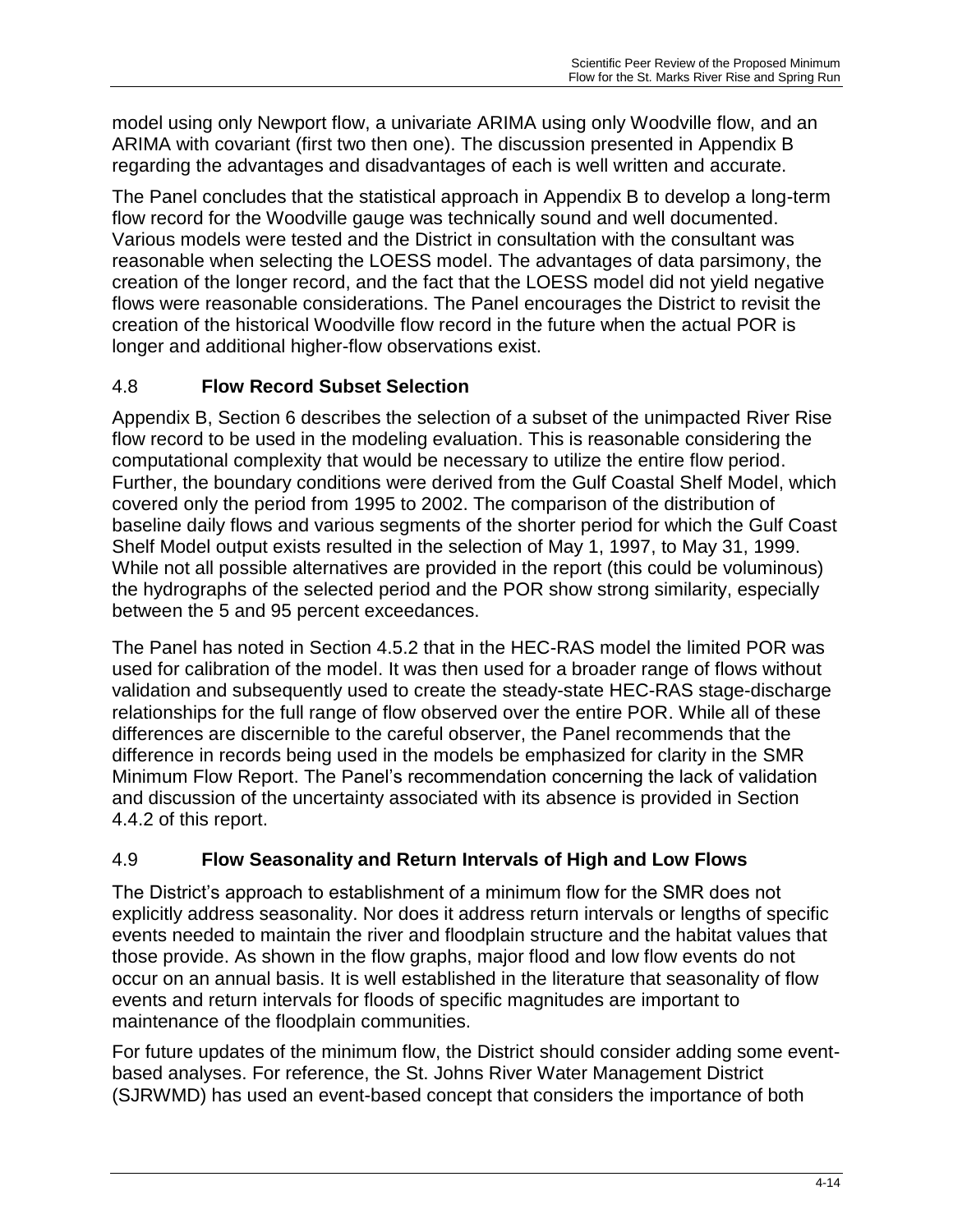return intervals and durations of flows (typical, low, and high) to be important (Neubauer et al. 2008). This concept can be difficult to implement, especially when hydrological data are unavailable. The concept, however, points out the importance of seasonality and flood events to the maintenance of the floodplain plant communities, especially in relation to forest regeneration and maintenance of the upland/wetland boundary.

#### <span id="page-33-0"></span>4.10 **Appendix D: Part A: Hydrodynamic Model Development and Calibration in Support of St. Marks River Rise MFL Evaluation and Part B: Hydrodynamic Model Evaluation of Minimum Flow Scenarios for the St. Marks River Rise**

The following is a review of (1) the development and application of the hydrodynamic model based on the EFDC model for the downstream tidally influenced freshwater and estuarine reaches of the SMR and Wakulla River (Janicki 2018a) and (2) the use of the SMR and Wakulla River hydrodynamic model to examine the potential effects of reduced spring flow scenarios on metrics assumed to affect estuarine communities (Janicki 2018b). The results were analyzed to determine the allowable withdrawals that would be protective of the estuarine resources WRV.

The models, methods, and impact analysis approaches used in the two hydrodynamic model reports were scientifically reasonable, effectively used the best available data, and have been used before in similar ways to support development of minimum flows for other Florida riverine/estuarine systems. The model calibration, testing, and sensitivity analysis were clear and well documented. The EFDC model performance was well within the range needed for confidence in supporting minimum flow establishment based on the estuarine resources WRV using the volume and areal extent of low-salinity (oligohaline) habitat as the WRV metric. The Panel commends the District for developing the hydrodynamic model of the lower SMR and Wakulla River and collecting the necessary supporting data to provide the analyses needed now and in the future. The following are a few points of clarification and general comments on these reports that should increase their clarity and defensibility.

The metrics used in the analysis as indicators of the estuarine resources WRV were volume, bottom surface area, and shoreline length of waters less than 0.5 part per thousand (ppt), 1 ppt, 2 ppt, 3 ppt, and 4 ppt salinity within the SMR spring run, which extends from the confluence of the Wakulla and St. Marks rivers upstream to the River Rise. The Panel agrees with the importance of low-salinity (oligohaline) habitat and using it as a metric for the estuarine resources WRV, but also believes that a stronger biological/ecological linkage can and should be made in the Janicki reports and/or the SMR Minimum Flow Report between the low-salinity dependent habitats and the results of the hydrodynamic simulations. For example, the mapping of riverine wetlands as shown in Research Planning, Inc (RPI) (2016) Figure 5 and other resource mapping sources provided in the St. Marks River and Apalachee Bay SWIM Plan (District 2017) could be cited and the resources could be mapped together with the simulated salinity regime from the hydrodynamic model to increase understanding of the linkage of the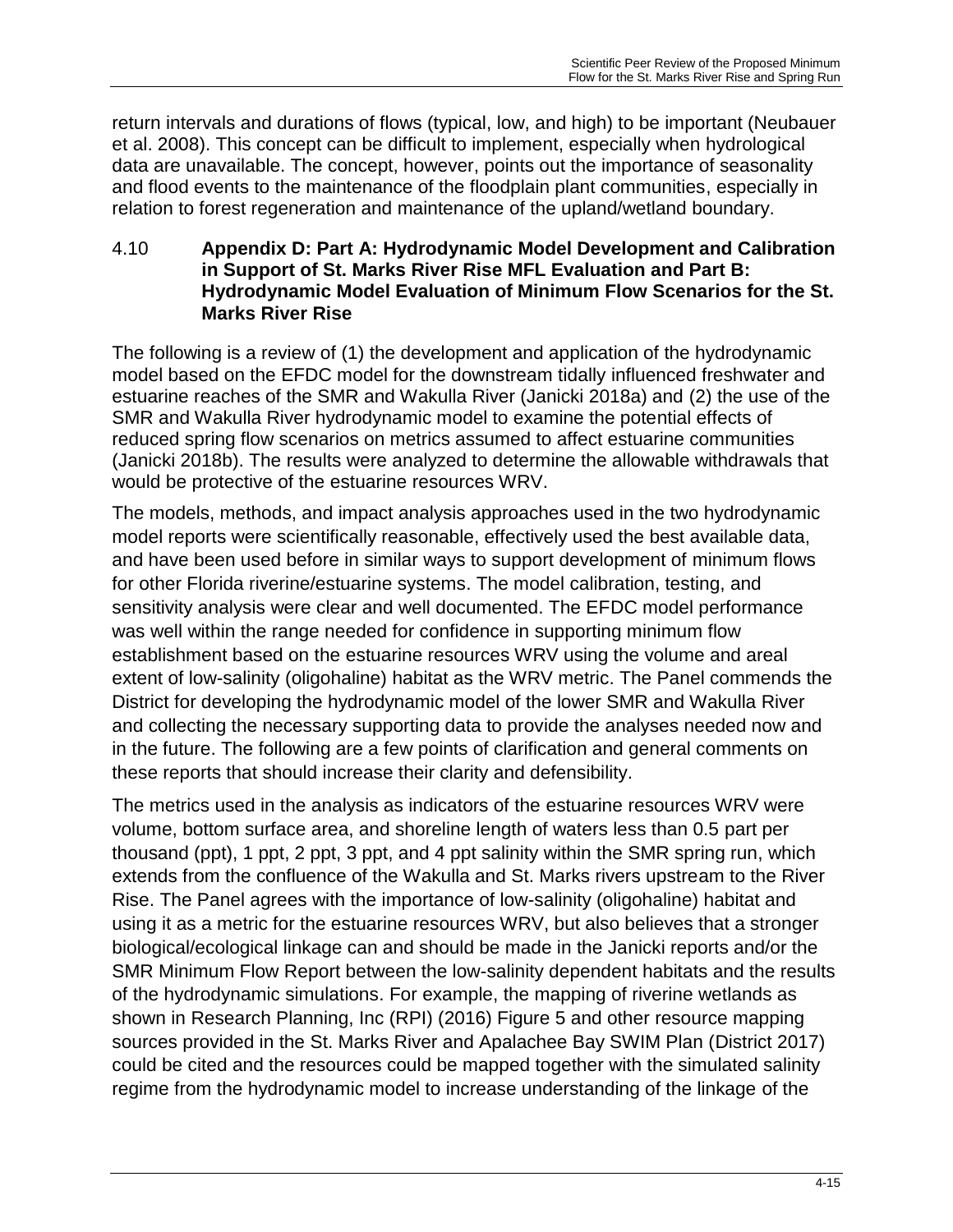low-salinity habitats with the estuarine resources being protected (freshwater marsh). Better linkage with the ecological importance of the species and habitats with freshwater dependence as discussed in Lewis et al. (2009) may be beneficial here as well. The District may also want to review the recent work of Celik (2016), which investigated plant communities and salinity regimes in a river also named the St. Marks that is located in the Apalachicola River watershed.

The Panel notes that the reduction in WRV metrics within the spring run (confluence upstream to the U.S. Highway 98 bridge) for a 30 percent spring flow reduction never reaches 15 percent, indicating that estuarine resource metrics are relatively insensitive to reductions in flow from the River Rise (Janicki 2018b, page 4-1). That is, none of the metrics associated with the estuarine resources WRV (volume, bottom surface area, and shoreline length of waters with less than 0.5 ppt, 1 ppt, 2 ppt, 3 ppt, and 4 ppt salinities) were determined to be reduced less than 15 percent with River Rise flow reductions of up to 30 percent (District 2018). The Panel is curious about this result, but neither of these reports attempts to explain this apparent insensitivity. This result may be due to the inherent characteristics of the SMR and SMR estuary, but that was not explored. The Panel suggests that the SMR Minimum Flow Report include some insights or explanation of the insensitive response of the low-salinity zone metrics to a 30 percent change in the spring flow component. It may be helpful to compare and contrast the results with what has been found in similar minimum flow studies in other Florida tidal rivers and estuaries cited by the District.

On page 52 of the District (2018) report, numerous studies are cited regarding other studies for Florida MFLs that use a similar approach that could be used for comparative purposes. Understanding the possible explanations for the lack of sensitivity of lowsalinity zones in the SMR to reductions in flow from the River Rise would increase the confidence in the results and reduce uncertainty about the modeling results. In doing this, the District may wish to also review the results of Xiao (2014) on the effects of sea level rise on salinity intrusion in the St. Marks River Estuary, Florida, which included hydrodynamic modeling, assessment of the potential effects of sea level rise, and salinity intrusion.

Finally, Figure 2-2 showing average monthly salinities during 2016–17 seems to indicate unusually high average monthly salinities at Stations SM15 and SM16 during December 2016. Average salinities at these stations seem to be typically less than 1 ppt, but during December 2016 are at levels over 4 ppt salinity. The SMR Minimum Flow Report does not explain the reason for these atypically high salinities, but the Panel notes that based on USGS records for USGS gauge 02326900 St. Marks River Near Newport, December 2016 was a sustained period of relatively low flows, less than 400 cfs for most of the month. Has the District investigated this result and found an explanation? Does this result comport with the lack of sensitivity of the salinity regime with reductions in spring flow contribution?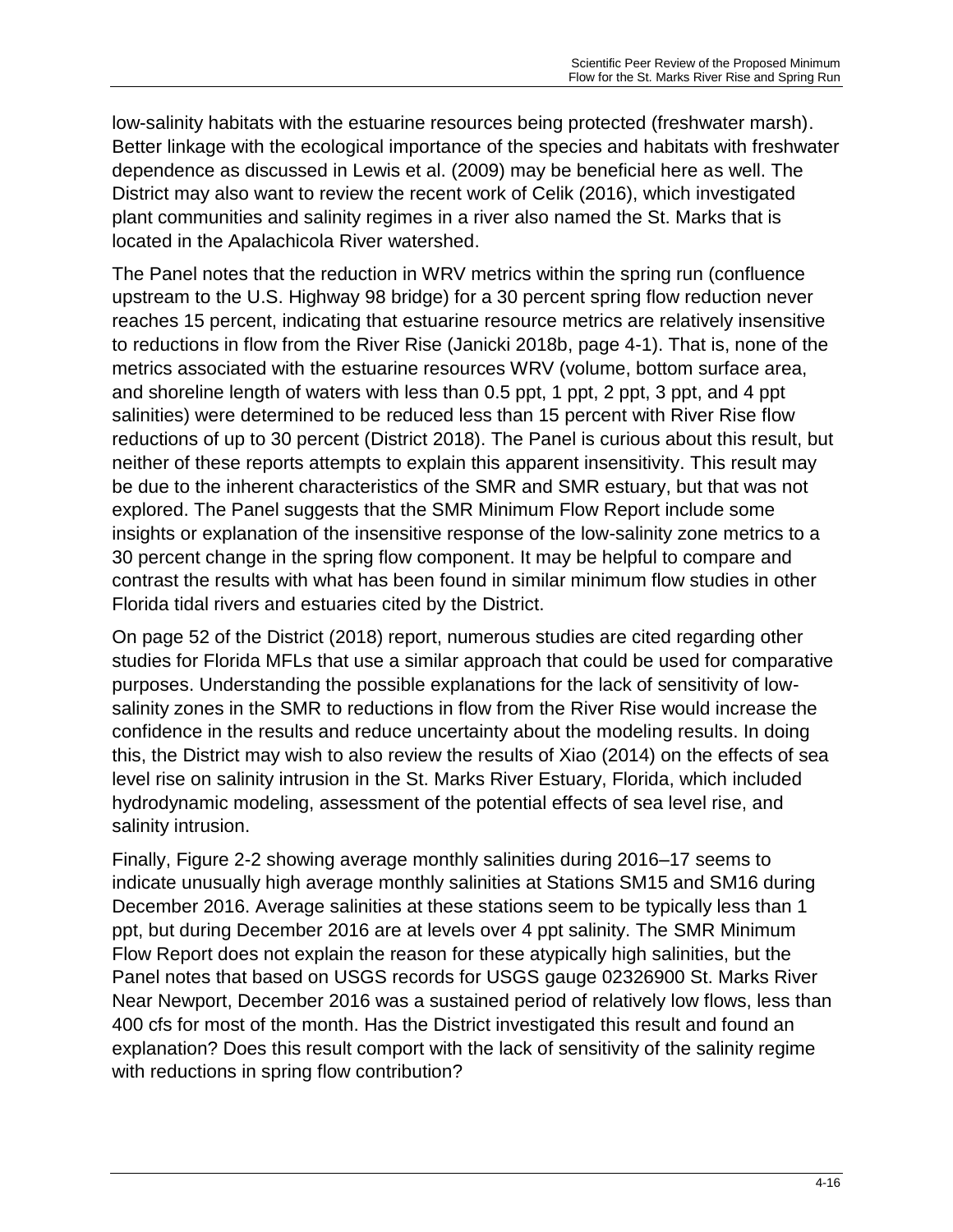# <span id="page-35-0"></span>5 Proposed Methods Used in the Minimum Flow Report That Are Not Scientifically Reasonable

<span id="page-35-2"></span><span id="page-35-1"></span>Deficiencies: List and Describe Scientific Deficiencies and Proposed Remedies Remedies: Determine if the Identified Deficiencies Can Be Remedied and Provide Suggested Remedies

## <span id="page-35-3"></span>5.1 **Introduction**

The following is a compilation of all deficiencies identified by the Panel and their specific remedies.

## <span id="page-35-4"></span>5.2 **Supporting Data and Interpretation (Chapter 2)**

### *Floodplain Plant Communities*

**Deficiency:** Page 2-2, Section 2.2.2. Appendix C of the SMR Minimum Flow Report, "MFLs for Sally Ward, Wakulla, and St. Marks River Rise Springs Systems for the Northwest Florida Water Management District: Floodplain Forest and Instream Woody Habitat Data Analysis," summarizes floodplain forest data collection, which involved identification of ecological community data based on overstory vegetation and soils along 11 river floodplain transects.

The Panel questions the presumption that trees and soils should be the only indicators of floodplain plant communities. It is clear from the results of the tree sampling that there is considerable overlap in tree composition between the various identified wetland forest communities. Herbaceous plants and shrubs could have been, and likely were, informally used in identifying the plant communities.

**Remedy**: The Panel believes that recording those plants at a general level might have assisted in the identification of the plant communities. Despite the assumption that the trees integrate the communities better (Appendix C, p. 12), many herbaceous species and shrubs are long-lived and highly diagnostic of environmental conditions. While Appendix C-2 of the SMR Minimum Flow Report) has general photographs at each transect, the Panel suggests that in future MFL studies, a sampling plan that includes rigorous use of photography would provide a rapid and cost-effective way of sampling the entire plant community. For this purpose, we suggest that photographs be taken at surveyed locations, and at enough locations to show consistency within sampled communities and show contrasts between adjacent communities. Photographs could also document microhabitats and channels that are not consistent with the overall plant communities.

**Deficiency**: Page 2-2, Section 2.2.2 Issues with Point Center Quarter Sampling. The Panel agrees that PCQ sampling can be used for this purpose and that it is simple to apply. However, like all sampling methods, PCQ needs to meet basic sample size requirements. In this case, the sampling was used to create IVs for each species in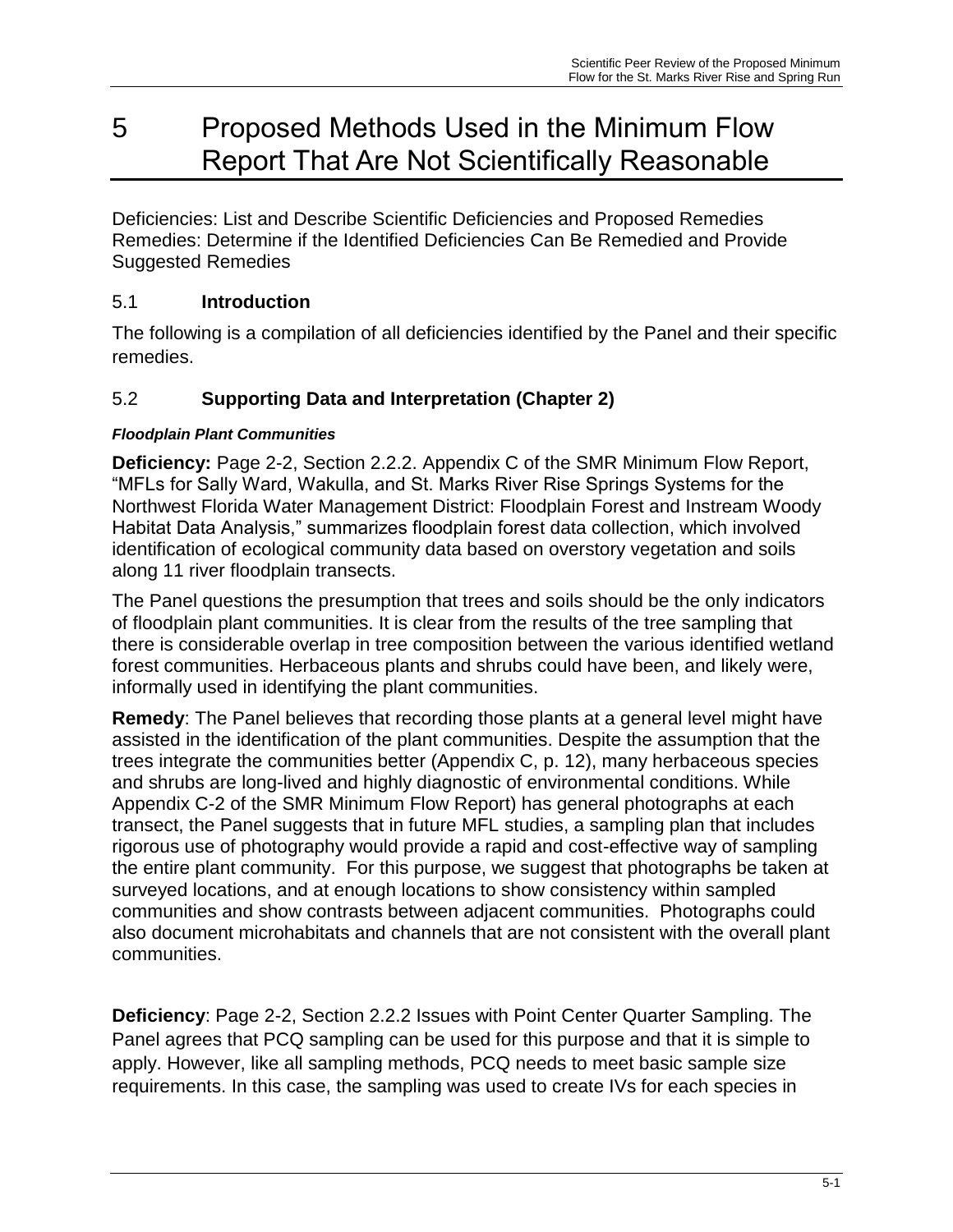each identified plant community. The computed IVs were then used as observations in other statistical analyses.

To use it this way, an adequate sample size would be needed for each species in each community, with an adequate number of points available for all or at least most species in all communities. The number of samples needed could have been estimated based on a preliminary survey, with a preliminary survey needed for each vegetation community. This was not done.

The environmental literature has numerous examples of PCQ sample sizes for different forested community types. Each was a single community, and the goal was to compute a single value (generally total basal area or tree density). The number of points needed varies, but recommendations, based on field conditions and in the absence of using a preliminary sample to calculate the needed sample size, are on the order of 15 to 20 points (for 60 to 80 trees). That is for a single statistic in a single plant community. See Bonham (1989). Ellenberg and Dombois (1974) recommended a minimum of 20 points. Not mentioned (Bonham 1989) is that this sample size is for estimating single statistics, without regard to multiple forest community types or estimating the statistic for individual species. A minimum of 3 points per plant community per transect (12 trees) is highly unlikely to ever be adequate for a natural, moderate- to high-diversity plant community.

The actual number of points per plant community (summed over all transects) along the St. Marks River was limited. A minimum of 3 points per plant community per transect (12 trees) is highly unlikely to ever be adequate for a natural, moderate- to high-diversity plant community. In at least four of the plant communities, sample sizes were inadequate to estimate the percent occurrence or IVs of individual species, resulting in a lack of robustness that dilutes any statistical analysis that is reliant on the data.

**Remedy**: The Panel concedes that if a suitable number of observations to characterize each species in each community were collected, PCQ sampling would be inefficient and expensive. The Panel is aware of other districts using PCQ sampling in MFL studies. However, sample size adequacy was evaluated and in at least one case an attempt at getting adequate sample size at a community level (a single statistic for an identified floodplain plant community) was difficult and time-consuming.

The Panel suggests minor updates to the SMR Minimum Flow Report:

 Verify that the identification of the species *Acer saccharum* (sugar maple) is correct. We suspect a good identification because sugar maple is highly recognizable. However, it is the first entry in Table 7 Appendix C, where it is called OBL (wetland obligate) and it is discussed as an obligate in the text. In fact, FDEP does not list *Acer saccharum* as a wetland species (62-340.450 F.A.C., effective July 1, 1994). The species listed in 62-340.450 F.A.C. as an obligate is *Acer saccharinum*, the silver maple. It is possible that *Acer saccharinum* was the species actually present, or that both *A. saccharum* and *A. saccharinum* could be present. If both are present, we suspect they would be in hydrologically different parts of the floodplain.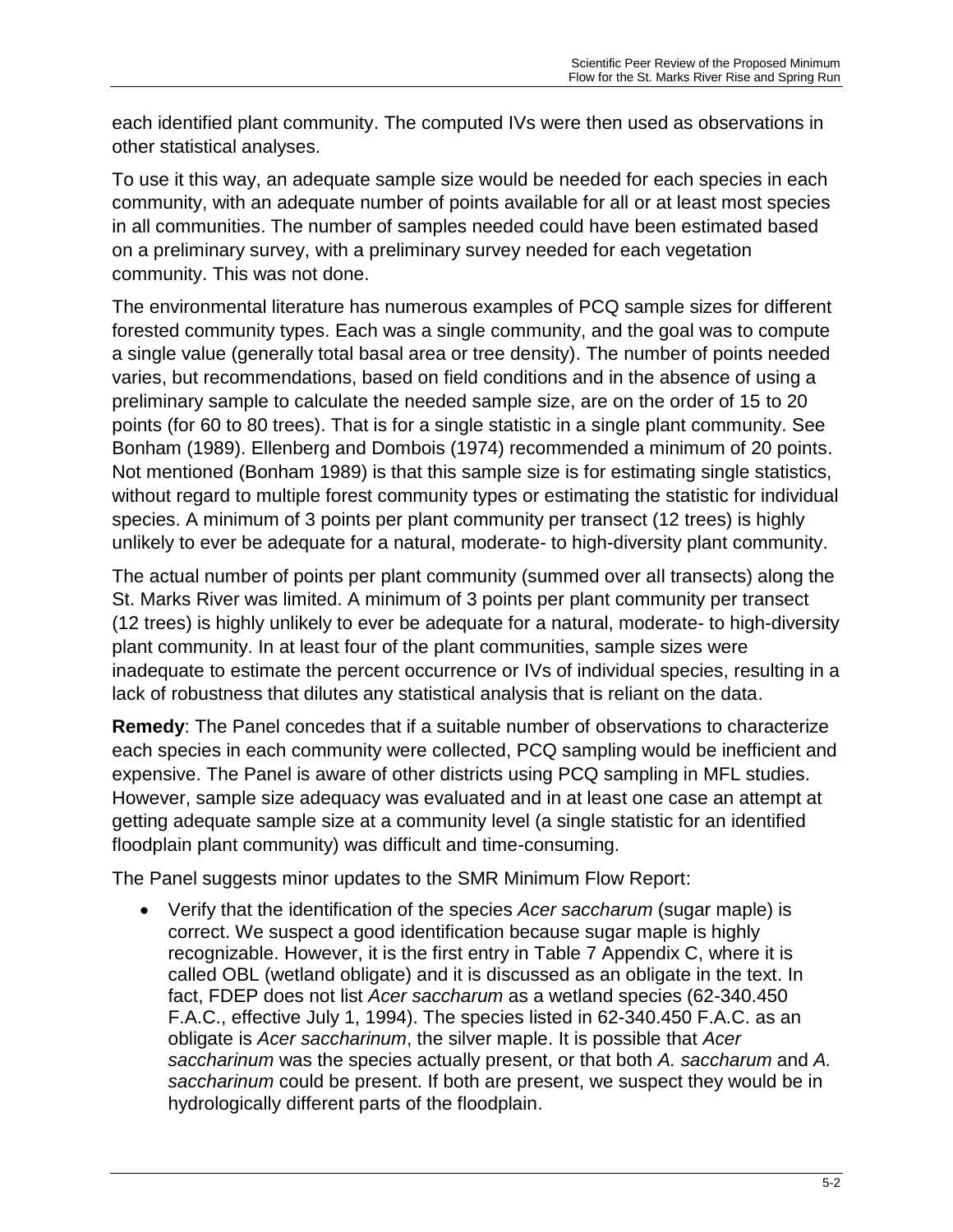Verify the identification of the species *Fraxinus profunda*. It is reported to be very abundant in the sampled communities. According to ash experts, and in recent studies of the distribution of *Fraxinus profunda*, it was considered to be extinct in Florida and rare throughout its range and reported by IUCN as likely to be extinct in Florida (Westwood et al. 2017). It is difficult to distinguish from *Fraxinus pensylvanica* (green ash) (Nesom 2010), which occurs frequently in floodplain plant communities from central Florida to southern Canada. The ecology of these two species is notably different, with *F. profunda* typically being found in wetter sites than *F. pensylvanica*. The sites where *F. profunda* is being reported in this study appear to be predominantly short hydroperiod sites, especially the ash swamp, whose elevation approximates that of the nearest upland. The Panel also has no way to verify if pop ash (*F. caroliniana*) was correctly identified, especially in the ash swamp, but it is generally associated with long hydroperiods and often deep water.

## <span id="page-37-0"></span>5.3 **Technical Assumptions (Section 3)**

The Panel did not identify deficiencies with any of the technical assumptions.

### <span id="page-37-1"></span>5.4 **Procedures and Analyses (Section 4)**

**Deficiency:** Page 4-2, Section 4.2. The SMR Minimum Flow Report is for the establishment of the "spring flow component" of the water discharged from the River Rise based on allowable reductions in the spring flow component. The minimum flow is therefore intended to be set for allowable reductions to the spring flow only.

**Remedy**: This concept and how analyses based on the total flow of the river are then related back to the spring flow component should be more clearly described in this section.

**Deficiency:** Page 4-2, Section 4.3.1. Recreation in and on the Water. The SMR Minimum Flow Report uses a minimum depth of 3 feet across a continuous 30-foot channel width. The Panel has not seen this depth and width combination but has recommended a minimum 2-foot depth across a continuous 30-foot channel width.

**Remedy**: The District may wish to include a rationale for its more stringent minimum boat passage criteria.

**Deficiency:** Page 4-2, Section 4.3.1. Recreation in and on the Water. The metric used for safe boat launching was the critical water depth of at least 3 feet at the toe of the St. Marks public boat ramp. Tidal fluctuation ranges drove the analysis at the Newport Landing boat launch. The Panel did a cursory check of literature supporting standards for minimum depths for construction and operation of boat ramps and found 3 feet to be typical and the range of 2 to 4 feet common based on ramp uses.

**Remedy**: The District may wish to provide a defensible rationale for its selection of 3 feet and include it in the SMR Minimum Flow Report.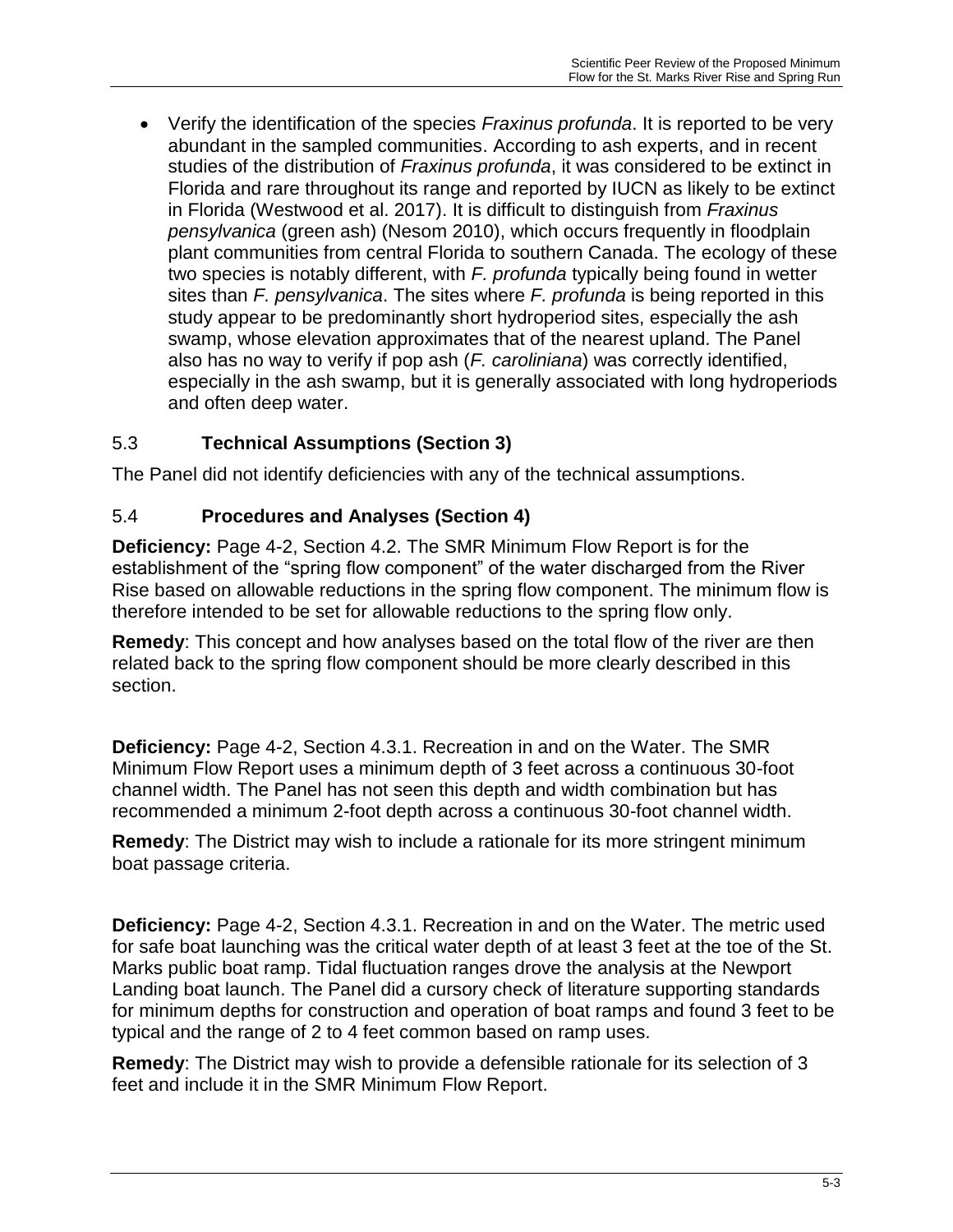**Deficiency:** Page 4-2, Section 4.3.1. Recreation in and on the Water. Boat ramps are built structures and can be changed. This is in contrast to the natural shoals in the river. The Panel wonders if the depth of a constructed ramp should be used as a flow metric when the toe of the ramp can be changed.

**Remedy**: Because the safe boat launching metric did not become part of the basis of the Recommended Minimum Flows (Table 5-1), this point may be moot.

**Deficiency:** Page 4-4, Section 4.3.2. Plant Communities and Floodplain Inundation. The floodplain studies focused on plant communities and attempted to relate those to flows in a series of statistical analyses critiqued below.

**Remedy:** The Panel suggests that the use of the Wilcoxon Signed Rank test be dropped. Based on the statistics that were provided from R, it appears to have been from a form of the Wilcoxon Signed Rank test. Appropriate repeated measures on the same two data samples are matched if they come from repeated observations of the same subject.

The observations appear to come from independent samples, which would imply a Mann-Whitney test (sometimes called a Wilcoxon Signed Rank test for independent samples, which has a different R printout than the one used in the report). The test would be likely to report significant differences due to historical timbering and current land management and not necessarily differences in the importance of species in the plant communities. Appropriate analyses to address differences in plant community structure would be multivariate. Other studies of this type use various forms of "ordination" or "clustering."

The Panel also has concerns about the discriminant analysis resulting from the inadequacy of the IV data and suggested omission or reclassification of some of the data points based on the Wilcoxon Signed Rank test. Discriminant analysis with more justifiable IV data would be appropriate, but is not necessary to characterizing the floodplain communities.

The Panel does not believe that an extensive sampling of the floodplain communities is needed. Nor are Wilcoxon Signed Rank and Discriminant Analysis necessary. The Panel suggests removing any statistics that rely upon other statistics, and simply retaining the descriptive tables. The floodplain elevations associated with these communities are also not dependent on the statistical analyses.

The Panel recommends conducting additional floodplain forest composition assessments in future MFL studies, but we recommend simplification and using methods where larger samples can be gathered more quickly. We also recommend focusing on species rooted at ground level. For example, the District might consider prism sampling, which is a forestry sampling technique used for rapidly tallying trees and estimating basal area. This is a plotless sampling technique in which an observer stands at a selected location holding a prism at arms length, looking to see if the prism "splits" the tree versus shifting the tree to be completely disjunct. Measuring distances to trees is not needed and measuring diameter of trees that are "in" the plot is recommended (Avery, et.al., 2002)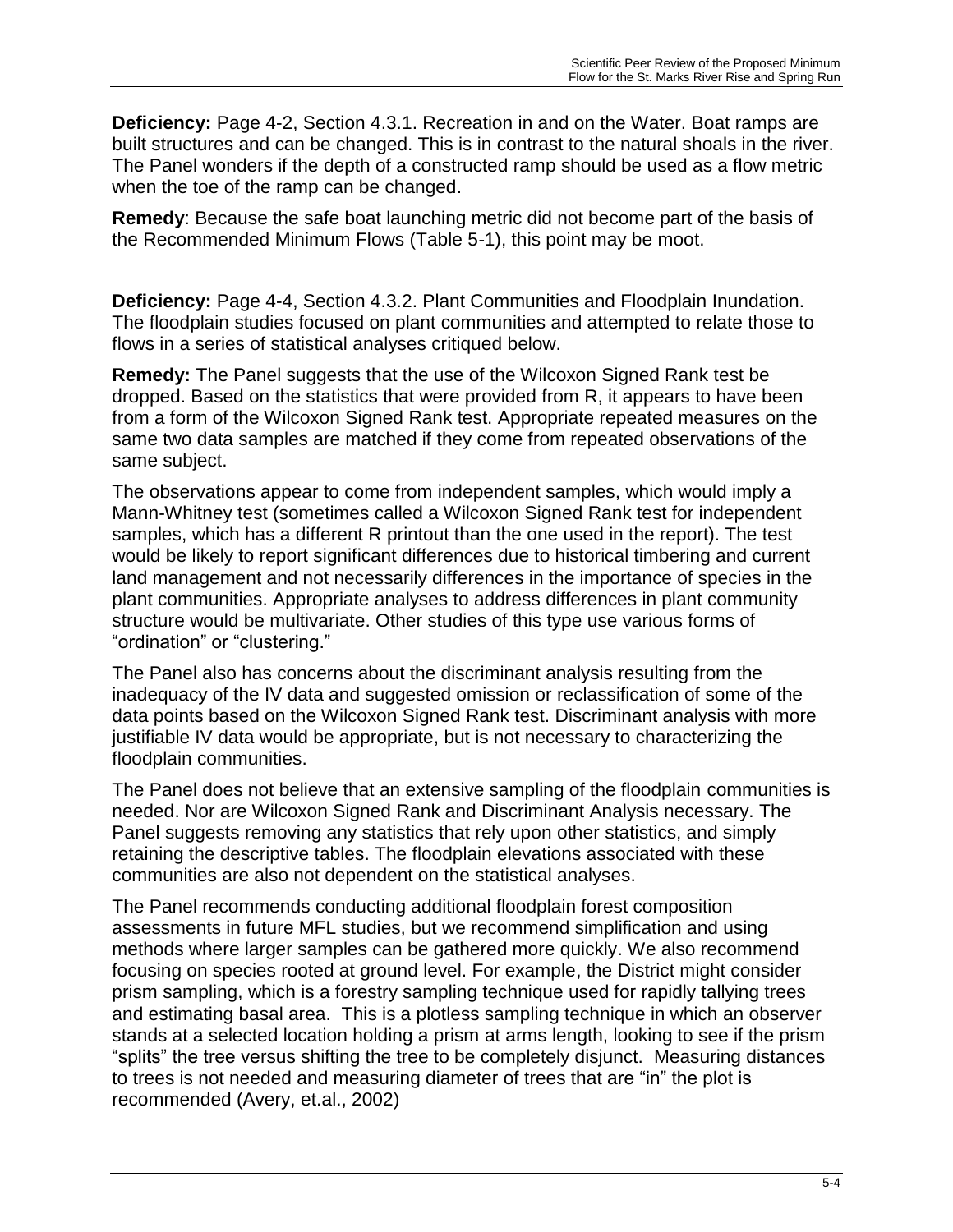## **Deficiency:** Page 4-5, Section 4.3.2.

## *The Floodplain Plant Communities Have Been Adequately Mapped*

The Panel has concerns about the "ash swamp" given that its elevation approximates that of the lowest uplands and there is a distinct possibility of misidentification of some of the ash trees. The site description suggests that this plant community may be on an alluvial or geological feature. If it is indeed characterized by *Fraxinus pensylvanica*, a species strongly associated with disturbance and not inundation (the regional National Wetlands Inventory [NWI] classification is FAC, meaning it is anticipated to occur in both uplands and wetlands), what may be critical to this plant community is not reduction in the number of days of inundation, but rather that flood flows continue to occur at frequencies and durations adequate to maintain adequate particle deposition to the substrate.

**Remedy:** Major floods on many rivers have been shown not to be significantly affected by water withdrawals from nearby wells, but rather on major rainfall events that tend to cause downstream flooding irrespective of water withdrawals. If this is the case, then it would be appropriate not to include the ash swamp (Transect 43000.4) as a limiting WRV.

#### **Deficiency:** Page 4-5, Section 4.3.2

#### **Water Reliably Reaches the Plant Community**

Based on the floodplain profiles, this appears to be generally true, and currently data are not available to evaluate this condition. Several transects show what may be natural levees near the channel, which could act as dams at some water levels, preventing river water from reaching the swamps farther from the river until the river tops the levee. The effects can be substantial and complex (Adams et al. 2004). What appears to be a major levee with upland vegetation was mapped on SM3 (east bank), and minor raised features appear along SM1 (west bank), SM4, SM8, and SM11. Many such levees have natural breaks that allow water to readily reach the swamps, but these were not assessed. When river water levels drop, the levees can increase the period of inundation. If the levees do not extend from one HEC-RAS transect to another, this would be evidence that the levees are discontinuous and alleviate any concerns. From a wildlife perspective, the extent of the time the floodplain wetlands are connected by water to the river can be very important because it affects movement of some species (fish, insect larvae, etc.) between the river and the floodplain swamps (Munson 2008).

**Remedy:** Given the profiles available to the Panel, we suspect that water reliably reaches all parts of the floodplain, but when the minimum flow is updated in the future, the Panel recommends there be an assessment of levee features to evaluate the condition.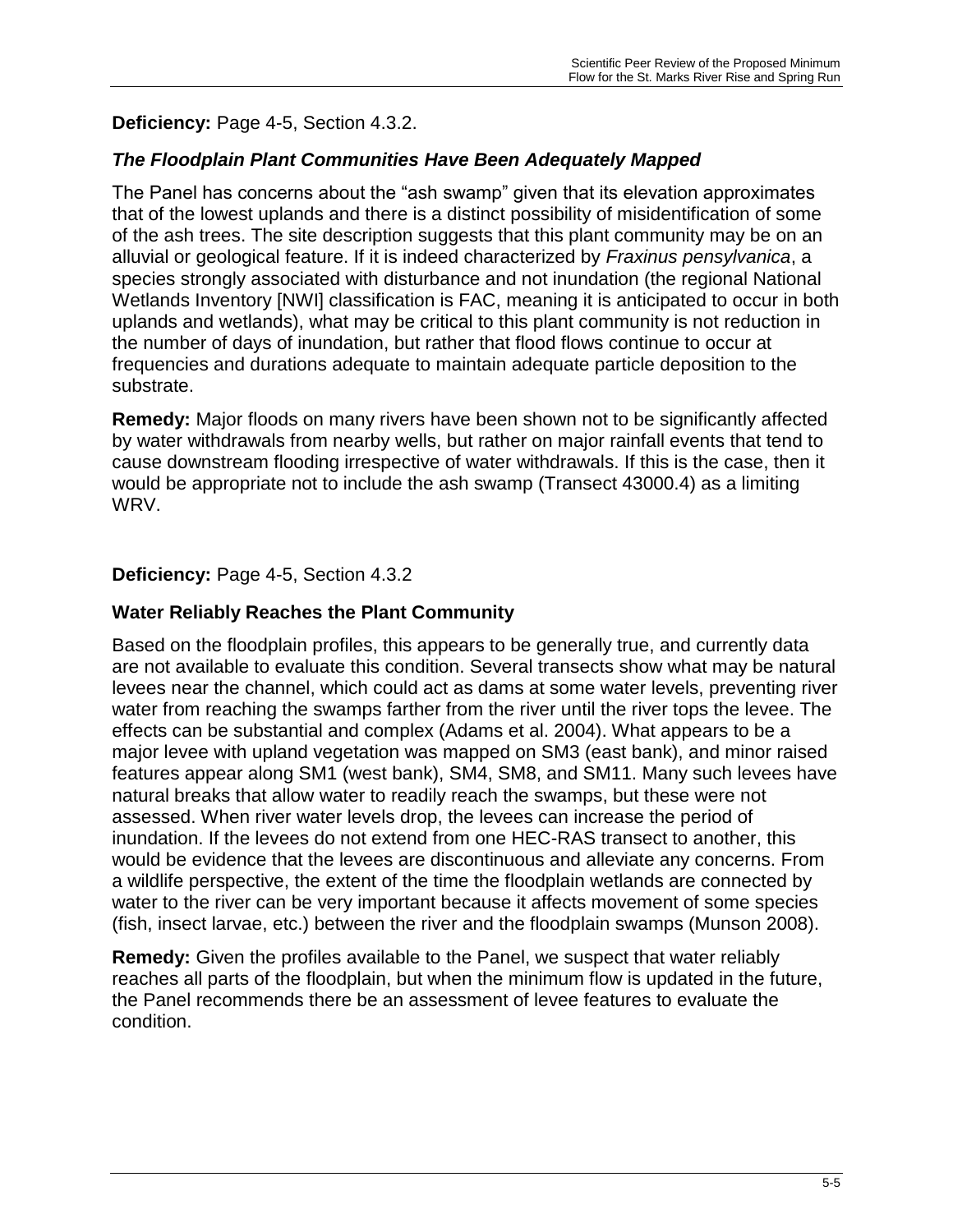## **Deficiency:** Page 4-6, Section 4.3.2.

## *Average Elevations Have Been Adequately Determined*

The Panel notes that depressions are shown on some of the profiles. Because there were no sample points within these, there is no way to know if they are depressions within a consistent plant community, depressions not occupied by the same plant community, or side channels. For example, in SM4 a depression with multiple survey points appears to be about 5 feet deep.

**Remedy:** If not already done, it would be appropriate to eliminate the elevations associated with the depression because it does not appear to represent characteristic elevation variation for the hardwood hammock plant community. When the minimum flow is updated in the future, we suggest that there be some evaluation of each point to determine if it should be included in the elevation computation.

## **Deficiency:** Page 4-6, Section 4.3.2.

## *Lateral Inflows Are Adequately Addressed by the HEC-RAS Model*

Lateral ungauged flows along the River Rise spring run between the River Rise and the city of St. Marks were estimated by subtracting St. Marks River flux measurements (acoustic Doppler current profiler [ADCP]) taken near the city of St. Marks (Transect 3011.35) on August 25, 2017, from flow at the St. Marks River near Newport station, resulting in an estimated total lateral inflow of 127 cubic feet per second (cfs).

To the extent that the floodplain communities are dependent on actual flooding from the river, these are addressed by the HEC-RAS modeling. However, the importance of lateral inflow in the form of seepage to the floodplain communities, especially the floodplain forest communities, was not addressed. This seepage could easily result in the hardwood hammock and tupelo-hardwood mix communities having a greater upward extent than would be likely based on river inundation alone and/or having longer periods of saturation than assumed by the modeling. It would also suggest that the communities could be impacted by water withdrawals near the river, independent of flows at the River Rise.

Given that the current hydrology and baseline condition appear to be the same, and an absence of data from which to assess the lateral flows, especially seepage, the existing analysis appears to be based on best available data.

**Remedy:** To improve future minimum flow updates, the Panel suggests that the District install at least one series of relatively shallow monitoring wells along a transect from the uplands to the river edge and monitor it over drought and high rainfall periods to better determine the importance of inflows to the plant communities.

**Deficiency**: Page 4-7. Section 4.3.2. The Panel notes that the frequency of time water levels met or exceeded the mean elevation (NAVD88) of dead woody debris, live roots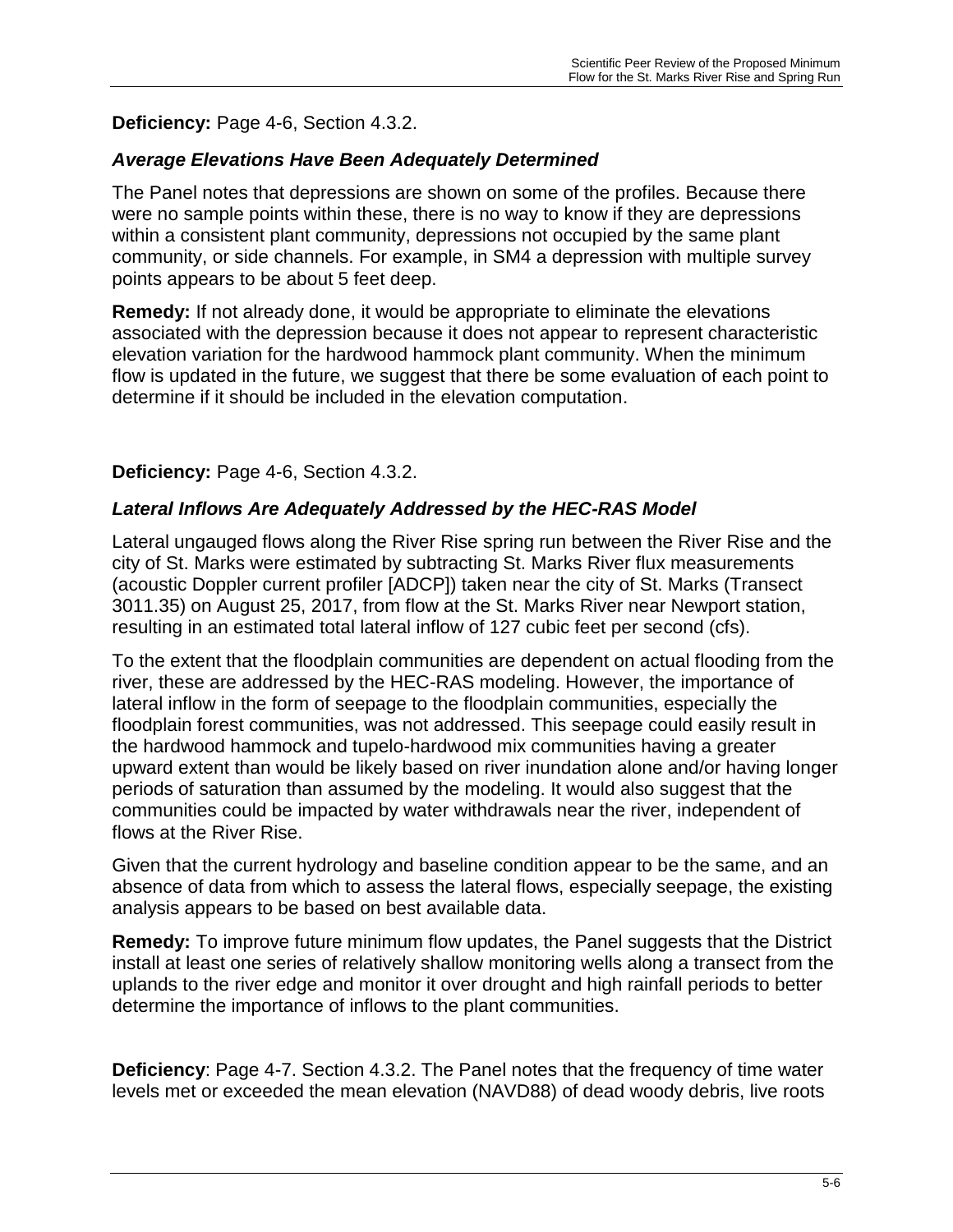along the channel edge, and each floodplain community type (ash swamp, cypress hardwood mix, hardwood hammock, ironwood hammock, tupelo bay swamp, and tupelo hardwood swamp) were used as metrics for the fish and wildlife habitat and passage of fish WRVs. The rationale for using mean elevation (versus minimum, maximum, or other statistic) is not provided.

**Remedy:** If this is a practice from other MFL studies, it would be helpful for this to be mentioned and the rationale to be provided.

**Deficiency:** Page 4-7, Section 4.3.2. Fish/Wildlife Habitat & Passage of Fish. An important characteristic of the SMR is its dense and pervasive coverage by SAV. In areas of the SMR, SAV and some nuisance exotic species are so extensive that typical instream flow habitat methods (i.e., fish and invertebrate habitat modeling using PHASBIM or SEFA) could not be used. The SMR Minimum Flow Report states that "Less information is available concerning the submerged and emergent aquatic vegetation communities of the St. Marks River" and "In recent years, the amount of submerged aquatic vegetation has been reported to be increasing in and downstream of the River Rise spring pool (USGS personal communication). Currently, vegetation covers much of the spring pool (Figure 1-20)."

**Remedy**: The Panel is curious if the District believes that the potential exists for underwater aquatic vegetation to interact with flows and water quality to reach nuisance levels and impair other WRVs such as water quality, recreation, aesthetics, or aquatic habitat. The Panel recommends this situation should be explicitly discussed and monitored, and the possibility should be addressed in future refinements of the SMR Minimum Flow Report.

**Deficiency:** Page 4-8, Section 4.4. In two places in the SMR Minimum Flow Report the District invokes adaptive management, stating that implementation of the minimum flow will follow an adaptive management approach, with MFLs periodically reviewed and revised by the District as needed, to incorporate new data and information.

**Remedy:** The Panel agrees with and supports an adaptive management approach. However, the Panel suggests that more information be provided in the SMR Minimum Flow Report as to what this means in terms of areas of uncertainty in the SMR minimum flow analysis, thresholds that may drive the reconsideration of the minimum flow, and any data needs or gaps identified in this review or the District's own review.

**Deficiency:** Page 4-8, Section 4.5. HEC-RAS Model Application. Generally, the model seems to have been appropriately applied in this case to be used in the context of simulating flows and river stage for the St. Marks River and Spring Run. The significant shortcomings of the report are its lack of documentation for model calibration and predictive accuracy, performance of model validation, and lack of support for many assumptions and changes made to the model. The lack of these critical elements of documentation makes it difficult for a reviewer to confirm the quality and likely range of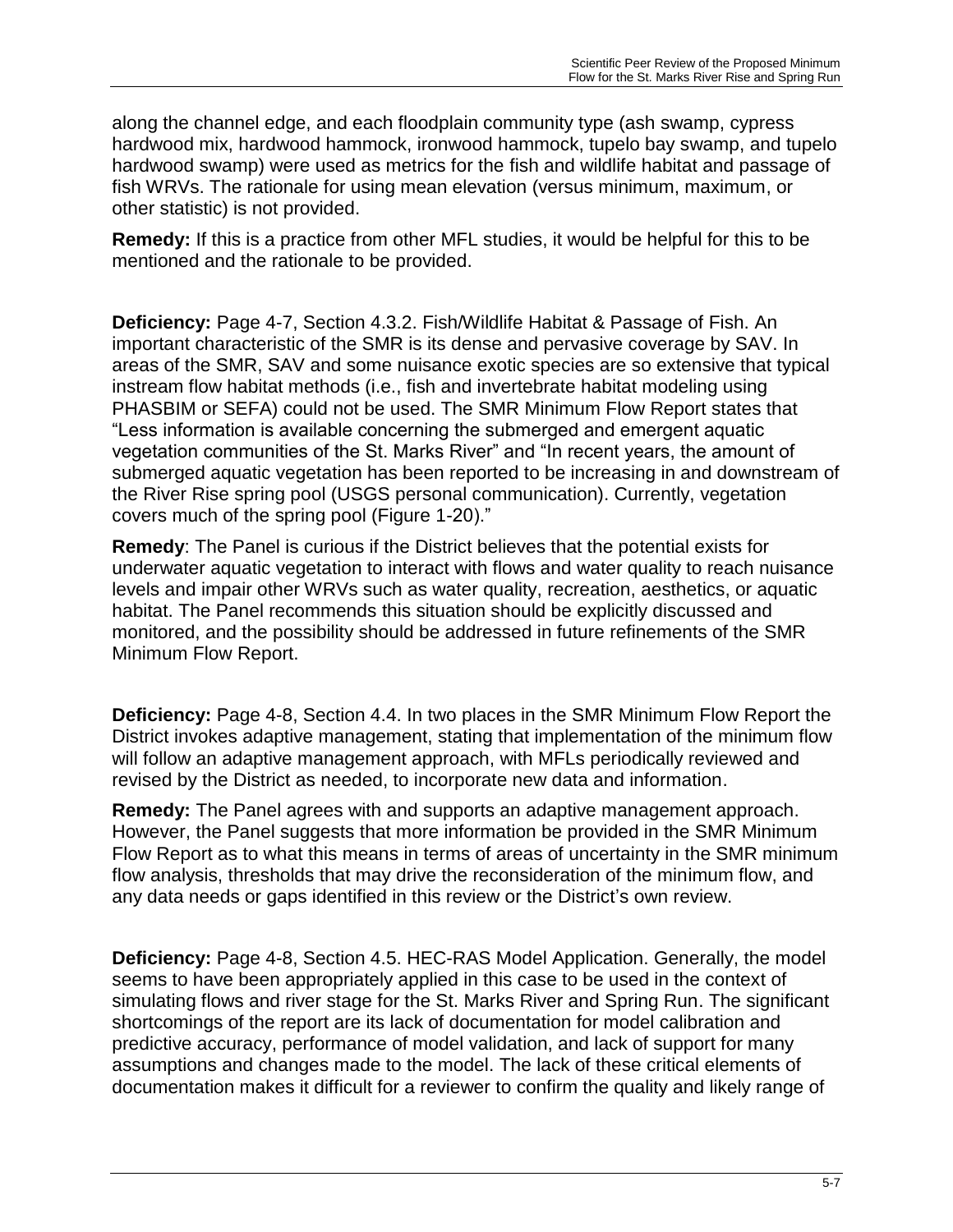predictive accuracy of the model's estimates of water surface elevations over the range of flows simulated.

**Remedy**: It may be that the shortcomings of the ATM (2018) report are easily rectified by adding the necessary descriptions and basis for assumptions and modifications of the model, and providing the necessary calibration and verification data in appendices. What is unclear is whether the data are available for model validation; this would require a data set that was not used in the calibration to provide and independent test of the model predictive ability. This may be particularly important for the upper river, where unvalidated adjustments were made to the model.

**Deficiency:** Page 4-9, Section 4.5.2. HEC-RAS Model Application. A HEC-RAS model is subject to uncertainties associated with model inputs, assumptions, parameterizations, and extrapolations.

**Remedy**: The Panel believes that the ATM (2018) report should be revised to explicitly address the issues in the deficiency above and the relevance of model performance to the minimum flow established using it, as well as any uncertainty that may be inherent in their use, and any improvements that could be made. The steady-state river stage predictions are the basis for supporting analysis for minimum flow development for five WRVs metrics as described in Chapter 11 of the ATM (2018) report.

**Deficiency**: Page 4-13, Section 4.7.1. Flows. The St. Marks River Newport gauge was the only station with sufficient record to analyze trends, although no trends were indicated and serial correlation was observable for up to 6 months. The long-term average of the Newport gauge is 690 cfs and, by the District's estimate, the long-term average spring contribution is 452 cfs. The average of the St. Marks River Swallet near Woodville has been observed to be 123 cfs during the short period of record but the long-term average has been calculated to be 238 cfs. The POR for the Woodville gauge occurs over a relatively low flow period. During the period of overlap in the flow records of the Newport and Woodville gauges, high flows are not well represented in either record. Furthermore, the high flows at the Woodville gauge have not been accurately captured.

**Remedy:** The District should revisit the relationship between the gauges when the overlapping periods of record better represent a wider range of flow conditions.

**Deficiency**: Page 4-14, Section 4.7.2. The Panel concludes that the statistical approach in Appendix B to develop a long-term flow record for the Woodville gauge was rigorous. Various models were tested and the District, in consultation with the consultant, was reasonable when selecting the LOESS model. The advantages of data parsimony, the creation of the longer record, and the fact that the LOESS model did not yield negative flows were reasonable considerations. However, the short period of record and lack of high-flow observations is an issue.

**Remedy:** The District should revisit the re-creation of the historical Woodville flow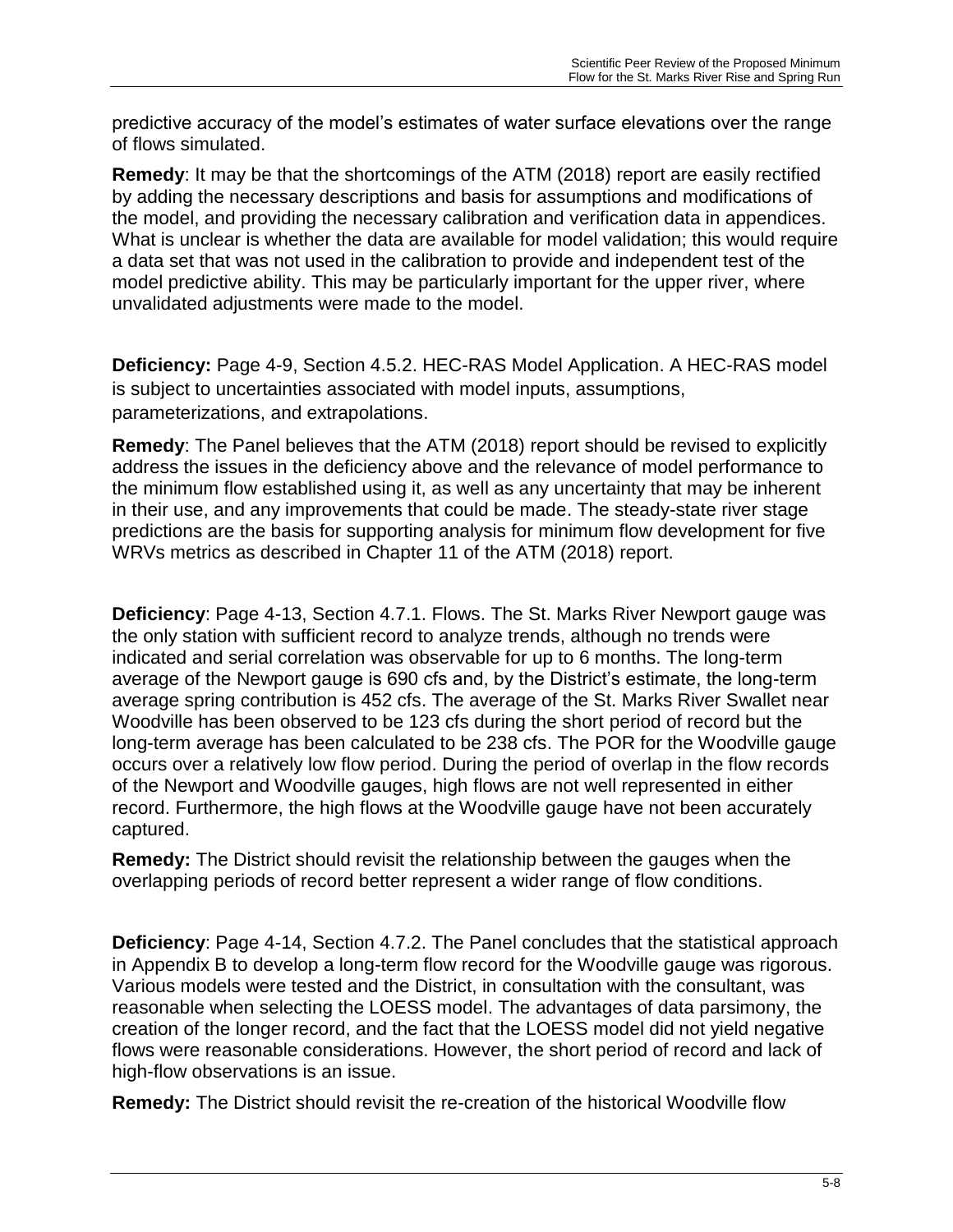record in the future when the actual POR is longer and more higher-flow observations exist.

**Deficiency**: Page 4-14, Section 4.8. Flow Record Subset Selection HEC-RAS Model Period of Record. The Panel has noted in Section 4.5.2 that in the HEC-RAS model the limited POR was used for calibration of the model. It was then used for a broader range of flows without validation and subsequently used to create the steady-state HEC-RAS stage-discharge relationships for the full range of flow observed over the entire POR. **Remedy**: The difference in flow records being used in the models should be emphasized for clarity in the SMR Minimum Flow Report.

**Deficiency**: Page 4-14, Section 4.9. Flow Seasonality and Return Levels of High and Low Flows. The District's approach to establishment of a minimum flow for the SMR does not explicitly address seasonality. Nor does it address return intervals or lengths of specific events needed to maintain the river and floodplain structure and the habitat values that those provide. As shown in the flow graphs, major flood and low flow events are not annual. It is well established in the literature that seasonality of flow events and return intervals for floods of specific magnitudes are important to maintenance of the floodplain communities.

**Remedy**: For future updates of the minimum flow, the District should consider adding some event-based analyses. For reference, SJRWMD has used an event-based concept that considers the importance of both return intervals and durations of flows (typical, low, and high) to be important (Neubauer et al. 2008). This concept can be difficult to implement, especially when hydrological data are unavailable. The concept, however, points out the importance of seasonality and flood events to the maintenance of the floodplain plant communities especially in relation to forest regeneration and maintenance of the upland/wetland boundary.

**Deficiency**: Page 4-15, Section 4.10. Appendix D. Hydrodynamic Modeling. The metrics used in the analysis as indicators of the estuarine resources WRV were volume, bottom surface area, and shoreline length of waters less than 0.5 ppt, 1 ppt, 2 ppt, 3 ppt, and 4 ppt salinity within the St. Marks spring run, which extends from the confluence of the Wakulla and St. Marks rivers upstream to the River Rise.

**Remedy**: The Panel agrees with the importance of low-salinity (oligohaline) habitat and using them as metrics for the estuarine resources WRV, but also believes that a stronger biological/ecological linkage can and should be made in the Janicki reports and/or the SMR Minimum Flow Report between the low-salinity dependent habitats and the results of the hydrodynamic simulations. The mapping of riverine wetlands as shown in RPI (2016) Figure 5 and other resource mapping sources provided in the St. Marks River and Apalachee Bay SWIM Plan (District 2017) could be cited and the resources could be mapped together with the simulated salinity regime from the hydrodynamic model to increase understanding of the linkage of the low-salinity habitats with the estuarine resources being protected (freshwater marsh). Better linkage with the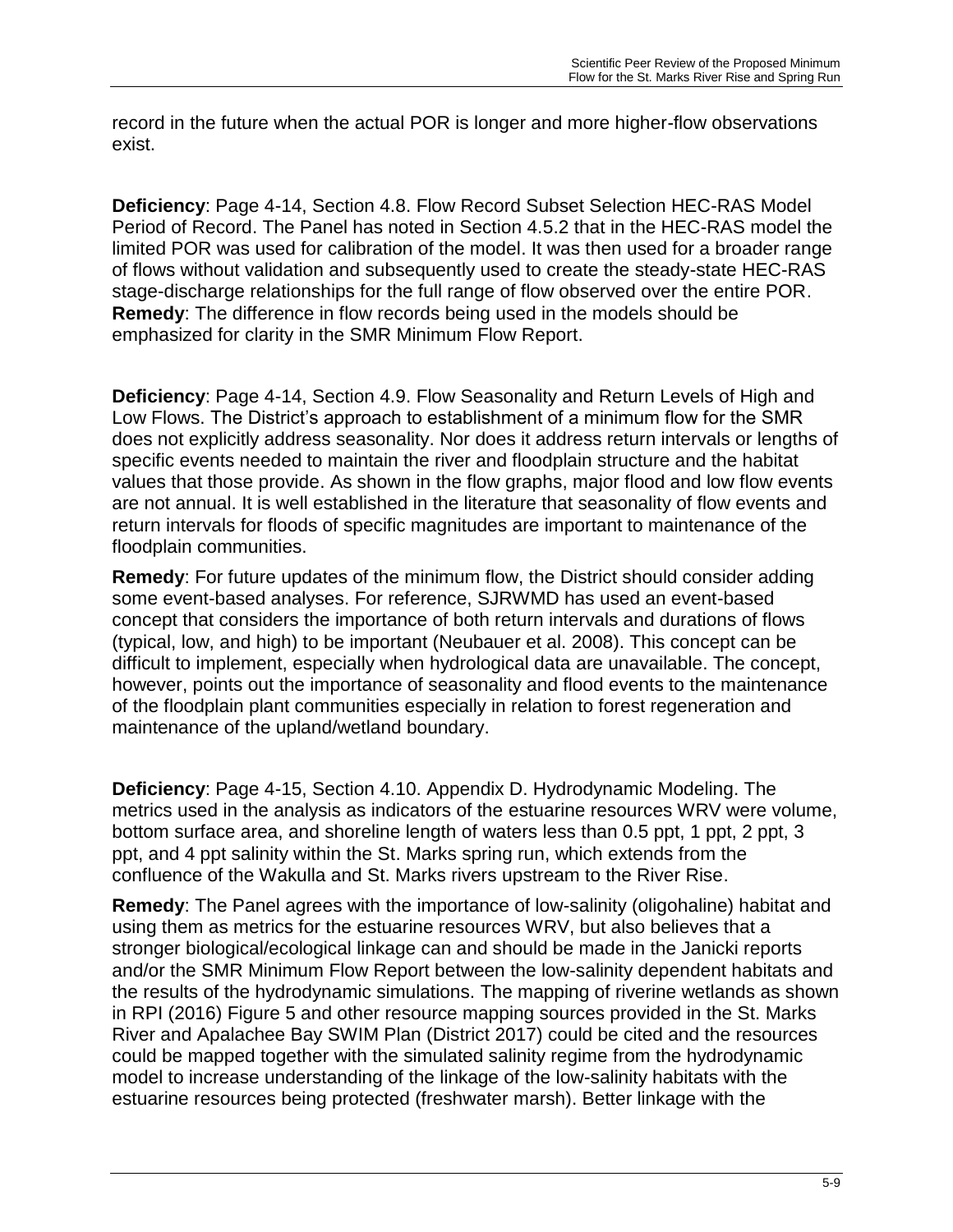ecological importance of the species and habitats with freshwater dependence as discussed in Lewis et al. (2009) may be beneficial here as well. The District may also want to review the recent work of Celik (2016), which investigated plant communities and salinity regimes along the lower SMR.

**Deficiency**: Page 4-16, Section 4.10. The Panel notes the reduction in WRV metrics within the spring run (confluence upstream to the U.S. Highway 98 bridge) for a 30 percent spring flow reduction never reaches 15 percent, indicating that estuarine resource metrics are relatively insensitive to reductions in flow from the River Rise (Janicki 2018b, page 4-1). That is, none of the metrics associated with the estuarine resources WRV (volume, bottom surface area, and shoreline length of waters with less than 0.5 ppt, 1 ppt, 2 ppt, 3 ppt, and 4 ppt salinities) were determined to be limiting with River Rise spring flow reductions of up to 30 percent (District 2018). The Panel is curious about this result, but neither of these reports attempts to explain this apparent insensitivity. This may be due to the inherent characteristics of the SMR and SMR estuary, but that was not explored.

**Remedy**: The SMR Minimum Flow Report should include some insights or explanation of the insensitive response of the low-salinity zone metrics to a 30 percent change in the spring flow component. It may be helpful to compare and contrast the results with what has been found in similar minimum flow studies in other Florida tidal rivers and estuaries cited by the District.

On page 52 of the District (2018) report, numerous studies are cited regarding other studies for Florida MFLs that use a similar approach that could be used for comparative purposes. Understanding the possible explanations for the lack of sensitivity of lowsalinity zones in the SMR to reductions in flow from the River Rise would increase the confidence in the results and reduce uncertainty about the modeling results. In doing this, the Panel may wish to also review the results of Xiao (2014) on the effects of sea level rise on salinity intrusion in the St. Marks River Estuary, Florida, which included hydrodynamic modeling, assessment of the potential effects of sea level rise, and salinity intrusion.

**Deficiency**: Page 4-16, Section 4. Figure 2-2 showing average monthly salinities during 2016–17 seems to indicate unusually high average monthly salinities at Stations SM15 and SM16 during December 2016. Average salinities at these stations seem to be typically less than 1 ppt, but during December 2016 were at levels over 4 ppt salinity. The SMR Minimum Flow Report does not explain the reason for these atypically high salinities, but the Panel notes that based on USGS records for USGS gauge 02326900 St. Marks River Near Newport, Florida, December 2016 was a sustained period of relatively low flows, less than 400 cfs for most or all of the month.

**Remedy**: The District should investigate this result and propose an explanation. The District should determine whether this result comports with the lack of sensitivity of the salinity regime with reductions in spring flow contribution.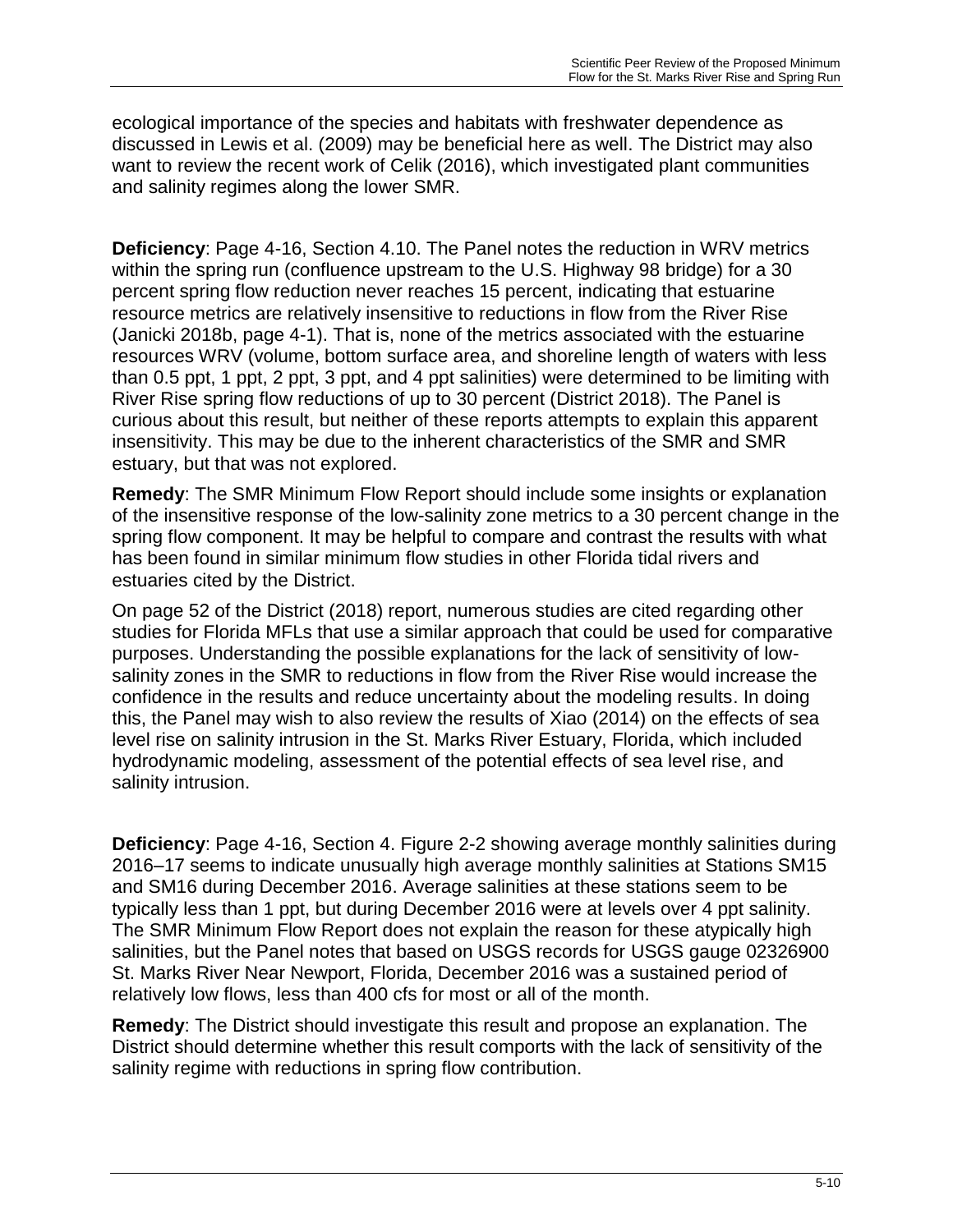# <span id="page-45-0"></span>6 Evaluation of the Minimum Flow Determination

The District's approach to determining the minimum flow for the SMR River Rise and Spring Run is summarized below.

The District conducted a screening analysis of all 10 WRVs and determined that those most relevant to the River Rise spring run, that had the potential to be affected by spring flow reductions, and had sufficient data for assessment were:

- Recreation in and on the water (recreation)
- Fish and wildlife habitats and the passage of fish (fish and wildlife resources)
- Estuarine resources

These were selected as priority WRVs for the minimum flow determination.

For each priority WRV, multiple quantitative metrics were used to relate WRVs to spring flows and to assess potential effects of reductions in spring flow from the River Rise. Recreation in and on the water was evaluated in terms of the frequency of motorized boat, canoe, and kayak passage across the river shoals, in addition to the safe use of public boat launches. Metrics for fish and wildlife habitats and the passage of fish were designed to protect sufficient water depths and frequencies for the passage of fish during low flows, manatee passage, inundation of woody habitats, and inundation of floodplain wetland communities along the spring run. Metrics for estuarine resources were designed to protect the volume, bottom surface area, and shoreline length of multiple low-salinity zones.

To determine the effects of spring flow reductions on WRV metrics, a baseline spring flow record was developed. Flows measured by USGS at the St. Marks River Near Newport gauge and St. Marks River Swallet Near Woodville gauge were used to estimate River Rise spring flow, with spring flow defined as the difference in flow between the St. Marks River Near Newport gauge and St. Marks River Swallet Near Woodville gauge. The St. Marks River Near Newport gauge has daily discharge data from 1956 to present, while the St. Marks River Swallet Near Woodville gauge has daily data from 2015 to present. A statistical relationship between discharges at the two gauges was developed and used to estimate flow at the St. Marks River Swallet Near Woodville gauge from 1956 to 2014. This time series was then used to calculate a time series of daily spring discharge at the River Rise from 1956 to 2017. Subsequent analysis determined that no quantifiable effects of consumptive uses are present in the River Rise spring discharge time series and baseline conditions were defined as the full period of record between 1956 and 2017.

Potential effects of spring flow reductions were assessed using a HEC-RAS model for metrics associated with recreation and fish and wildlife resources, while an EFDC model was used to assess estuarine resources metrics. To allow for reasonable model runtimes for the EFDC model, the period of May 1, 1997, through May 31, 1999, which is representative of the entire baseline period of record, was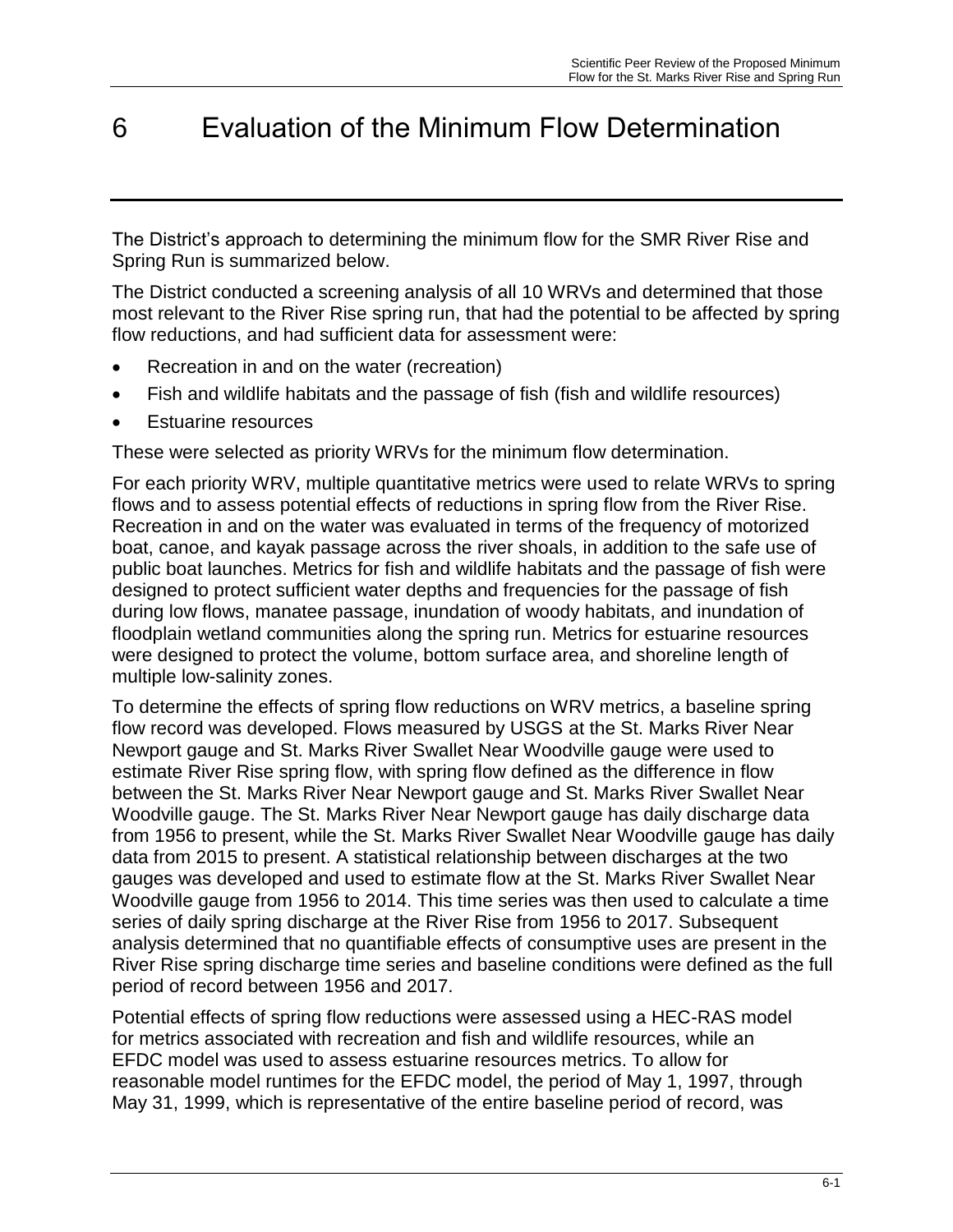selected and used to evaluate potential spring flow reductions. The entire period of record was used for the HEC-RAS modeling.

The HEC-RAS and EFDC models were used to determine the flow regime needed to prevent significant harm from withdrawals. Although significant harm is not specifically defined in statute, a maximum of 15 percent reduction in WRV metrics has been implemented as the protection standard for numerous MFLs throughout Florida (SRWMD, 2016, SWFWMD, 2002, SWFWMD, 2017), accepted by more than a dozen MFL peer review panels and is used in this assessment. MFL implementation will follow an adaptive management approach, with MFLs periodically reviewed and revised by the District as needed, to incorporate new data and information.

Regarding the final determination of the minimum flow, the District used the smallest allowable reduction in spring flow corresponding to a 15 percent reduction in inundation frequency to determine the proposed minimum flow for the River Rise. The most limiting WRV metric was the frequency of inundation of the cypress hardwood mix community located at river station 53367.25. The allowable flow reduction is 34 cfs for a spring flow of 452 cfs.

After a thorough review of the SMR Minimum Flow Report, appendices, and supporting documents, the Panel supports and endorses the District's approach to determining the minimum flow and final selection of the minimum flow for the SMR River Rise and Spring Run. The Panel concludes that the District had sufficient data to conceptually address the complete range of flows likely to occur on the SMR through its consideration of various WRVs and use of several metrics to evaluate "significant harm" against a baseline period. The District focused on minimum flow requirements but did not limit its assessment to just low flows. It has explicitly addressed low flows, instream flows, and out-of-bank flows where the latter are intended to protect floodplain wildlife habitats (plant communities) from significant harm.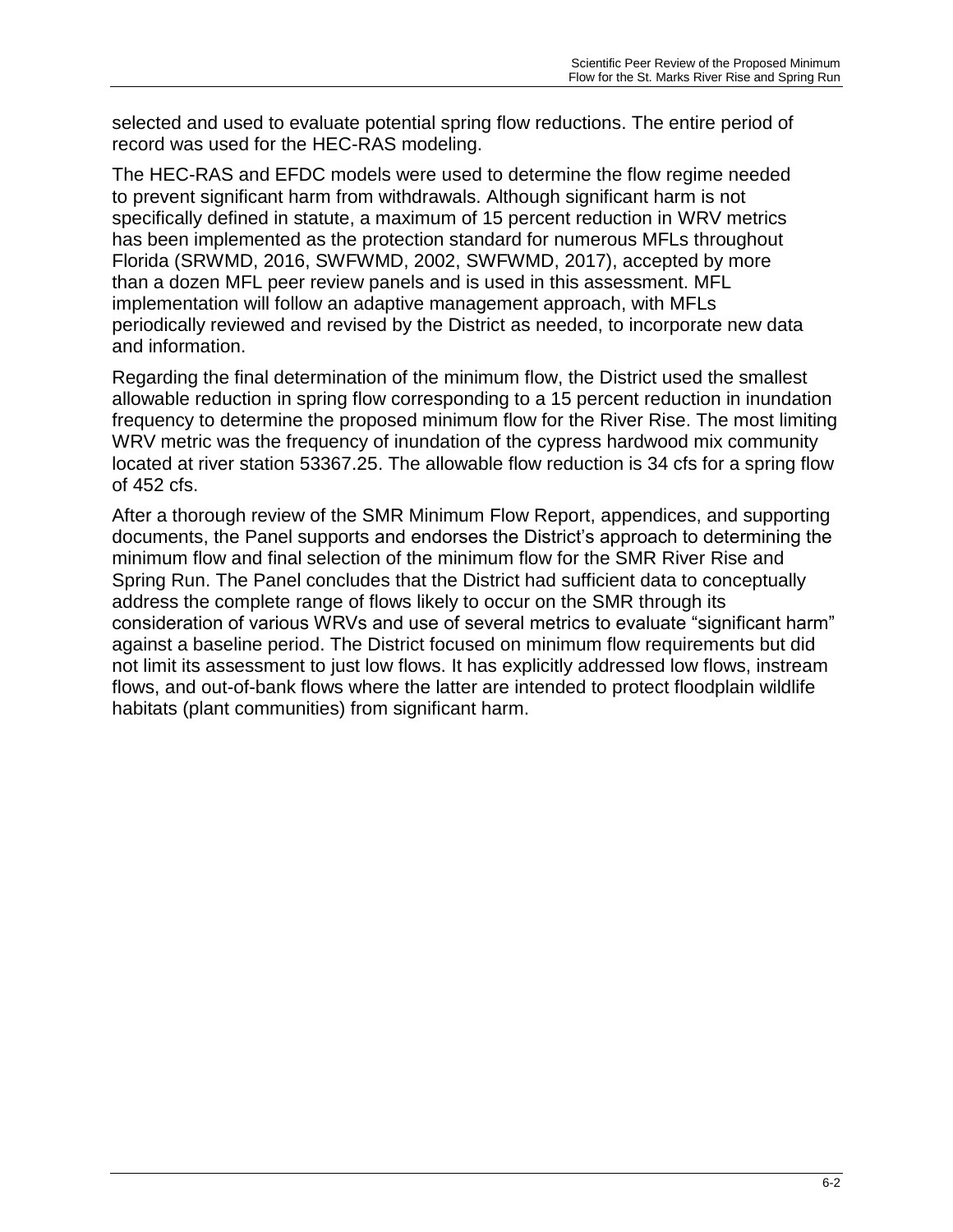# <span id="page-47-0"></span>7 Literature Cited

Adams, P.N., R.L. Slingerland, and N.D. Smith. 2004. Variations in natural levee morphology in anastomosed channel flood plain complexes. Geomorphology 61: 127 – 142.

Amec Foster Wheeler Environment & Infrastructure. 2016. Draft - Minimum flows and levels for the middle Suwannee River and priority springs. Prepared for the Suwannee River Water Management District. Live Oak, Florida.

Applied Technology and Management (ATM), 2018. Construction, Refinement, and Calibration of the Hydrologic Engineering Centers River Analysis System (HEC-RAS) Model and MFL Analysis. Developed for the St. Marks River Rise MFL Evaluation, Appendix A. Prepared for the Northwest Florida Water Management District.

Avery, E. T.; Burkhart, E. H. 2002. *Forest Measurements* 5th Edition. McGraw-Hill Higher Education, New York, NY.

Bedford, B.L. 1996. The need to define hydrologic equivalence at the landscape scale for freshwater wetland mitigation. Ecological Applications 6:57–68.

Beecher, H. 1990. Standards for instream flows. Rivers 1: 97-109.

Bonham, C. W. 1989. Measurements for Terrestrial Vegetation. Wiley, New York.

Celik 2016:

https://etd.auburn.edu/bitstream/handle/10415/5744/Celik%2C%202016.pdf?sequence= 2&isAllowed=y

Harwood, A., I. Girard, S. Johnson, A. Locke, and T. Hatfield. 2014. Environmental Flow Needs, Approaches, Successes and Challenges - Summary Report. Consultant's report prepared for the Canadian Council of Ministers of the Environment by Ecofish Research Ltd, July 25, 2014.

Holzwart, K.R., Y. Ghile, R. Basso, S. Day, and D. Leeper. 2016. Recommended Minimum Flow for the Rainbow River System, Peer Review Draft. Southwest Florida Water Management District. Brooksville, Florida.

Interflow Engineering, 2015. Wakulla Spring, Sally Ward Spring, and St. Marks River Rise Minimum Flows and Levels, Preliminary Conceptual Groundwater Model. Prepared for the Northwest Florida Water Management District.

Janicki Environmental, Inc. 2018a. Development of Baseline Timeseries for the St. Marks River Rise MFL Evaluation, in Recommended Minimum Flows for the St Marks River Rise and Spring Run, Appendix B. Prepared for the Northwest Florida Water Management District.

Janicki Environmental, Inc. 2018b. Hydrodynamic Model Development and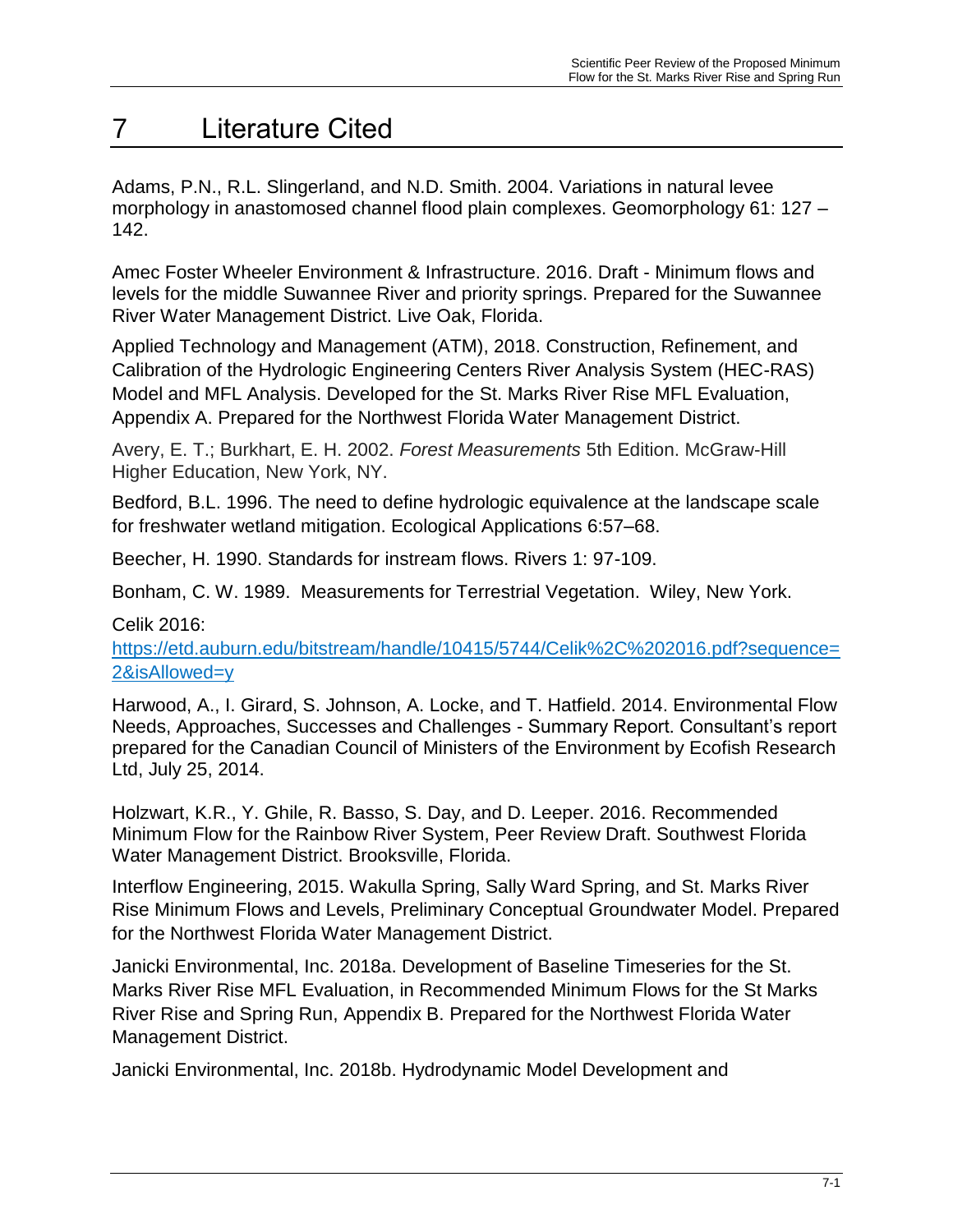Calibration in Support of St. Marks River Rise MFL Evaluation, in Recommended Minimum Flows for the St Marks River Rise and Spring Run, Appendix D. Prepared for the Northwest Florida Water Management District.

Kozlowski, T.T. 2002. Physiological-ecological impacts of flooding on riparian forest ecosystems. Wetlands: 22: 550-561.

Lewis, F. Graham, Nicholas Wooten, and Ronald Bartel. 2009. Lower St. Marks River/Wakulla River/Apalachee Bay Resource Characterization. Northwest Florida Water Management District Water Resources Special Report 2009-1.

Light, H.M., M.R. Darst, M.T. MacLaughlin, and S.W. Sprecher. 1993. Hydrology, Vegetation, and Soils of Four North Florida: River Flood Plains with an Evaluation of State and Federal Wetland Determinations. USGS Water-Resources Investigation Report 93-4033.

McNulty, J.K., W.N. Lindall, Jr., and J.E. Sykes. 1972. Cooperative Gulf of Mexico Estuarine Inventory and Study, Florida. Phase I, Area Description. U.S. Department of Commerce, NOAA Technical Representative, NMFS CIRC-368, 126 p.

Mueller-Dombois, D. and H. Ellenburg. 1974. Aims and Methods of Vegetation Ecology. John Wiley and Sons, New York, 547 pp.

Munson A.B., J.J. Delfino, and D.A. Leeper. 2005. Determining minimum flows and levels: the Florida experience. Journal of the American Water Resources Association 41(1):1–10.

Munson, A.B. 2008. Protection of Floodplain Wetlands Associated with Minimum Flow and Level Development in Southwest Florida, Dissertation Presented to the Graduate School of the University of Florida in Partial Fulfillment of the Requirements for the Degree of Doctor of Philosophy.

Nesom, G.L. 2010. Notes on *Fraxinus profunda* (Oleaceae). Phytoneuron 2010-32: 1–6.

Neubauer, C. P., G.B. Hall, E.F. Lowe, C.P. Robinson, R.B. Hupalo, and L.W. Keenan. 2008. Minimum Flows and Levels Method of the St. Johns River Water Management District, Florida, USA. Environmental Management 42:1101–1114.

Northwest Florida Water Management Division, 2017. St. Marks River and Apalachee Bay Surface Water Improvement and Management Plan. District, Program Development Series 17-03, Havana, FL.

Richter, B.D., Davis, M.M., Apse, C., and Conrad, C., 2011. A Presumptive Standard for Environmental Flow Protection: https://doi.org/10.1002/rra.1511.

Research Planning, Inc. 2016. MFLs for Sally Ward, Wakulla, and St. Marks River Rise Springs Systems: Floodplain Forest and Instream Woody Habitat Data Analysis in Recommended Minimum Flows for the St Marks River Rise and Spring Run, Appendix C. Prepared for the Northwest Florida Water Management District.